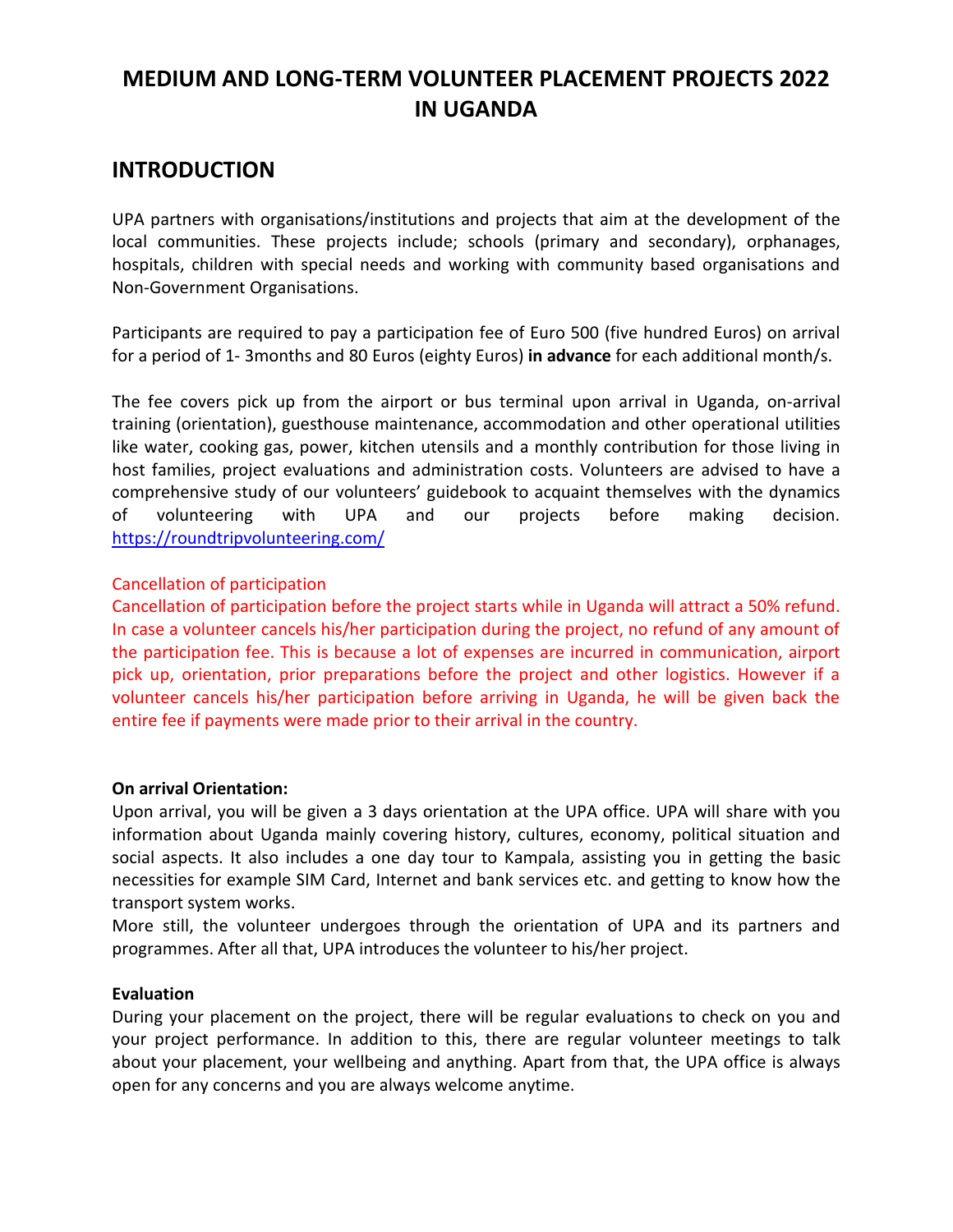#### **End of Projects**

All volunteers joining our MLTV projects shall be required to submit a written report of their experience to UPA and a copy to the host project. Volunteers are also welcome to share their experiences with UPA during the final evaluations.

#### **Accommodation**

UPA has a guesthouse for the international volunteers that can accommodate up to 18 volunteers at a time. The volunteers have to share rooms with others. The guesthouse has basic facilities including a kitchen, a bathroom, a toilet and latrines. Apart from the guesthouse you can choose to stay with a host family. The host families are either in the same area with the guesthouse and the UPA office or can be chosen close to your project. Staying with a host family gives you the chance to get in touch with the Ugandan cultures on a different level than staying in the guesthouse among other international volunteers, even though the standard of living might be more basic than in the guesthouse.

#### **Workload, Work schedules and Workplans**

We would recommend a volunteer to come with a very open mind and be highly motivated, creative and innovative as not all projects will have the capacity to follow the stated activities, duties or tasks. Some projects run on very informal approaches without clear work plans or not very organized. The volunteer should take time and efforts also to discuss with the project managers on any new ideas he/she feels can contribute to the project.

Occasionally, workload and activities may get low at certain times or eventually the volunteer may become too busy. There is no guarantee that the volunteer will be fully occupied during all the time of stay. Activities may often fluctuate due to various factors in the project. Many projects do not have a sound financial base. Therefore volunteer expectations should not be too high and if anything does not workout as earlier planned this is the best time that a volunteer's creativity, innovation and patience are most called for.

#### **About Uganda**

Uganda is a beautiful country gifted by nature. Volunteers may take time off on weekends or after the project to visit National parks (lions, elephants, giraffes, kobs, buffalos etc), go white water rafting, visit the mountain gorillas and enjoy the Ugandan sun. For further information visit: [www.visituganda.com.](http://www.visituganda.com/)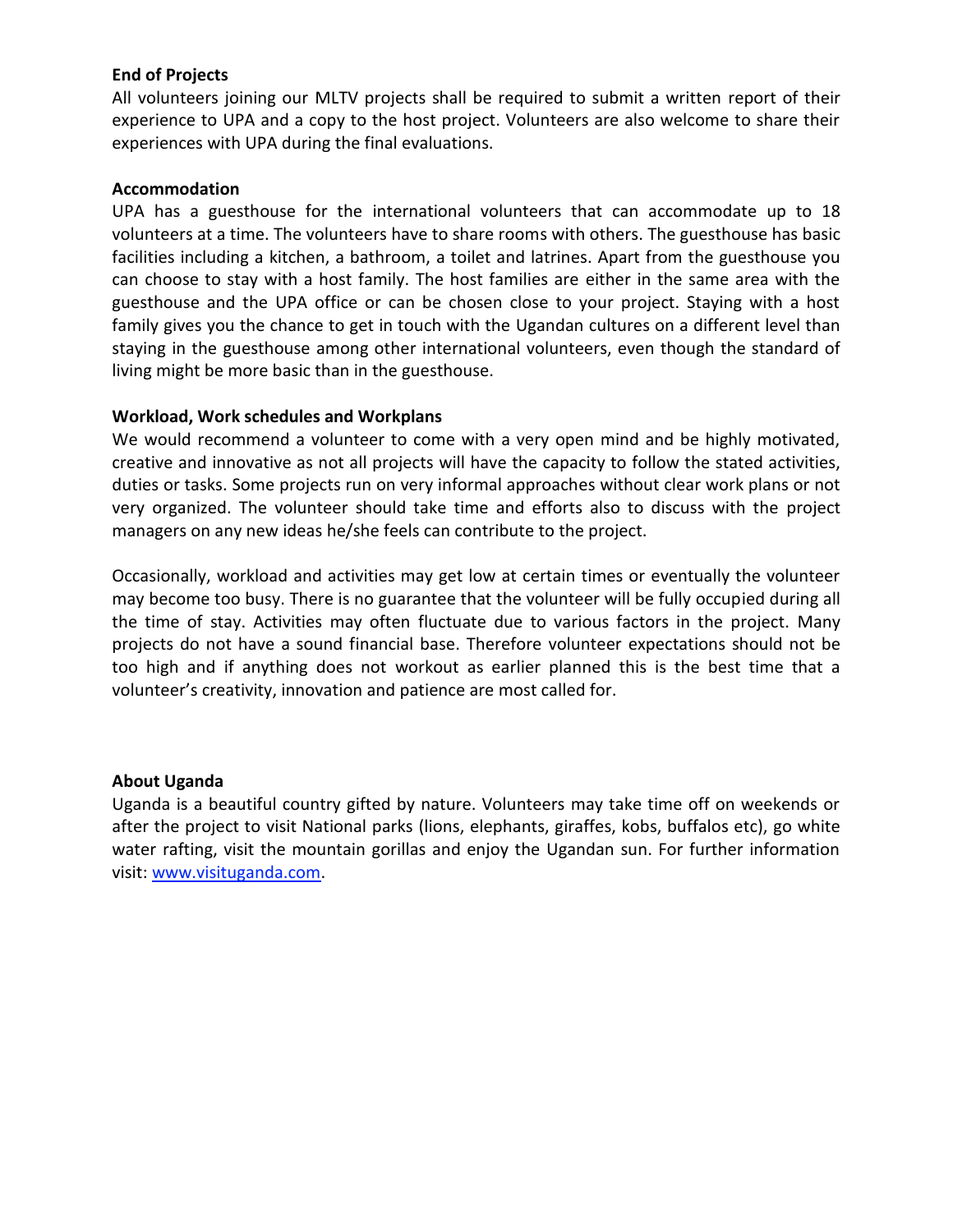# **PROJECTS:**

## **1. HOSPITALS**

# **GALILEE COMMUNITY GENERAL HOSPITAL PROJECT CODE: UPA/MLTV/01**

| Background        | Galilee Community General Hospital was started up in 2008 in the slum areas of     |
|-------------------|------------------------------------------------------------------------------------|
|                   | Lubaga Division, 5 km from the capital Kampala. The establishment of Galilee       |
|                   | was due to lack of health services in the area as people had to travel long        |
|                   | distances to the public hospitals. The hospital currently has a capacity of up to  |
|                   | forty inpatient beds. It is registered by the Medical board council of Uganda with |
|                   | a practicing License.                                                              |
| Aim               | To become a regional leader (East Africa) and international partner in holistic    |
|                   | health care provision, combining excellent clinical services with community        |
|                   | based services, research, education and advocacy.                                  |
| <b>Activities</b> | Consultation<br>$\bullet$                                                          |
|                   | Major and Minor surgeries                                                          |
|                   | Pediatrics                                                                         |
|                   | Gynecology                                                                         |
|                   | <b>Dental Care</b>                                                                 |
|                   | Orthopedics                                                                        |
|                   | Maternity                                                                          |
|                   | <b>Family Planning</b>                                                             |
|                   | HIV testing and Counseling                                                         |
|                   | Immunization                                                                       |
|                   | Outreaches                                                                         |
|                   | Mobilization                                                                       |
|                   | Physiotherapy                                                                      |
|                   | Anti-Retroviral Therapy Centre                                                     |
|                   | Tuberculosis screening and Testing                                                 |
| Volunteer task    | Working with the health Team<br>$\bullet$                                          |
|                   | Helping on-medical personnel basing on skills possessed by volunteer               |
|                   | Engage in patient home visits                                                      |
|                   | Provide hand in immunization                                                       |
|                   | Ensuring patient care is maintained                                                |
|                   | Early childhood growth & development lessons                                       |
|                   | Represent hospital in seminars and trainings                                       |
|                   | HIV counseling and testing                                                         |
|                   | HIV sensitization and awareness in schools                                         |
|                   | Participate and coordinate village Outreaches                                      |
|                   | Registration and assessment of new beneficiaries                                   |
|                   | Follow up on activities                                                            |
|                   | Administrative/office work                                                         |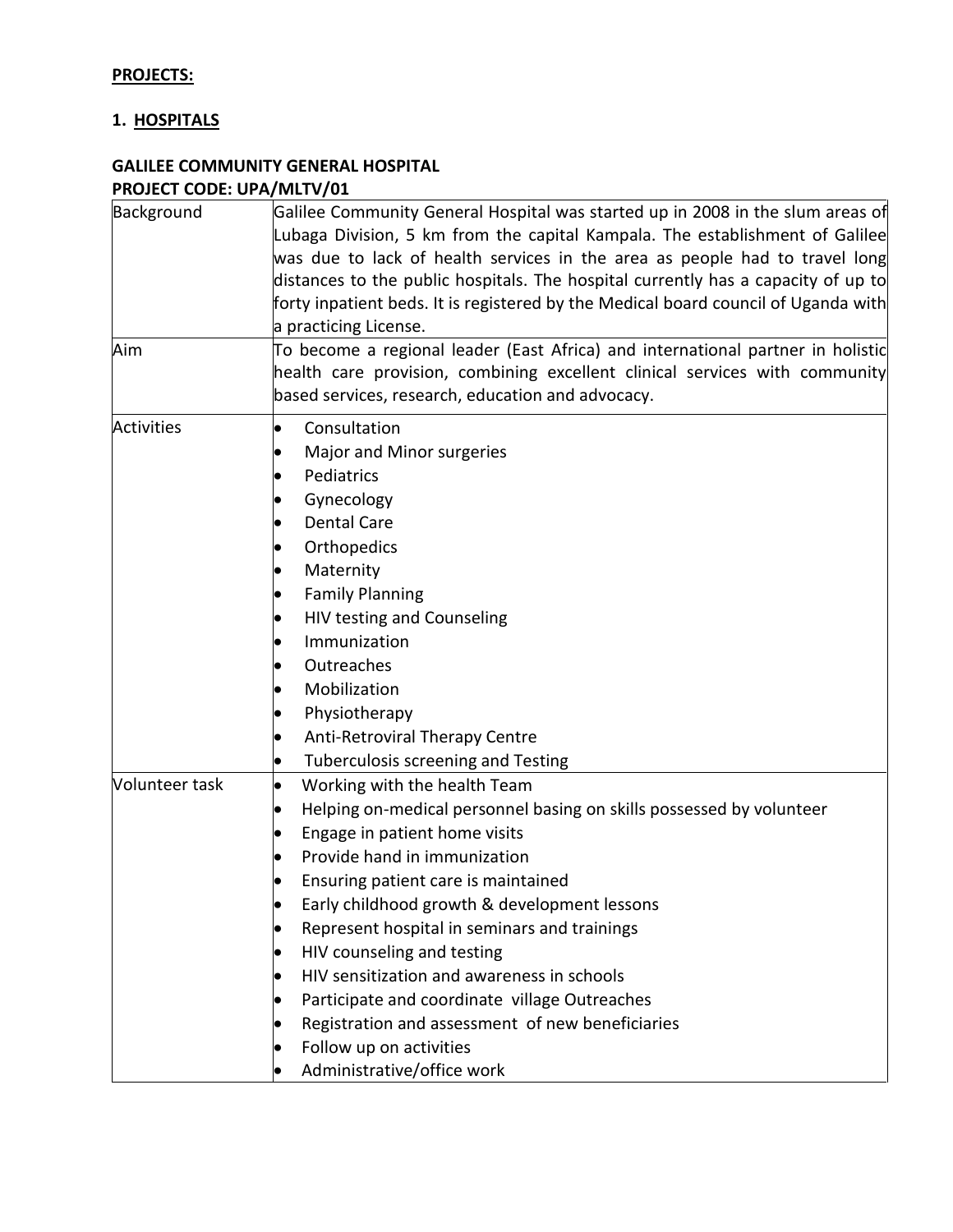| Volunteer qualities  | being emotionally strong                                                                       |
|----------------------|------------------------------------------------------------------------------------------------|
|                      | motivated                                                                                      |
|                      | open minded                                                                                    |
|                      | Volunteers with medical background and administrative skills                                   |
| <b>Working hours</b> | The volunteers are required to be at the hospital by 08.00 and work will finish at             |
|                      | 17.00 from Monday to Friday but community outreaches may be conducted on                       |
|                      | selected days                                                                                  |
| Transport            | From UPA Guesthouse/Nansana to Galilee community general hospital, it is 7                     |
|                      | kms and it costs 15,000 Ugandan shillings (to and from) by a hired motorcycle                  |
|                      | (Boda Boda) or 12,000 Ugandan shillings (to and from) by public means.                         |
| Accommodation        | Volunteers can stay at UPA Guest house although Galilee community general                      |
|                      | hospital can arrange with different families to host its volunteers near the                   |
|                      | project. The volunteer can also be placed near UPA Guesthouse in a host family.                |
|                      | Comments from UPAGalilee hospital can provide good experience to the volunteer both in medical |
|                      | and administrative skills.                                                                     |
| Communication        | The medium of communication amongst staff, volunteers and administrators at                    |
|                      | Galilee community general hospital is English. Though majority of the clients                  |
|                      | speak little English and can only ably express themselves in local languages, the              |
|                      | local staff is always helping in translation.                                                  |
| Past Volunteers      | Germany, Netherlands ,Japan, Finland, Wales, Mexico, England                                   |

# **GET WELL GENERAL CLINIC PROJECT CODE: UPA/MLTV/02**

| <b>Background</b> | Get well general clinic was started up in 2011 in the distant/slum areas of<br>Lubaga division-Lubya parish; five (5) km from the capital city of Uganda. The<br>establishment of Get well was due to lack of proper health services in the<br>community as people had to travel long distances to access medical services<br>from the hospitals. The Clinic currently has a capacity of up to ten beds. It is<br>registered by the Medical board council of Uganda with a practicing<br>License. |
|-------------------|---------------------------------------------------------------------------------------------------------------------------------------------------------------------------------------------------------------------------------------------------------------------------------------------------------------------------------------------------------------------------------------------------------------------------------------------------------------------------------------------------|
| Vision:           | To become a regional leader in holistic health care provision, combining<br>excellent clinical services with community based health approaches through<br>research, sensitization and advocacy.                                                                                                                                                                                                                                                                                                   |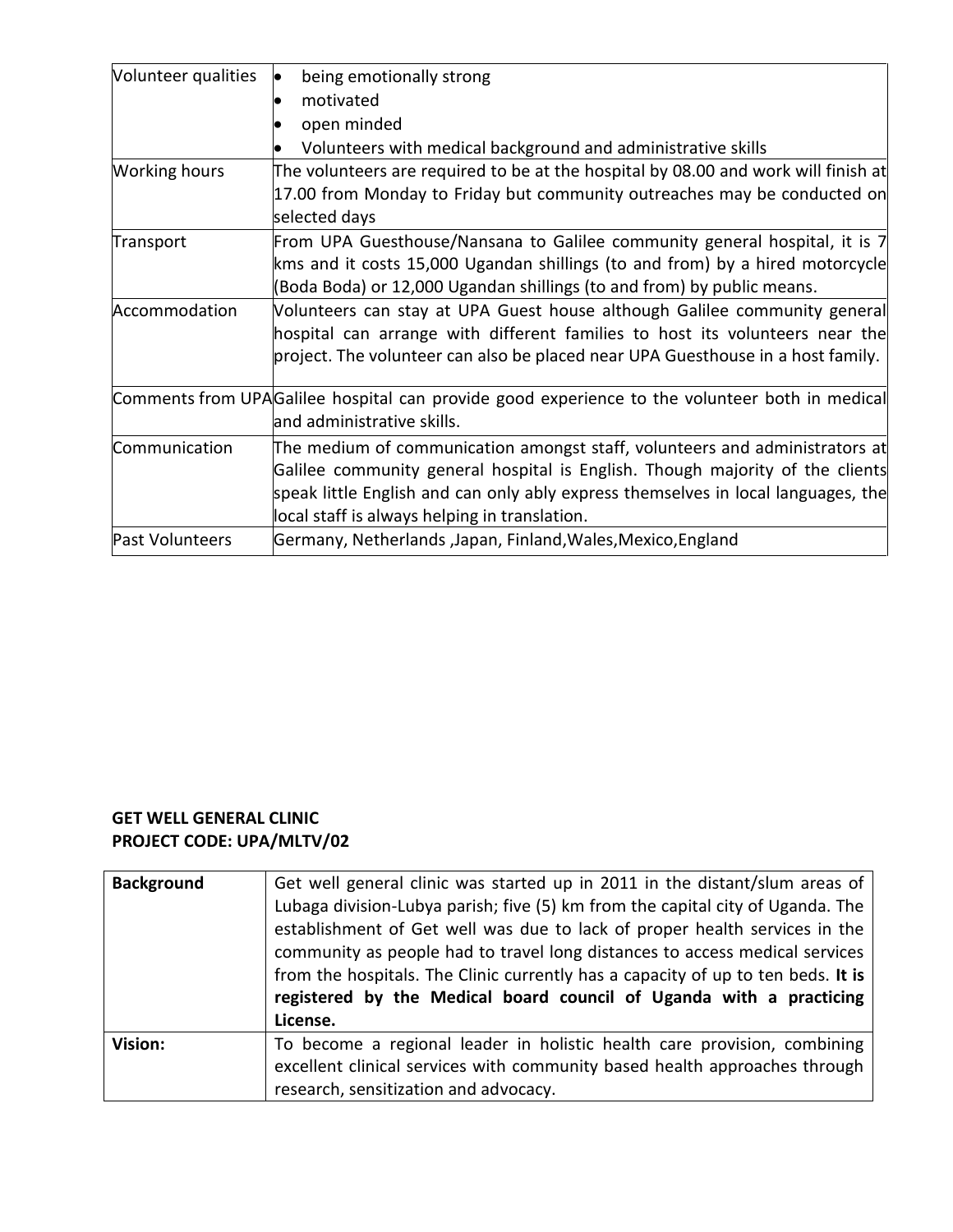| <b>Activities</b>       | ❖ Consultation                                                               |
|-------------------------|------------------------------------------------------------------------------|
|                         | ❖ Minor surgeries                                                            |
|                         | ❖ Peadeatrics                                                                |
|                         | ❖ Gynecology                                                                 |
|                         | ❖ Maternity                                                                  |
|                         | ❖ Dental Care                                                                |
|                         | ❖ Family Planning                                                            |
|                         | ❖ HIV testing and Counseling                                                 |
|                         | ❖ Immunization                                                               |
|                         | ❖ Health Outreaches                                                          |
|                         | ❖ Reproductive sensitization in schools                                      |
|                         | ❖ Physiotherapy                                                              |
|                         |                                                                              |
| <b>Volunteer</b>        | ❖ Open minded person                                                         |
| qualities               | ❖ Flexibility                                                                |
|                         | ❖ Passionate to volunteer                                                    |
|                         | ❖ Interest in medical though optional                                        |
|                         |                                                                              |
| <b>Volunteer tasks</b>  | ❖ Working with/supporting the health Team                                    |
|                         | ❖ Helping on-medical personnel basing on skills possessed by volunteer       |
|                         | $\triangleleft$ Engage in patient home visits                                |
|                         | ❖ Provide hand in immunization                                               |
|                         | ❖ Ensuring patient care is maintained                                        |
|                         | ❖ Early childhood growth & development lessons                               |
|                         | ❖ Represent the clinic in seminars and trainings                             |
|                         | ❖ HIV counseling and testing.                                                |
|                         | ❖ HIV sensitization and awareness in schools                                 |
|                         | ❖ Participate and coordinate village Outreaches                              |
|                         | ❖ Follow up on activities                                                    |
|                         | ❖ Strategic networking                                                       |
|                         |                                                                              |
| <b>Working Hours</b>    | 8:00am to 5pm                                                                |
|                         |                                                                              |
|                         |                                                                              |
| <b>Transport</b>        | From UPA offices to Get well General Clinic, it is over 7kms and this costs  |
|                         | Ugandan shillings 6000 with public transport one way. It is also 14,000 UGX  |
|                         | with a hire motorcycle commonly known as Bodaboda.                           |
| Accommodation           | Volunteers can stay at UPA Guesthouse which is a shared accommodation        |
|                         | facility for various international volunteers.                               |
| from<br><b>Comments</b> | This is a new project with a great potential to engage a volunteers for both |
| <b>UPA</b>              | personal and professional experiences                                        |
| Communication           | The basis of communication at Get well general clinic is English though      |
|                         | majority of the patients and communities we operate in speak little English  |
|                         | and local languages.                                                         |
| <b>Past Volunteers</b>  | None                                                                         |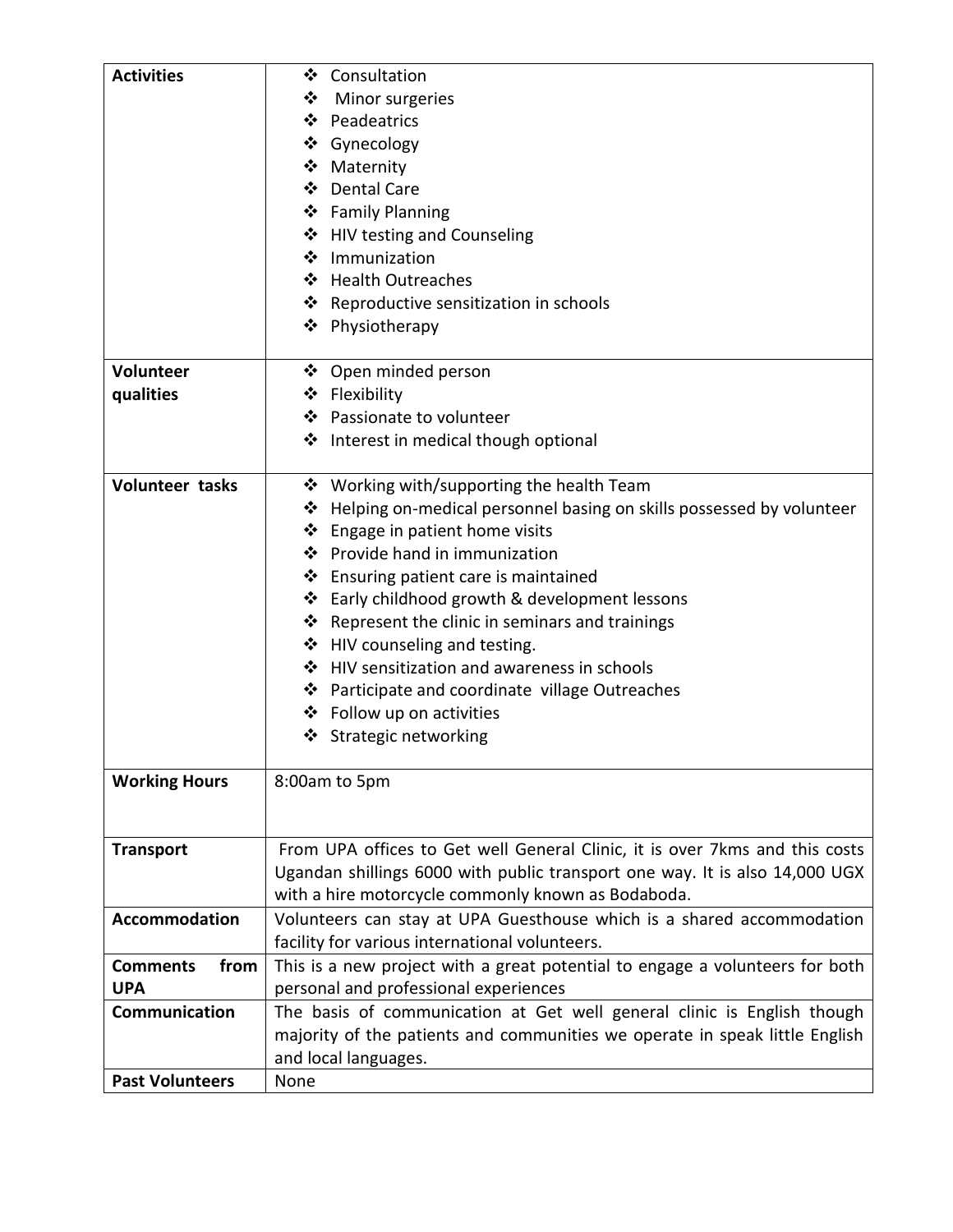#### **2. SCHOOLS**

UPA partners with several schools that host international volunteers; these include Kindergartens and Pre-Schools, Primary Schools, Secondary Schools and Schools for children with special needs.

## **Note:**

All volunteers choosing school projects should always remember to consider the school holidays as laid out by the Ministry of Education and Sports in Uganda. That is to say *Mid-April – Mid-May, Mid-August – Mid-September and December to Early February.*

#### **A. KINDERGARTEN AND PRIMARY SCHOOLS**

**TREASURED TOTOS KINDERCARE AND JUNIOR SCHOOL NANSANA PROJECT CODE: UPA/MLTV**/**03**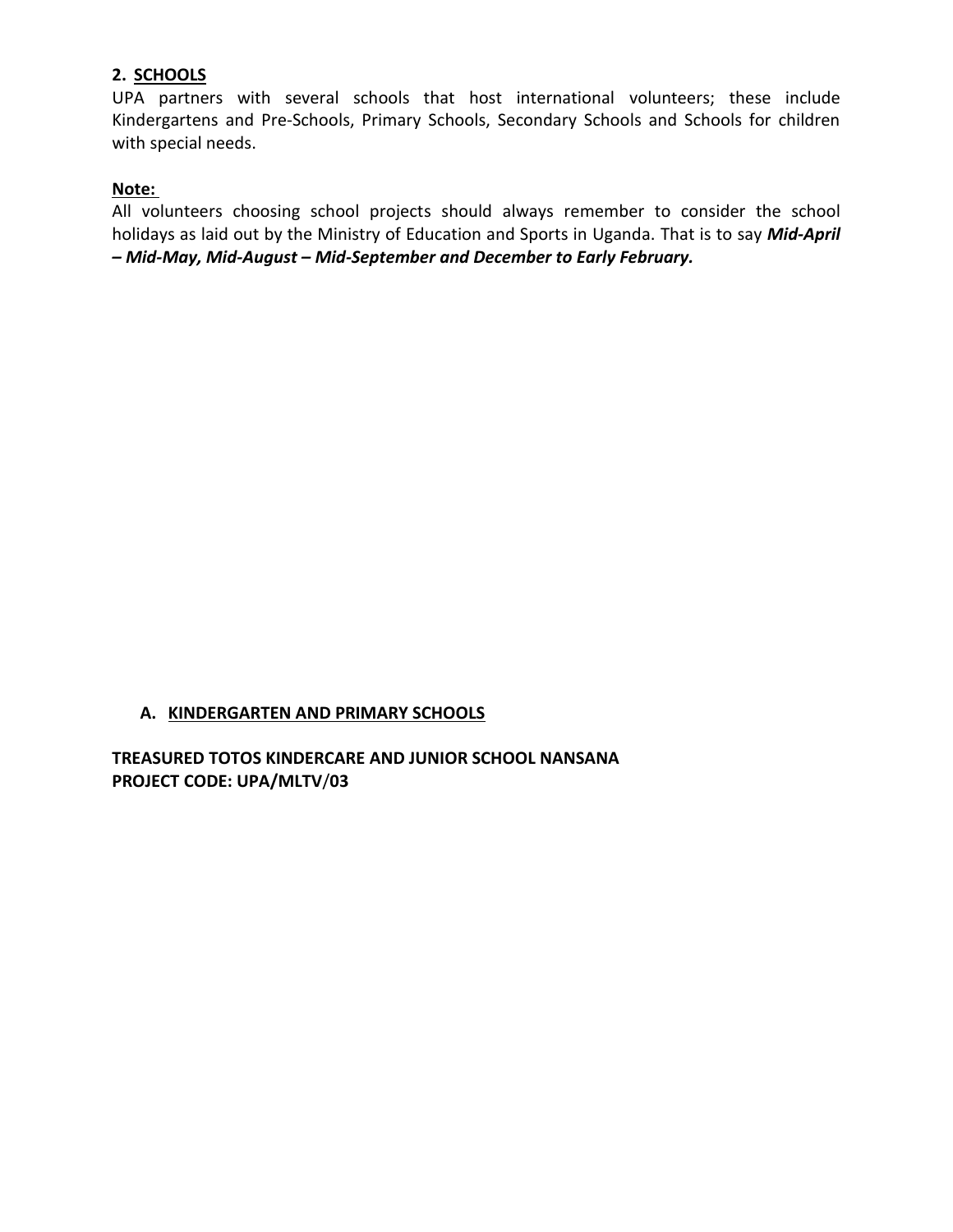| Project    | Treasured Totos KinderCare and Junior School was founded on 1 <sup>st</sup> January 2018                                                               |
|------------|--------------------------------------------------------------------------------------------------------------------------------------------------------|
| background | with a vision to provide quality education for equipping persons with globally                                                                         |
|            | relevant knowledge, skills and values to transform their lives. Our school admits                                                                      |
|            | learners of age 3 years to 12 years of all social, economic and religious                                                                              |
|            | backgrounds. Our fees are affordable and we subsidize even further for children                                                                        |
|            | proven to be coming from poor families. We are working to ensure that by the                                                                           |
|            | time a learner completes his/her education cycle with us, he/she should exhibit                                                                        |
|            | these values; God fearing; Excellence; Integrity; Customer Care; Creativity;                                                                           |
|            | Timeliness; Unity ; Justice among many others. With these values, we believe that                                                                      |
|            | our learner will be able to function as responsible and productive global citizen/                                                                     |
|            | leader. We also carry out regular mentoring for our staff members to improve                                                                           |
|            | their capacity to fulfill the vision and improve their livelihood. Our parents also                                                                    |
|            | benefit from sessions we organize for them concerning child growth and                                                                                 |
|            | development.                                                                                                                                           |
|            |                                                                                                                                                        |
| Aim        | To provide holistic world class education for transformation of persons.                                                                               |
| Project    | The activities that our learners engage in are derived from the Learning                                                                               |
| activities | Framework for Early Childhood Development (3years to 5/6 years olds) and                                                                               |
|            | Ugandan Primary School Curriculum (6-12/13 year olds) both prepared by the                                                                             |
|            | Uganda National Curriculum Development Centre. We are aware that these are                                                                             |
|            | minimum standards set by our government authorities and we endeavor to                                                                                 |
|            | enrich the content with other relevant learning activities.                                                                                            |
|            |                                                                                                                                                        |
|            | Below is a summary of the learning activities at both levels:                                                                                          |
|            | Kindergarten (3 -5/6 year olds) ; Reading ; Numeracy ; Vocabulary ; General<br>Knowledge; Environmental awareness; God's creation; Physical Education; |
|            | Rhymes; Stories; Music; Dance, Drama; Art; Writing.                                                                                                    |
|            | Lower Primary (6 -8/9 year olds); English language; Literacy; Numeracy; Religious                                                                      |
|            | Education ; Physical education ; Writing. Literacy covers subjects like Science                                                                        |
|            | Social studies, Reading; Life skills; Games and Sports.                                                                                                |
|            | Upper Primary (9 - 12/13 year olds): Mathematics; Science; English; Social                                                                             |
|            | Studies; Religious Education ; Physical Education ; Creative Art ; Music Dance and                                                                     |
|            | Drama; Life Skills; Games and Sports.                                                                                                                  |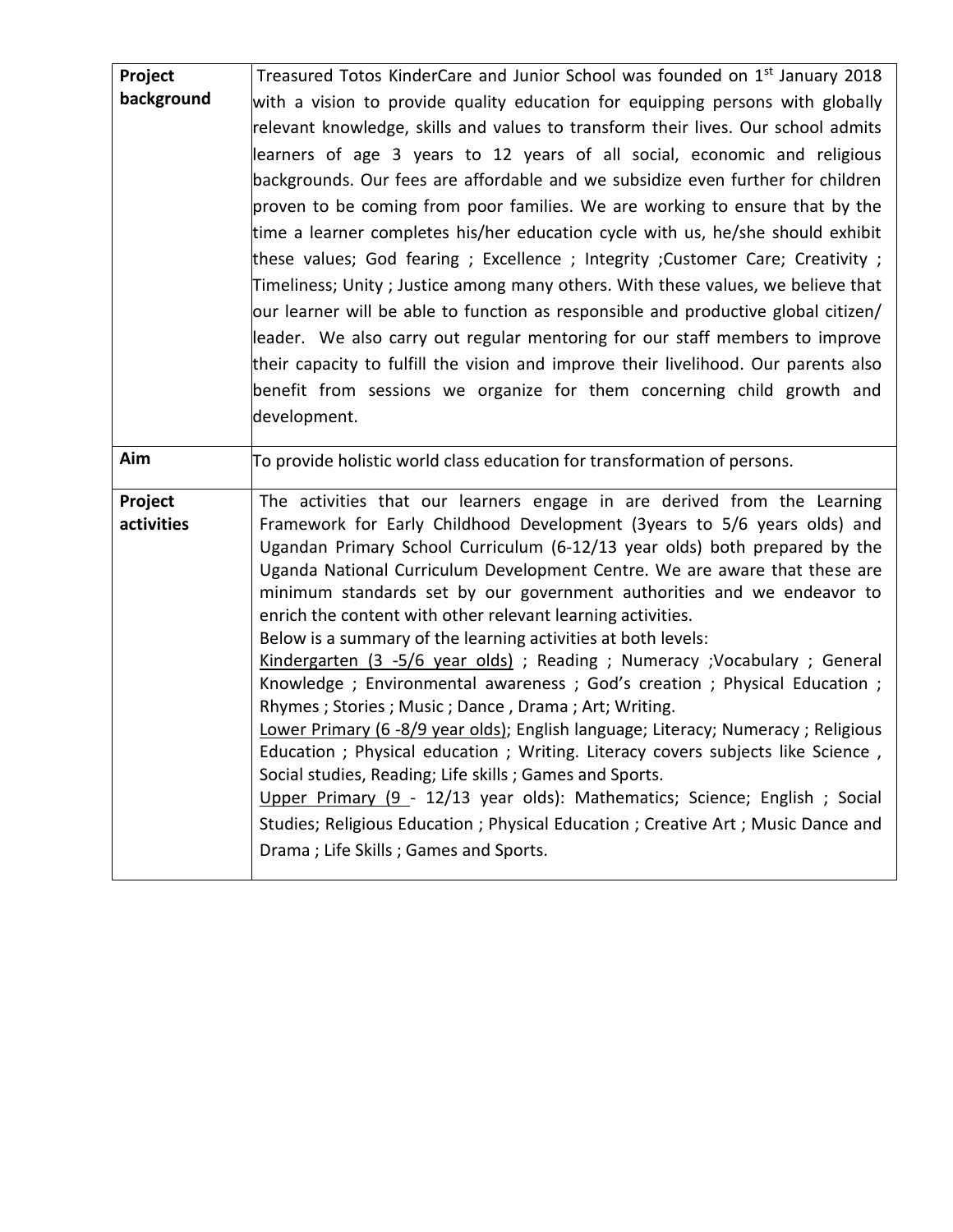| Volunteer's<br>roles/tasks                                    | The volunteer will work hand in hand with the full-time staff by participating in<br>any or all of the following activities:<br>Preparing teaching resources<br>$\bullet$<br>Supervising and engaging in indoor and outdoor games<br>٠<br>Music, Dance and Drama<br>$\bullet$<br><b>Arts and Crafts</b><br>Engaging children in enjoyable literature through reading, storytelling or<br>٠<br>other.<br>Documentation of children's learning<br>٠<br>Arranging for teachers and parents' workshops<br>$\bullet$<br>Any other activity that the volunteer possesses and is relevant/ beneficial to<br>$\bullet$<br>our learning community. |
|---------------------------------------------------------------|-------------------------------------------------------------------------------------------------------------------------------------------------------------------------------------------------------------------------------------------------------------------------------------------------------------------------------------------------------------------------------------------------------------------------------------------------------------------------------------------------------------------------------------------------------------------------------------------------------------------------------------------|
| Volunteer<br>qualities<br><b>Accommodation</b><br>& transport | We desire to work with a volunteer who will observe our values in addition to<br>exhibiting the following qualities:<br>Passion and enthusiasm for children<br>Patience and flexibility<br>Friendliness<br>Open mindedness<br>$\bullet$<br>Sense of humor<br>Honesty, Care and Reliability<br>• Respect for differences in personality and culture<br>• Willingness to learn and share knowledge and experiences<br>The Volunteer can stay at UPA Guest House, or at a selected host family. The school<br>is approximately 2km from UPA Guesthouse.<br>The school shuttle will pick and drop the successful volunteer from UPA Guest     |
| <b>Host Community</b>                                         | house.<br>The project is located in a Sub-urban area where a big percentage of people can<br>speak English well. There are some members of the community and parents<br>who are more comfortable with speaking the local dialect- Luganda. Like most<br>regions in Uganda, people in our community are very friendly to visitors and<br>always interested to talk/work with people from other cultural backgrounds. Our<br>official language of communication is English.                                                                                                                                                                 |
| <b>Comment</b><br><b>UPA</b>                                  | The placement requires volunteers that are highly motivated, creative and<br>innovative. It is an interesting project and introduces you to a local setting and early<br>Fromchild growing experiences in Uganda.<br>Pease Note: All volunteers choosing school projects should always remember to<br>consider the school holidays, schools are closed in April-May, August - September<br>and December to Early February.                                                                                                                                                                                                                |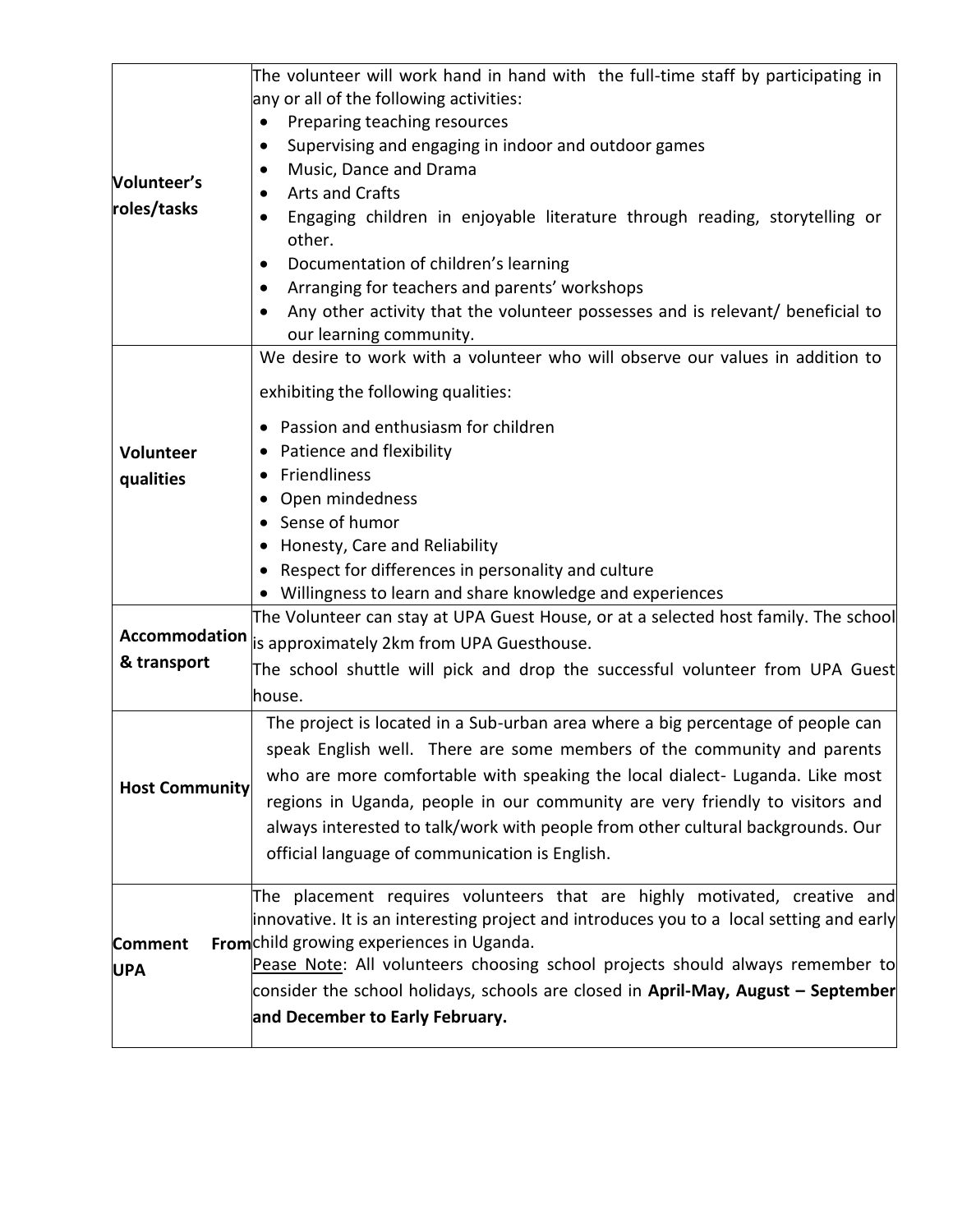## **GOLDEN HEARTS KINDERGARTEN PROJECT CODE: UPA/MLTV/04**

| Project<br>background | Kindergarten is a critical stage in the development of each child because it lays<br>the building blocks to future academic success. For learners this age, school is<br>about building social, emotional, self-awareness, language, literacy and numerical<br>skills as well as exposure to how the world works.                            |
|-----------------------|----------------------------------------------------------------------------------------------------------------------------------------------------------------------------------------------------------------------------------------------------------------------------------------------------------------------------------------------|
|                       | In Uganda, early childhood education is offered solely by private proprietors,<br>majority of whom targeting children from high income families. Golden Hearts<br>Kindergarten was therefore set up for disadvantaged children from both low-<br>income and middle-income families with a view of nurturing them into<br>wholesome learners. |
|                       | Research shows that children learn more before the age of 6 than at any other<br>stage in life. At Golden Hearts, we believe that each child is unique and<br>develops/learns at his or her pace.                                                                                                                                            |
|                       | Volunteering with us will therefore be a memorable experience because it is fun-<br>packed, intriguing, full of learning, and satisfying. You will surely make a<br>difference!                                                                                                                                                              |
| Aim                   | To nurture a wholesome child                                                                                                                                                                                                                                                                                                                 |
| Project               | The activities that learners at Golden Hearts engage in enable them develop the                                                                                                                                                                                                                                                              |
| activities            | following competences:                                                                                                                                                                                                                                                                                                                       |
|                       | <b>Social Skills</b><br>$\bullet$                                                                                                                                                                                                                                                                                                            |
|                       | Motor skills<br>$\bullet$                                                                                                                                                                                                                                                                                                                    |
|                       | Language skills<br>$\bullet$                                                                                                                                                                                                                                                                                                                 |
|                       | Creative skills<br>$\bullet$                                                                                                                                                                                                                                                                                                                 |
|                       | Reading skills<br>$\bullet$                                                                                                                                                                                                                                                                                                                  |
|                       | Writing skills<br>$\bullet$                                                                                                                                                                                                                                                                                                                  |
|                       | Reasoning and concept development<br>$\bullet$                                                                                                                                                                                                                                                                                               |
|                       | Math concepts<br>$\bullet$                                                                                                                                                                                                                                                                                                                   |
|                       | Social studies<br>$\bullet$                                                                                                                                                                                                                                                                                                                  |
|                       | Science                                                                                                                                                                                                                                                                                                                                      |
|                       | Arts and Crafts                                                                                                                                                                                                                                                                                                                              |
|                       | Music, Dance and Drama                                                                                                                                                                                                                                                                                                                       |
|                       | We also engage in a series of indoor and outdoor games as well as excursions                                                                                                                                                                                                                                                                 |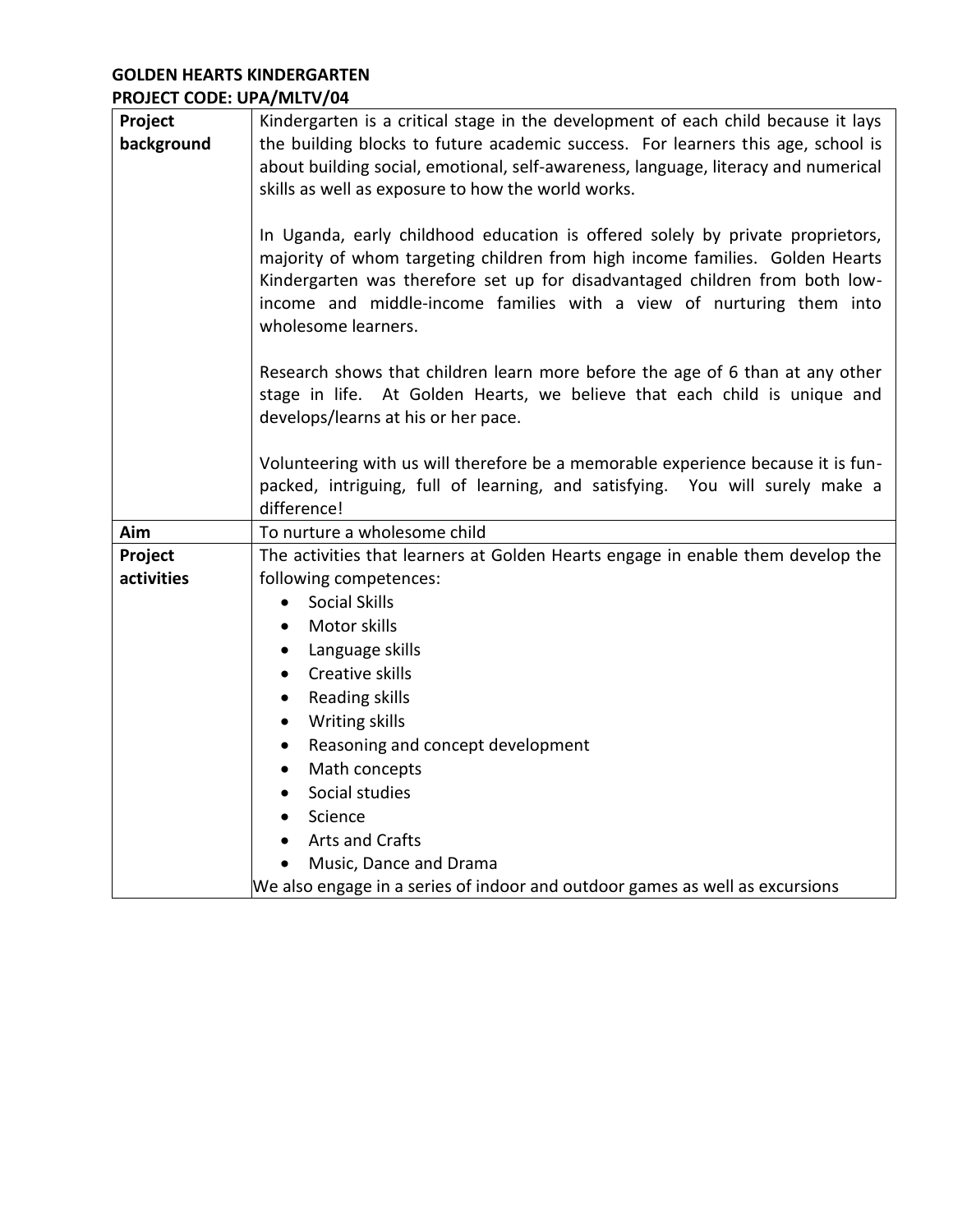|                        | The volunteer will be expected to assist the full-time staff by participating in the      |
|------------------------|-------------------------------------------------------------------------------------------|
|                        | following:                                                                                |
|                        | Preparing resources and materials required in the learning process<br>$\bullet$           |
|                        | Assist with indoor and outdoor games.<br>$\bullet$                                        |
|                        | Assist in arranging parties and other special school days<br>$\bullet$                    |
| Volunteer's            | Preparing excursions and field tours<br>٠                                                 |
| roles/tasks            | Music, Dance and Drama<br>٠                                                               |
|                        | Arts and Crafts<br>$\bullet$                                                              |
|                        | Engaging children with enjoyable literature - reading, storytelling and writing.<br>٠     |
|                        | Contribute to documentation of children's learning.<br>٠                                  |
|                        | Organize children's holiday camps<br>٠                                                    |
|                        | Arranging for teachers and parents' workshops<br>٠                                        |
|                        | IT-related activities, e.g. web design, social networking, etc.                           |
|                        | The volunteer must:                                                                       |
|                        | Exhibit passion/enthusiasm for children                                                   |
|                        | $\bullet$<br>Be patient and flexible                                                      |
|                        | ٠                                                                                         |
| Volunteer              | Be friendly and open minded<br>$\bullet$                                                  |
| qualities              | Be creative and have a sense of humor                                                     |
|                        | Be honest, caring and reliable<br>$\bullet$                                               |
|                        | Exhibit effective communication skills appropriate for children<br>٠                      |
|                        | Have respect for differences in personality, culture etc.<br>$\bullet$                    |
|                        | Have a willingness to learn and share knowledge and experiences<br>٠                      |
| <b>Accommodation</b>   | The Volunteer can stay at UPA Guest House, or at a selected host family. The school       |
| & transport            | is 1km from UPA Guesthouse.                                                               |
|                        | Public transport to and from the school is readily available at 3000 Uganda Shillings     |
|                        | The project is located in a Peri-urban area where a big percentage of people can          |
|                        | speak English well. There are of course some scores of the community and                  |
|                        | parents who are more comfortable with the local dialect Luganda.                          |
| <b>Host Community</b>  | Like most regions in Uganda people in this community are very friendly to                 |
|                        | visitors and are always interested to talk/work with people from other cultural           |
|                        | backgrounds.                                                                              |
|                        | At Golden Hearts Kindergarten, the main language of communication is English.             |
|                        | The placement requires volunteers that are highly motivated, creative and                 |
|                        | innovative. It is an interesting project and introduces you to a really local setting and |
| <b>Comment</b><br>From | early child growing experiences in Uganda.                                                |
| <b>UPA</b>             | Note:                                                                                     |
|                        | All volunteers choosing school projects - should always remember to consider the          |
|                        | school holidays, schools are closed in April - May, August - September and                |
|                        | <b>December to Early February.</b>                                                        |
| <b>Past Volunteers</b> | Slovakia, Japan, Germany                                                                  |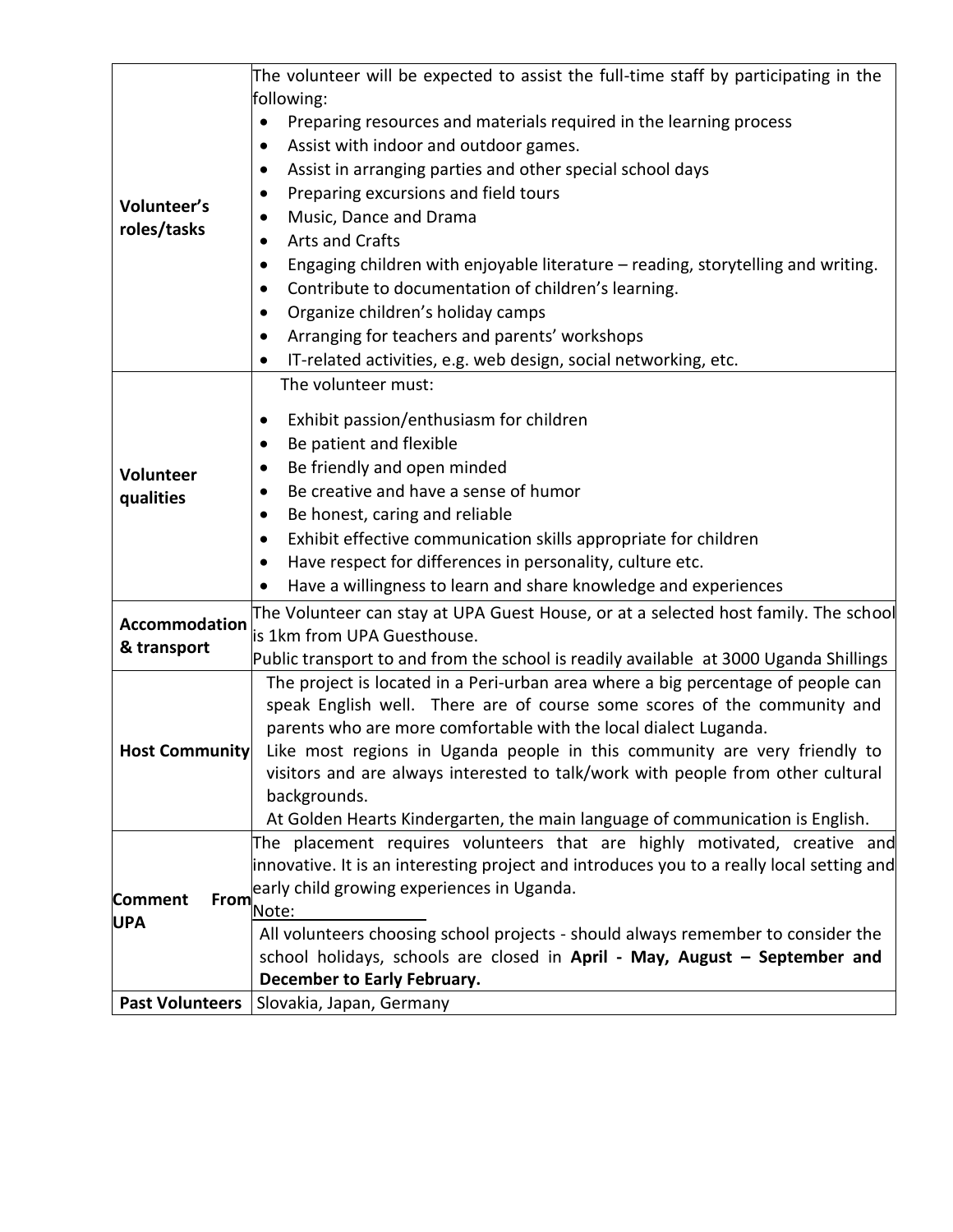## **GOOD MUMMY SCHOOL KOSOVO PROJECT CODE: UPA/MLTV/05**

| <b>Background</b>          | GOOD MUMMY SCHOOL KOSOVO was founded 2006 in the urban slums of<br>Kosovo valley in Lubya parish to help support the marginalized slum<br>orphans and vulnerable children in the area. It was due to lack any basic<br>school where the community would send their children to attend and<br>attain basic education. We currently support more than 180 kids at our<br>school- GOOD MUMMY SCHOOL KOSOVO has the kindergarten wing and<br>lower primary.                                                                                                                                                                                                                                                                                                                                              |
|----------------------------|------------------------------------------------------------------------------------------------------------------------------------------------------------------------------------------------------------------------------------------------------------------------------------------------------------------------------------------------------------------------------------------------------------------------------------------------------------------------------------------------------------------------------------------------------------------------------------------------------------------------------------------------------------------------------------------------------------------------------------------------------------------------------------------------------|
| Goal                       | To be one of the leading quality education providers to vulnerable children<br>in the country                                                                                                                                                                                                                                                                                                                                                                                                                                                                                                                                                                                                                                                                                                        |
| <b>Mission</b>             | To motivate and enhance Vulnerable learner's needs and abilities                                                                                                                                                                                                                                                                                                                                                                                                                                                                                                                                                                                                                                                                                                                                     |
| <b>Activities</b>          | Early childhood learning<br>$\bullet$<br>Educational sponsorships,<br>$\bullet$<br>Providing recreation activities to children and youth such as games<br>and sports, drama etc<br>Food nutritional counseling support to some kids,<br>٠<br>Strategic networking and linkage(referral)<br>٠<br>Hygiene and sanitation sensitization<br>Class room environment improvement<br>٠<br>Sports and games (Extra Curricular activities)                                                                                                                                                                                                                                                                                                                                                                    |
| <b>Volunteer Qualities</b> | Passion to work with children and slum communities<br>$\bullet$<br>Open minded and emotionally strong with ability to appreciate<br>local settings<br>Motivated volunteers but not necessarily qualified                                                                                                                                                                                                                                                                                                                                                                                                                                                                                                                                                                                             |
| <b>Volunteer tasks</b>     | Activities range from community outreach, administrative work to<br>Kindergarten activities. Volunteers should prepare to assist with one or<br>more of the following:<br><b>Good Mummy Charity School</b><br>Attend to Day Care center for babies and pupils<br>Support to teach children of the ages 3 years to 6 years in all Early<br>Childhood learning areas and development skills. Volunteers might<br>even do this sometimes without the direct help of a teacher.<br>Play games with children for example sports<br>Taking on kids for music lessons<br>Hand washing lessons to kids and pupils<br>٠<br>Supervise kids during playing time especially break-time<br>Love, Care and support to kids<br>Story reading to pupils in primary one to Three.<br>Train kids in basic hand washing |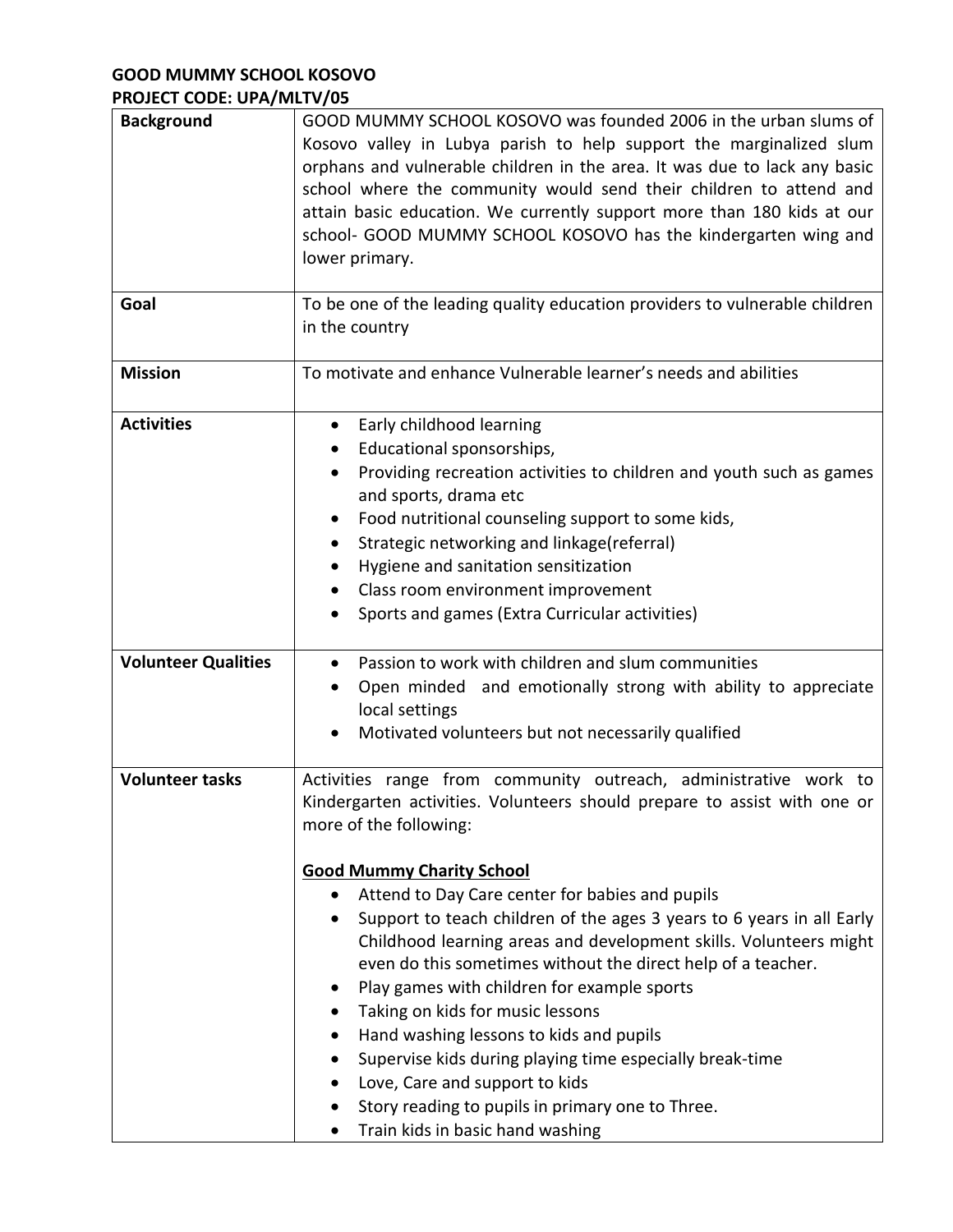| <b>Working Hours</b>     | 8:00 am to 3:30 pm, Monday to Friday                                          |
|--------------------------|-------------------------------------------------------------------------------|
|                          |                                                                               |
| <b>Transport</b>         | It is 5 kilometers from UPA to Good Mummy School, costing 12,000 to and       |
|                          | from using public means (Mutatu). It cost approximately 15,000/= with a       |
|                          | hired motorcycle (Bodaboda).                                                  |
| <b>Accommodation</b>     | Volunteers can stay at UPA Guest house although Host families can always      |
|                          | be arranged for the volunteer to stay in the local community.                 |
|                          |                                                                               |
| <b>Comments from UPA</b> | The placement requires volunteers that are highly motivated, creative and     |
|                          | innovative. It is an interesting project and introduces you to a really local |
|                          | setting and early child growing experiences in Uganda.                        |
|                          | Note:                                                                         |
|                          | All volunteers choosing school projects - should always remember to           |
|                          | consider the school holidays, schools are closed in April - May, August $-$   |
|                          | September and December to Early February.                                     |
|                          |                                                                               |
| Communication            | The basis of communication at the school is English though majority of the    |
|                          | Vulnerable children, Families and communities we operate in speak little      |
|                          | English and more local languages.                                             |
| <b>Past Volunteers</b>   | From England.                                                                 |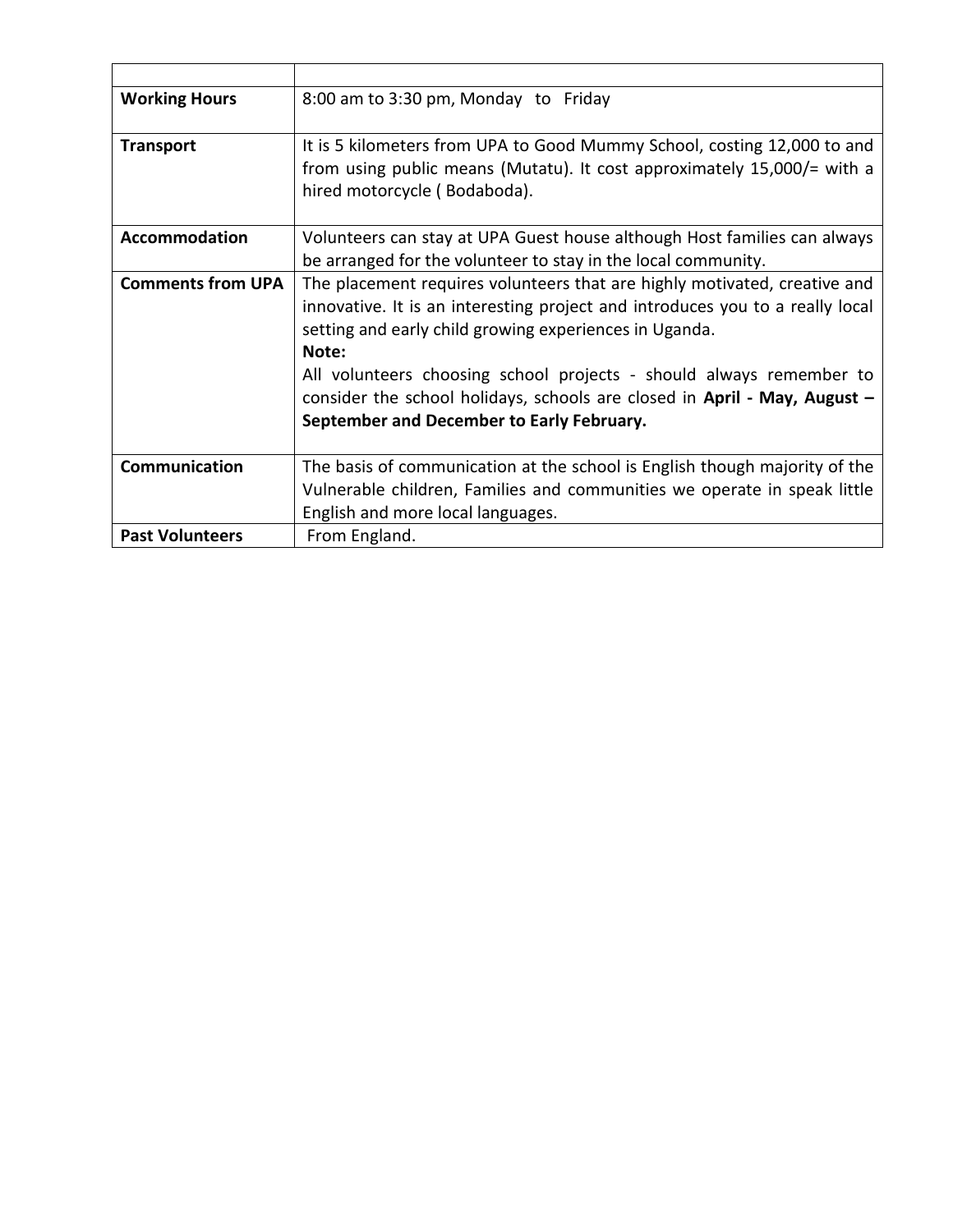## **STEP BY STEP PRIMARY SCHOOL PROJECT CODE: UPA/MLTV/06**

| Background             | The school was established in February 2007 and accommodates about 200<br>pupils from the age of 4-13 in its education service programme. It is a<br>privately owned institution supervised by the Ministry of Education and<br>Sports.                                                                                                                                                    |
|------------------------|--------------------------------------------------------------------------------------------------------------------------------------------------------------------------------------------------------------------------------------------------------------------------------------------------------------------------------------------------------------------------------------------|
| Aim                    | Improve literacy and engage professionally the educational stakeholders for a<br>better education system                                                                                                                                                                                                                                                                                   |
| <b>Activities</b>      | Assist in teaching children of the age 4-12 years<br>Engage in games and sports with children and teachers<br>Engaging in music, dance and drama                                                                                                                                                                                                                                           |
| Volunteer task         | Mainly to teach Math and English<br>Engage in games and sports with children.<br>Participate in Music, dance and drama<br>Support in school Gardening                                                                                                                                                                                                                                      |
| Volunteer qualities    | Experience in teaching desirable but not necessary<br>$\bullet$<br>Affinity to children<br>Adaptable to local teaching culture in Uganda                                                                                                                                                                                                                                                   |
| <b>School Holidays</b> | December-February, April-May and August-September                                                                                                                                                                                                                                                                                                                                          |
| <b>Working hours</b>   | The volunteer will work from 08.00 to 16.00. Monday to Friday                                                                                                                                                                                                                                                                                                                              |
| Transport              | It is a walking distance and takes 10 minutes to get there from UPA guest<br>house                                                                                                                                                                                                                                                                                                         |
| Accommodation          | UPA Guesthouse in Nansana or at a host family                                                                                                                                                                                                                                                                                                                                              |
| Comments from UPA      | All volunteers choosing A volunteer will teach and also be able to engage in<br>other volunteer projects since teaching will be for only 5 hours, or specific<br>days agreed at the project.<br>Note:<br>School project should always remember to consider the school holidays when<br>the schools are closed in April - May, August - September and December to<br><b>Early February.</b> |
| Communication          | Most of the children at the age of 7-12 can be able to speak English. The<br>teachers at the school speak English too.                                                                                                                                                                                                                                                                     |
| Past Volunteers        | From Japan, Netherlands, Korea, Spain, Germany, France, Belgium and<br>Finland                                                                                                                                                                                                                                                                                                             |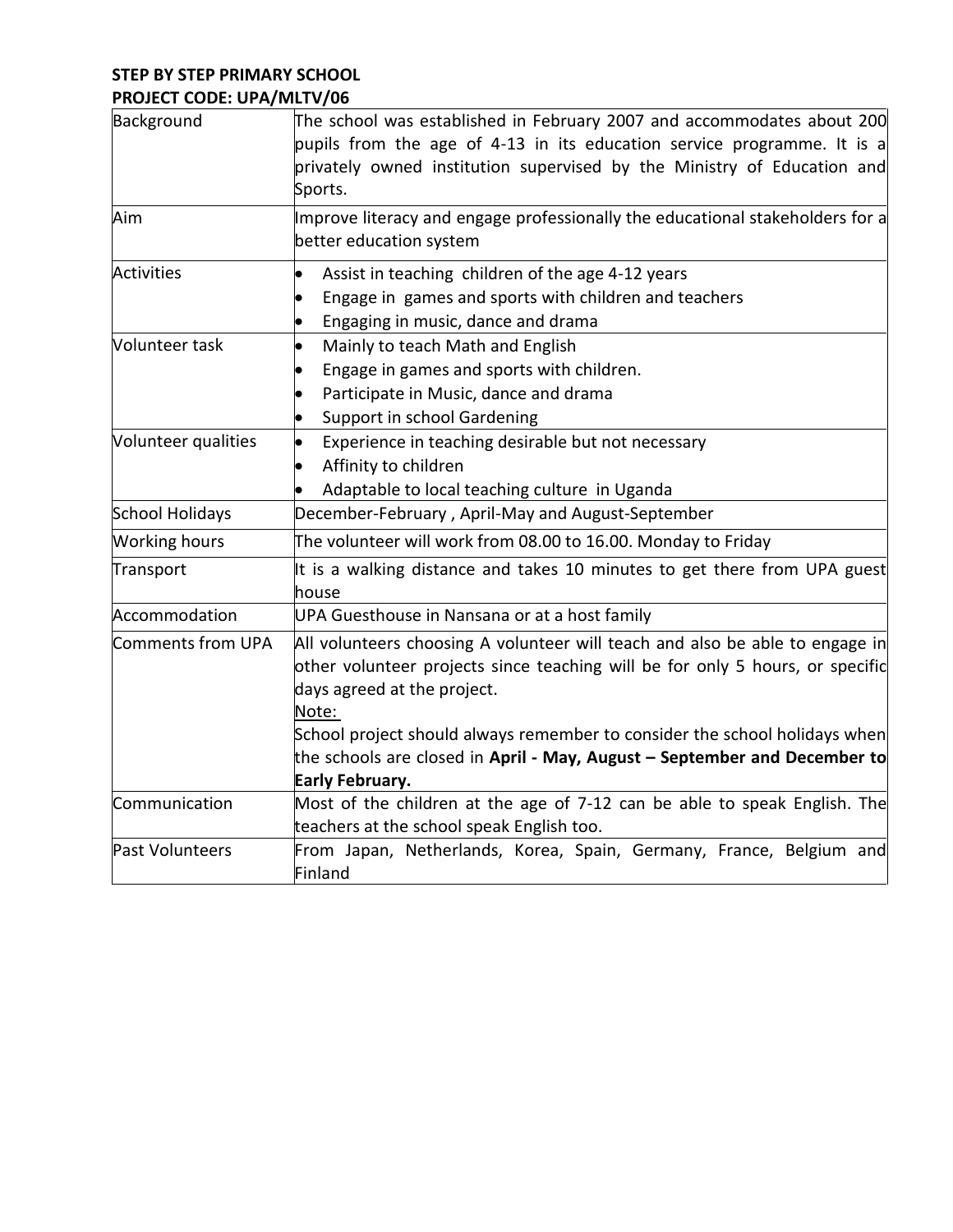## **B: SECONDARY SCHOOLS**

# **ALLIANCE HIGH SCHOOL, NANSANA PROJECT CODE: UPA/MLTV/07**

| Background        | Alliance High School is a reputable registered secondary school by the Ministry of<br>Education and Sports. It is a private school that was started in the local community to<br>support the government with education services. The school has been commended<br>for provision of education and other skills to young people in peri-urban Nansana and<br>its environments. It is a mixed school for both boys and girls from 13-20 years. It is has<br>two sections that is day and boarding students.<br>This School Is Located in Nansana East Ward Parish, Nansana Municipal Council,<br>Wakiso District, 7 miles along Hoima Road. |
|-------------------|------------------------------------------------------------------------------------------------------------------------------------------------------------------------------------------------------------------------------------------------------------------------------------------------------------------------------------------------------------------------------------------------------------------------------------------------------------------------------------------------------------------------------------------------------------------------------------------------------------------------------------------|
| Aim               | Provision of quality education to all for a better future<br>$\bullet$<br>Promote girl child education to enable them accomplish at least secondary school<br>$\bullet$<br>level<br>Offer skills to students enabling them becoming self-reliant<br>$\bullet$                                                                                                                                                                                                                                                                                                                                                                            |
| School<br>photos  |                                                                                                                                                                                                                                                                                                                                                                                                                                                                                                                                                                                                                                          |
| <b>Activities</b> | Formal classroom work including teaching and assessing the learners<br>$\bullet$<br>Field study trips<br><b>Conducting seminars</b><br>Workshops and training on selected topics with teachers and students                                                                                                                                                                                                                                                                                                                                                                                                                              |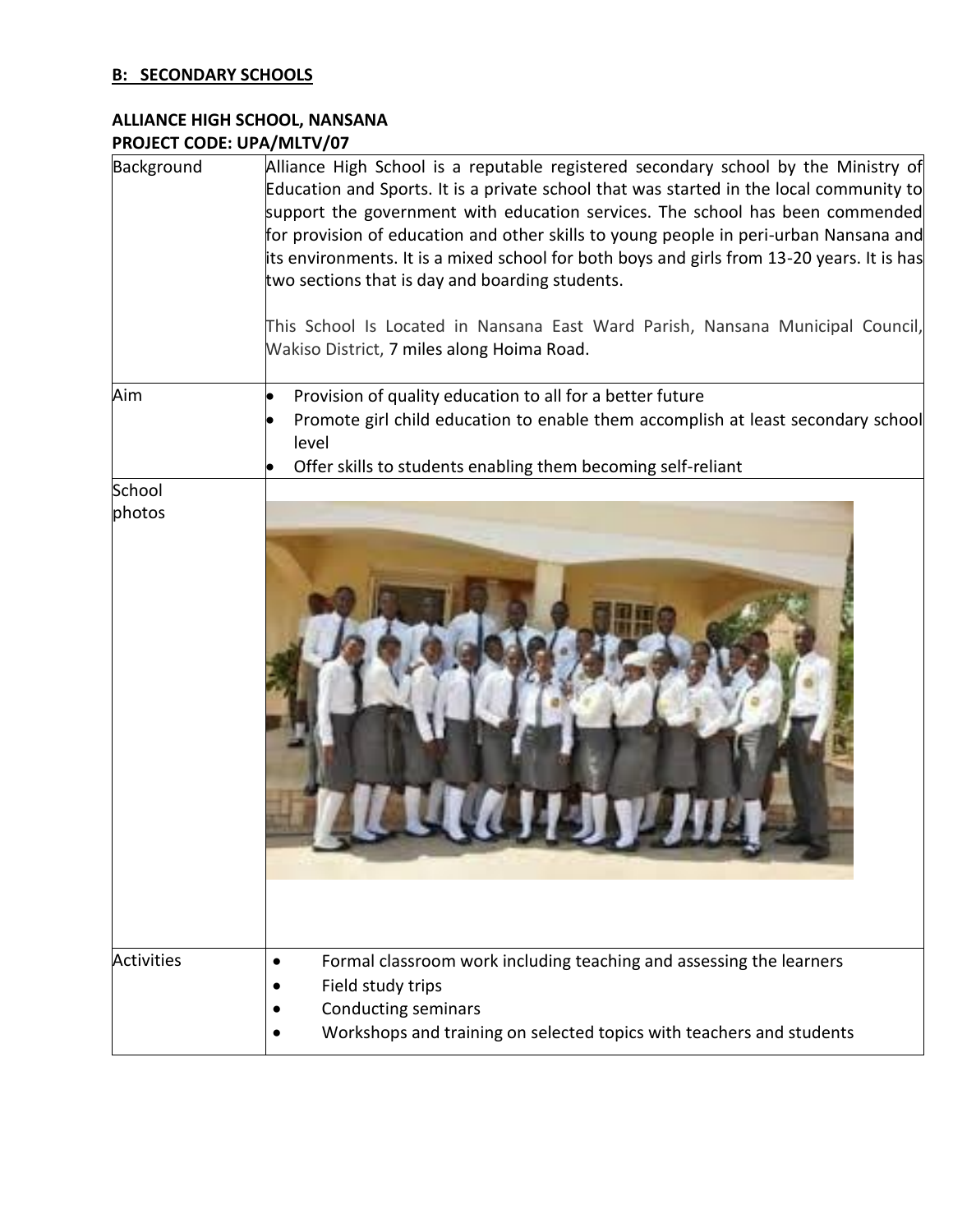| Volunteer tasks        | Formal classroom teaching to students                                                                                                                                                                                                                                                                                              |
|------------------------|------------------------------------------------------------------------------------------------------------------------------------------------------------------------------------------------------------------------------------------------------------------------------------------------------------------------------------|
|                        | Support to class teachers in lesson planning                                                                                                                                                                                                                                                                                       |
|                        | Developing teaching content in the preferred subject                                                                                                                                                                                                                                                                               |
|                        | Carrying out class assessments                                                                                                                                                                                                                                                                                                     |
|                        | Attending staff meetings as scheduled                                                                                                                                                                                                                                                                                              |
|                        | Compiling a feedback report at the end of voluntary service                                                                                                                                                                                                                                                                        |
|                        | Engaging in games and sports                                                                                                                                                                                                                                                                                                       |
| Volunteer qualities •  | Emotionally strong.                                                                                                                                                                                                                                                                                                                |
|                        | Having skills in computer or information technology is an added advantage.                                                                                                                                                                                                                                                         |
|                        | Able to instruct in class                                                                                                                                                                                                                                                                                                          |
|                        | Good communication skills in English                                                                                                                                                                                                                                                                                               |
|                        | Creative                                                                                                                                                                                                                                                                                                                           |
|                        | Flexibility.                                                                                                                                                                                                                                                                                                                       |
| <b>Working hours</b>   | The school working are from 08.00hrs to 5.00pm from Monday to Friday except for<br>gazzeted holidays. The working hours and days can also be discussed depending on<br>the volunteer's availability.                                                                                                                               |
| Transport              | It is takes approximately 30 minutes by walk from UPA Guest House which is the                                                                                                                                                                                                                                                     |
|                        | nearest and immediate accommodation facility. From Yesu Amala Stage, it costs 1000                                                                                                                                                                                                                                                 |
|                        | ugx one way to the school.                                                                                                                                                                                                                                                                                                         |
| Accommodation          | Volunteers to this project shall stay at UPA guesthouse in Nansana.                                                                                                                                                                                                                                                                |
| Comments<br><b>UPA</b> | from The placement can be an opportunity to introduce a volunteer to Uganda's secondary<br>education system. It will also be an opportunity to promote ones culture through<br>language teaching. One with skills in training students in sports e.g. football, netball,<br>volleyball and other sports as the volunteer may wish. |
|                        | Alliance High School is a long-term partner to UPA and we have together carried out<br>many projects to empower youth for example in reproductive health topics, gender<br>trainings, inter-cultural related workshops and human rights.                                                                                           |
|                        | Note:<br>All volunteers choosing school project should always remember to consider the school<br>holidays running as follows; April - May, August - September and December to Early<br>February.                                                                                                                                   |
| Communication          | Communication with School staff and of the students is usually in English                                                                                                                                                                                                                                                          |
| Past Volunteers        | Germans under the weltwaerts programme.                                                                                                                                                                                                                                                                                            |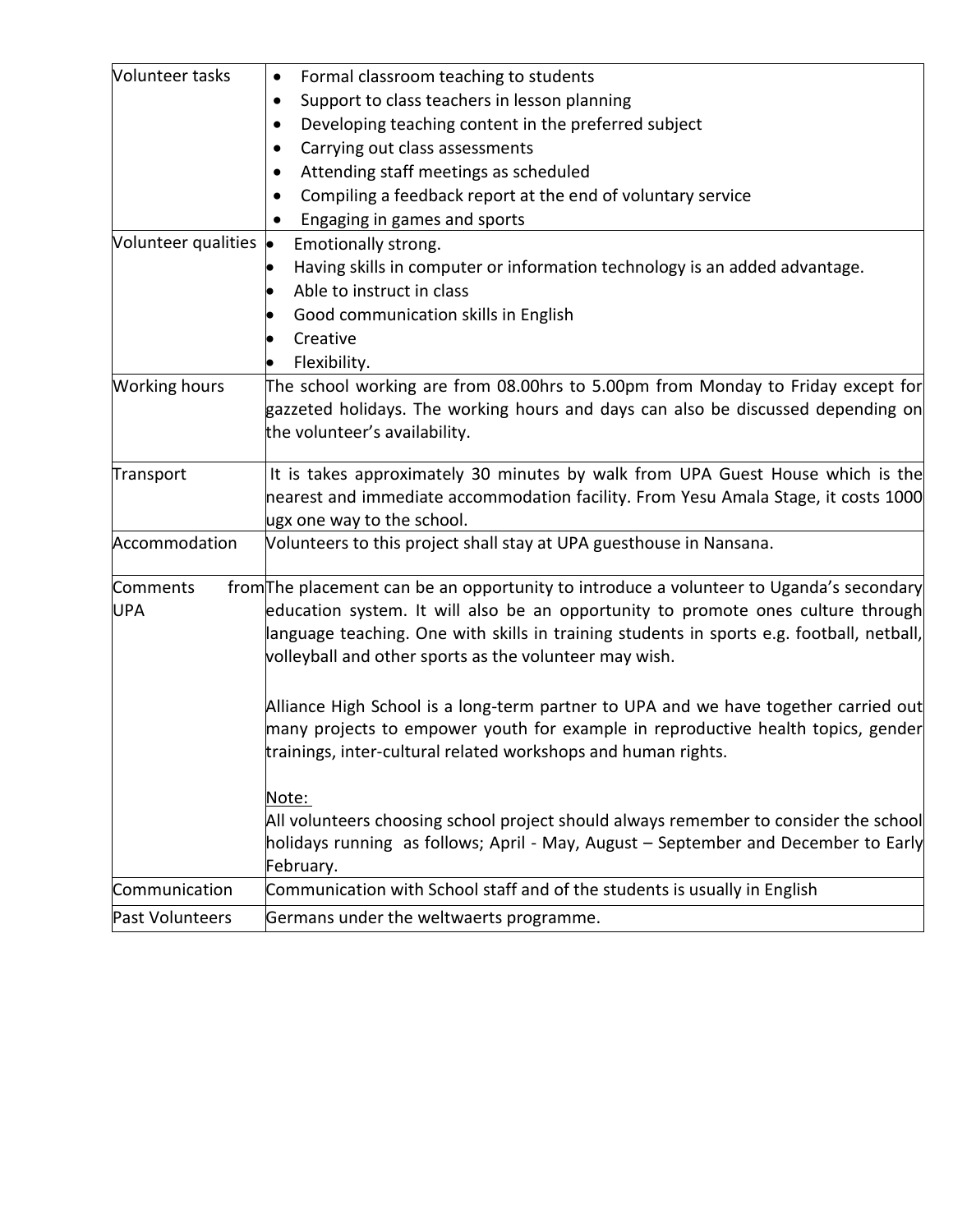## **A. SCHOOLS FOR CHILDREN WITH SPECIAL NEEDS**

## **KAMPALA SCHOOL FOR THE PHYSICALLY HANDICAPPED (SCHOOL FOR CHILDREN WITH SPECIAL NEEDS) PROJECT CODE: UPA/MLT/08**

| Background           | Kampala School for the physically handicapped (KSPH) is a primary school<br>catering for the educational needs of the disabled children in Uganda. Started<br>in 1968 by a few parents of cerebral palsied children, the school aims at<br>educating, rehabilitating and equipping physically handicapped children for<br>self- reliance and development. It follows the national syllabus including co-<br>curricular activities like sports, music, dance and drama, spiritual fellowship<br>and education tours.                                                                                                                                                                                     |
|----------------------|---------------------------------------------------------------------------------------------------------------------------------------------------------------------------------------------------------------------------------------------------------------------------------------------------------------------------------------------------------------------------------------------------------------------------------------------------------------------------------------------------------------------------------------------------------------------------------------------------------------------------------------------------------------------------------------------------------|
|                      | It also offers vocational subjects like tailoring, screen printing, craft, tie and<br>dye and computer training to all the children that can not continue with<br>further education.                                                                                                                                                                                                                                                                                                                                                                                                                                                                                                                    |
|                      | The school has an enrollment of 100 pupils with physical disabilities between<br>the ages of 6 – 18. They include those with cerebral palsy, muscular dystrophy,<br>spinal bifida and polio amongst others.                                                                                                                                                                                                                                                                                                                                                                                                                                                                                             |
|                      | Therefore the school specifically provides for children with special needs.                                                                                                                                                                                                                                                                                                                                                                                                                                                                                                                                                                                                                             |
|                      | The project is located on plot 63A, Balintuma Road, Mengo (opposite the<br>Uganda Protestant Medical Bureau) just 15 -25 minutes drive from Kampala<br>city and 30 – 45 minutes from UPA guesthouse in Nansana.                                                                                                                                                                                                                                                                                                                                                                                                                                                                                         |
|                      | It has a teaching staff of 13 teachers, 5 of whom are trained in special needs<br>education with 2 of them disabled old students of the same school.                                                                                                                                                                                                                                                                                                                                                                                                                                                                                                                                                    |
| Aim                  | To educate, rehabilitate and equip physically handicapped children with skills<br>for self- reliance and development.                                                                                                                                                                                                                                                                                                                                                                                                                                                                                                                                                                                   |
| Activities           | Teaching children<br>Care and assisting children in and outside classrooms<br>Training children in vocational subjects, games and sports and music,<br>dance and drama.<br>Assist in social and physical development of the children through offering<br>occupational and physiotherapy exercises                                                                                                                                                                                                                                                                                                                                                                                                       |
| Volunteer task       | Work with the rest of the staff to provide the above to the children in this<br>school                                                                                                                                                                                                                                                                                                                                                                                                                                                                                                                                                                                                                  |
| Volunteer qualities  | Emotionally strong. The volunteer work on this project requires a person<br>$\bullet$<br>who has close feeling for children with special needs.<br>Having skills in caring for children with special needs or occupational and<br>physiotherapy skills carries an added advantage.<br>Command of good communication skills<br>$\bullet$<br>Ability to work with children with disabilities or special needs.<br>Working with physically disabled and special needs children call for a volunteer<br>ready to be patient, not emotional and prepared to experience irritating<br>situations. However, a volunteer shall be required to carry a very open heart<br>that can accommodate these situations. |
| <b>Working hours</b> | Kampala School for the physically handicapped office hours are from 8:00 to<br>16:30. Volunteers work 5 days a week.                                                                                                                                                                                                                                                                                                                                                                                                                                                                                                                                                                                    |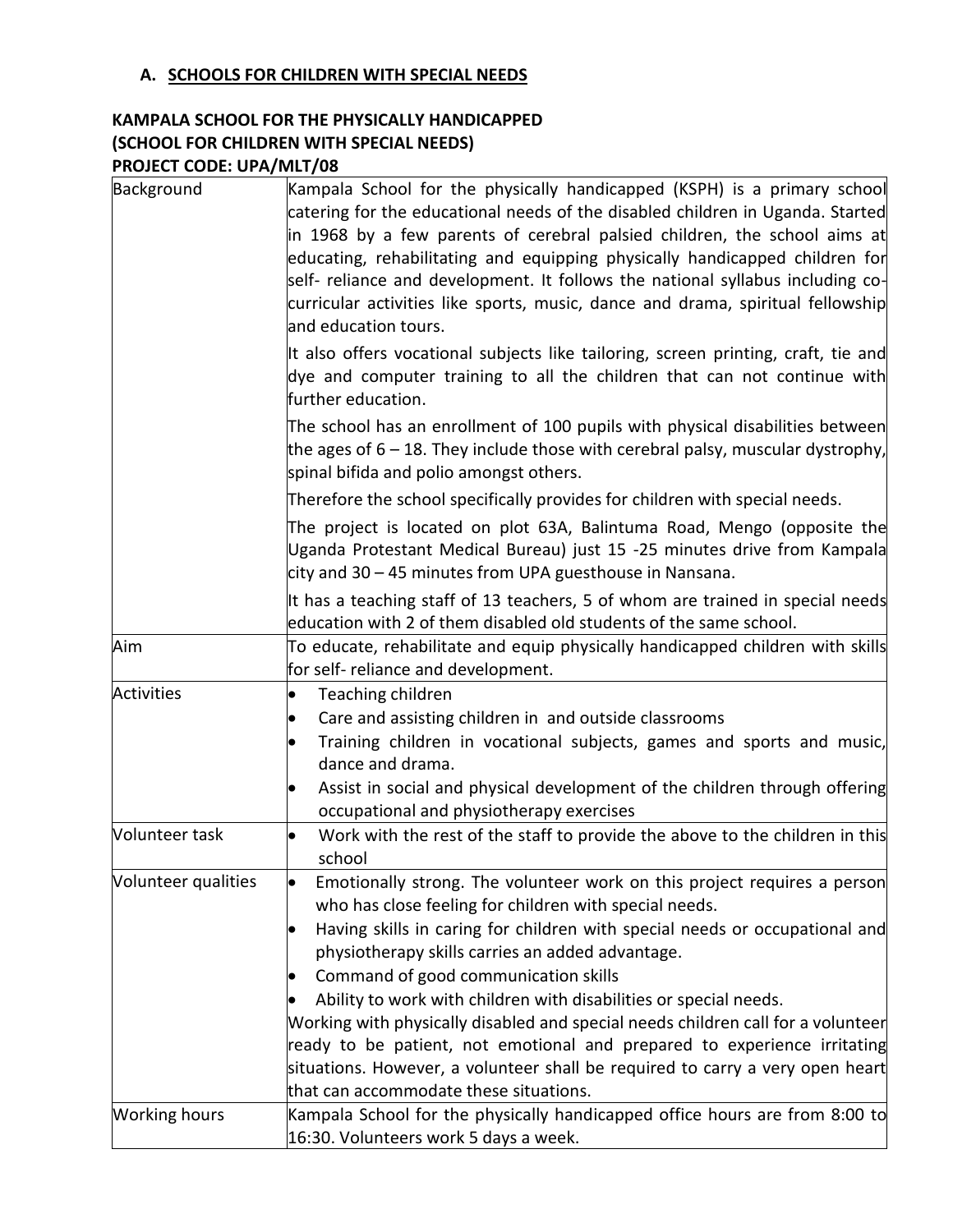| Transport         | The project is located on plot 63A, Balintuma Road, Mengo (opposite the         |
|-------------------|---------------------------------------------------------------------------------|
|                   | Uganda Protestant Medical Bureau) just 15 -25 minutes drive from Kampala        |
|                   | city and 45 minutes to 1hour from UPA guest house in Nansana depending on       |
|                   | the traffic. Travel from Nansana is easy by public means, drop off at Nakulabye |
|                   | trading centre (Total fuel station), costing approximately 12000 UGX to and     |
|                   | from the project. It takes between 10–15 minutes by walking from Nakulabye      |
|                   | via Balintuma road. You can even take a boda boda at 5,000 UGX for one way      |
| Accommodation     | Volunteers to this project shall stay at UPA guest house or a host family in    |
|                   | Nansana.                                                                        |
| Comments from UPA | The placement can be an interesting one because it will offer a volunteer the   |
|                   | opportunity to assist and support people who are really in need and will highly |
|                   | appreciate. A volunteer should also carry an affectionate heart full of love,   |
|                   | care and sympathy for children with special needs, command zeal committed       |
|                   | to seeing these children live a happy life too.                                 |
|                   | Note:                                                                           |
|                   | All volunteers choosing school project should always remember to consider       |
|                   | the school holidays when the schools are closed in April - May, August -        |
|                   | September and December to Early February.                                       |
| Communication     | Communication with School staff and of the children is easy since most of       |
|                   | them can speak English                                                          |
| Past Volunteers   | From USA, Israel, Holland, Japan, Germany and Belgium                           |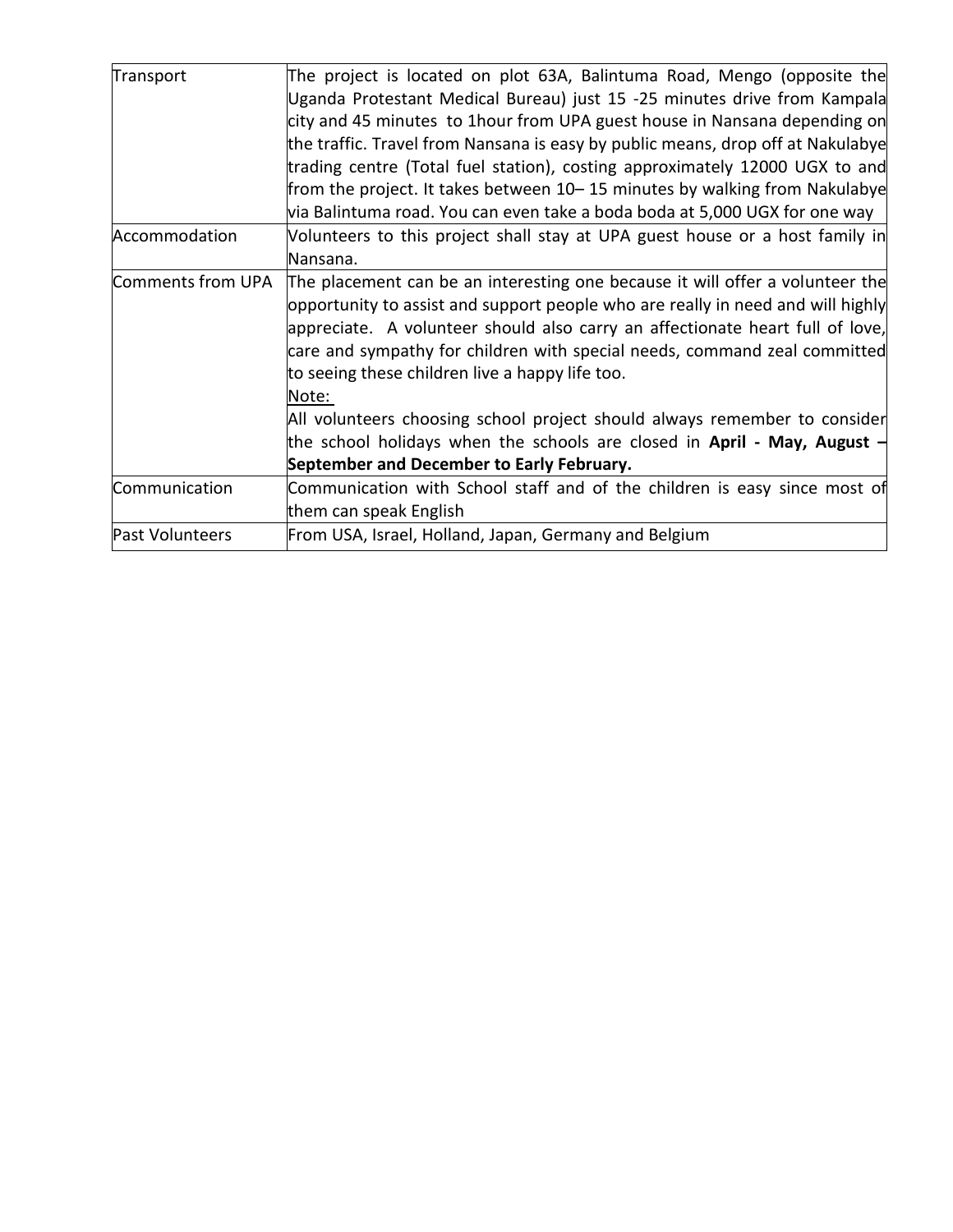## **CENTRE FOR SPECIAL ABILITIES (CeSA) PROJECT CODE: UPA/MLTV/09**

Centre for Special Abilities (CeSA) is a Community Based Organization (CBO) founded in January, 2015 with the aim of training children between 3years old and above for independent living with practical life skills, experiences and knowledge to help them be able to address challenges in life starting in Uganda and beyond. Since then, it has been operating informally. The Foundation was legitimately registered in September 2018 on No. WCBO /18 /1102 in Wakiso district.

Many children face a lot of challenges that could be social, emotional, mental or even psychological along the course of life that could distract them from achieving their life goals in future.

CeSA supports children facing such challenges to help them live an independent life through therapies like occupational, speech and language and physio for independent living as well as Special Needs Education。

## **NB: This is the only centre for dyslexic children in Uganda for primary and secondary sections.**

## **The objectives of the Centre are:**

- To conduct community mobilization for sensitization, child psycho-Educational assessment for intervention.
- To promote children's health and Advocate for their rights.
- To develop the basic vocational skills in affordable and manageable fields like Agriculture, music, food preparation and home management.
- To act as a model centre for hands on training of students from higher institutions of learning.
- To promote environmental conservation strategies and practices for sustainable development.

Volunteering with us will therefore be a memorable experience because it is fun-packed, intriguing, full of learning, and satisfying. You will surely make a difference!

"A society in which children with special needs can grow and develop to their full potential for independent living."

## **ACTIVITIES /AREA OF FOCUS**

- ❖ Community mobilization, sensitization and empowerment.
- ❖ Child psycho-educational assessment for rehabilitation.
- ❖ Occupational therapy.
- ❖ Speech and language therapy
- ❖ Physio therapy
- ❖ Special needs education
- ❖ Basic skills development
- ❖ Advocacy and networking
- ❖ Capacity building
- ❖ Spiritual and Religious development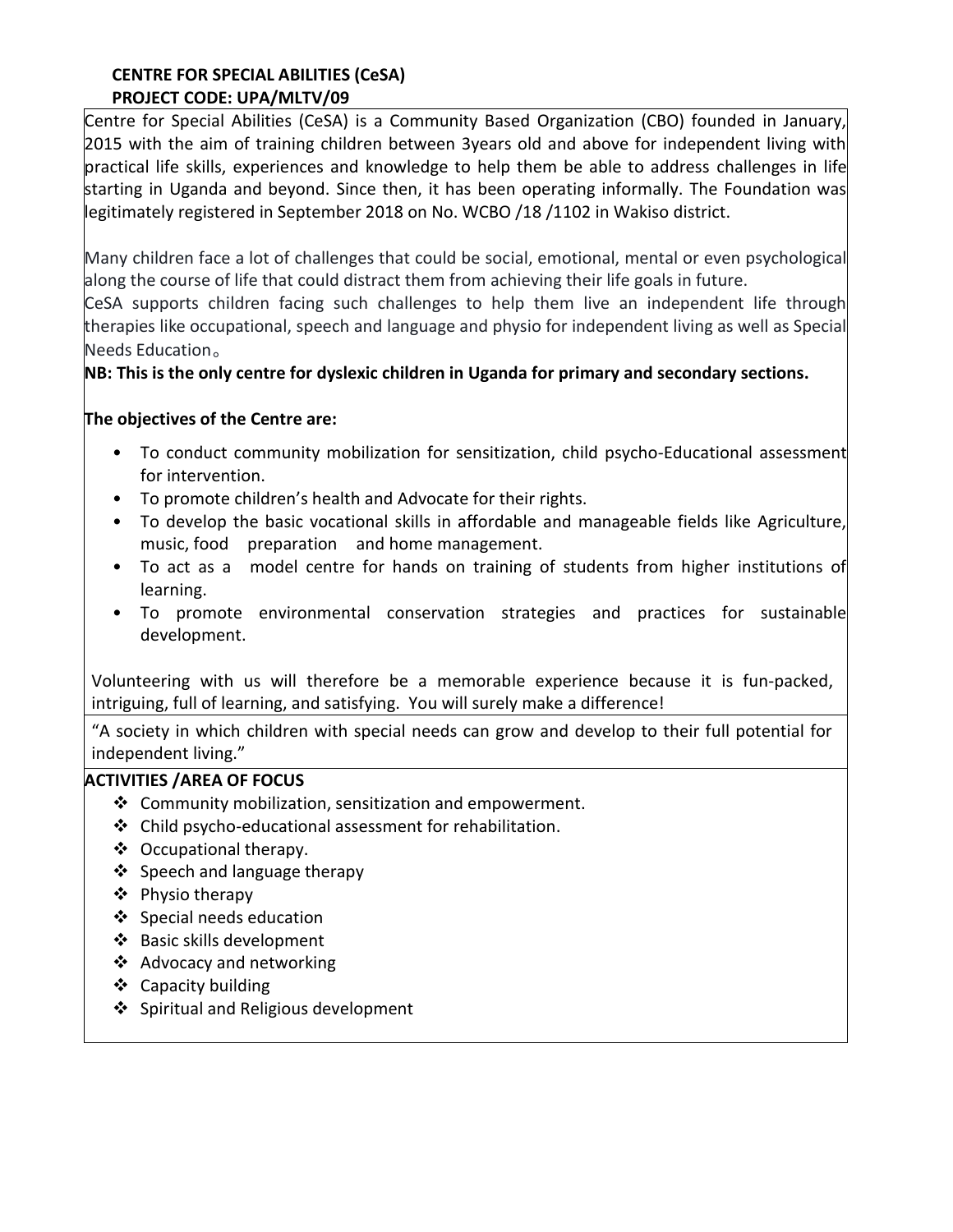The volunteer will be expected to assist the full-time staff by participating in the following:

- Preparing resources and materials required in the learning process
- Assist with indoor and outdoor games.
- Assist in arranging parties and other special school days
- Preparing excursions and field tours
- Music, Dance and Drama
- Arts and Crafts
- Engaging children with enjoyable literature reading, storytelling and writing.
- Contribute to documentation of children's learning.
- Organize children's holiday camps
- Arranging for teachers and parents' workshops
- IT-related activities, e.g. web design, social networking, etc.
- Participating in therapy work

#### The volunteer must:

- Exhibit passion/enthusiasm for children with special needs.
- Be patient and flexible
- Be friendly and open minded
- Be creative and have a sense of humor
- Be honest, caring and reliable
- Exhibit effective communication skills appropriate for children
- Have respect for differences in personality, culture etc.
- Have a willingness to learn and share knowledge and experiences

The Volunteer can stay at UPA Guest House, or at a selected host family. The school is ½ km from UPA Guesthouse.

It's a workable distance.

The project is located in a Peri-urban area where a big percentage of people can speak English well. There are of course some scores of the community and parents who are more comfortable with the local dialect Luganda.

Like most regions in Uganda people in this community are very friendly to visitors and are always interested to talk/work with people from other cultural backgrounds.

At CeSA, the main language of communication is English.

The placement requires volunteers that are highly motivated, creative and innovative. It is an interesting project and introduces you to a really local setting and early child growing experiences in Uganda.

Note:

All volunteers choosing school projects should always remember to consider the school holidays, schools are closed in **April-May, August – September and December to Early February.** From Japan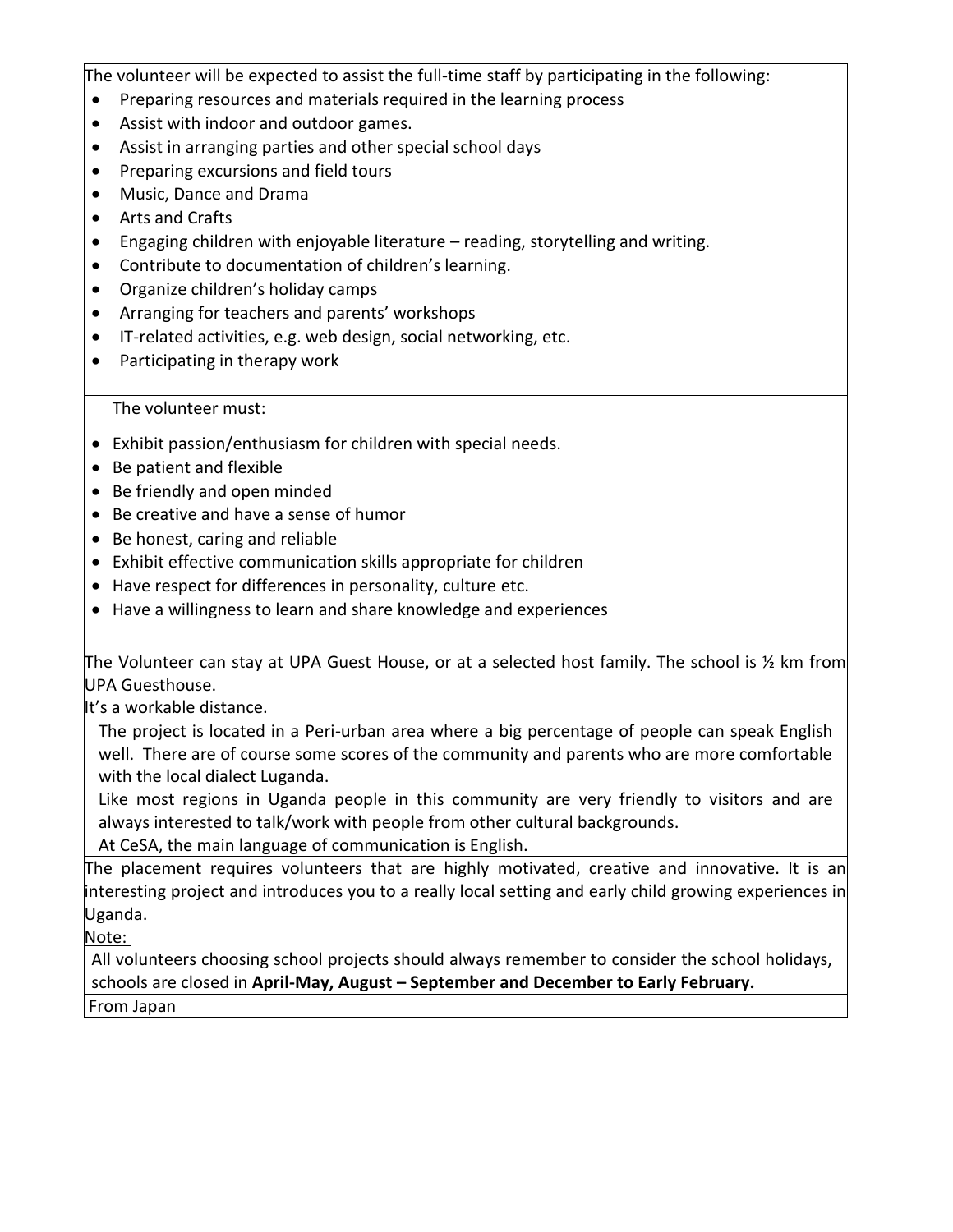## **ANGEL'S CENTER FOR CHILDREN WITH SPECIAL NEEDS PROJECT CODE: UPA/MLTV/10**

| Background             | Angel's center for children with special needs was formed after our experience<br>in raising a child with Down syndrome. Three years of raising Abryl opened our<br>eyes to the constraints of raising a child with special needs. The constant<br>hospital visits and adjusting to the development challenges made us acutely<br>aware of the deficiency of such services in Uganda. In 2012 ACCSN was<br>registered with Wakiso district to operate as a community Based Organization<br>to provide a space of services for children with special needs (Reg No:<br>$WCBO/1131/12$ ). A critical service is strengthening the capacity of families to<br>cope with raising children with development challenges.<br>Vision: A Society which integrates children with special needs to fully realize<br>their potentials.<br>Mission: To be a voice and to break the silence of disability in communities,<br>through increasing access to information and service delivery.<br>We need to give disability a "human face" despite the challenge these children<br>remain beautiful, lovely and important to the social network of Society.<br>Angel's center has currently an enrollment of 15 children from the ages of 2- |
|------------------------|------------------------------------------------------------------------------------------------------------------------------------------------------------------------------------------------------------------------------------------------------------------------------------------------------------------------------------------------------------------------------------------------------------------------------------------------------------------------------------------------------------------------------------------------------------------------------------------------------------------------------------------------------------------------------------------------------------------------------------------------------------------------------------------------------------------------------------------------------------------------------------------------------------------------------------------------------------------------------------------------------------------------------------------------------------------------------------------------------------------------------------------------------------------------------------------------------------------------------|
|                        | 12years with different disabilities that range from Down syndrome, cerebral<br>palsy, autism, mental retardation and communication disorders. Follow us on<br>our website for more information on www.angelscenter.org                                                                                                                                                                                                                                                                                                                                                                                                                                                                                                                                                                                                                                                                                                                                                                                                                                                                                                                                                                                                       |
| Aim                    | The aim of the project is to ensure that children with disability can have an<br>$ $ early intervention to reduce on the barriers of disability, and to strengthen the<br>capacity of parents to cope with raising children with disability through joint<br>income generating activities.                                                                                                                                                                                                                                                                                                                                                                                                                                                                                                                                                                                                                                                                                                                                                                                                                                                                                                                                   |
| <b>Activities</b>      | Provision of early learning for children with special needs<br>$\bullet$<br>Provision of occupational therapy to the children<br>$\bullet$<br>Community visits and rehabilitations<br>$\bullet$<br>Counseling and guidance services to parents<br>$\bullet$<br>Support parents with income generating activities<br>Developing the research department<br>$\bullet$                                                                                                                                                                                                                                                                                                                                                                                                                                                                                                                                                                                                                                                                                                                                                                                                                                                          |
| <b>Volunteer tasks</b> | The volunteer is expected to teach the children in early learning<br>Support the child with activities of daily living like teaching the child to<br>bath, brush, cook, wash etc<br>Promote their hidden talents like sports and singing<br>Play with the children<br>Support the children with feeding<br>Support the center in research on the current attitude and trends of<br>disability and How cultural practices promote discrimination and abuse of<br>disability                                                                                                                                                                                                                                                                                                                                                                                                                                                                                                                                                                                                                                                                                                                                                   |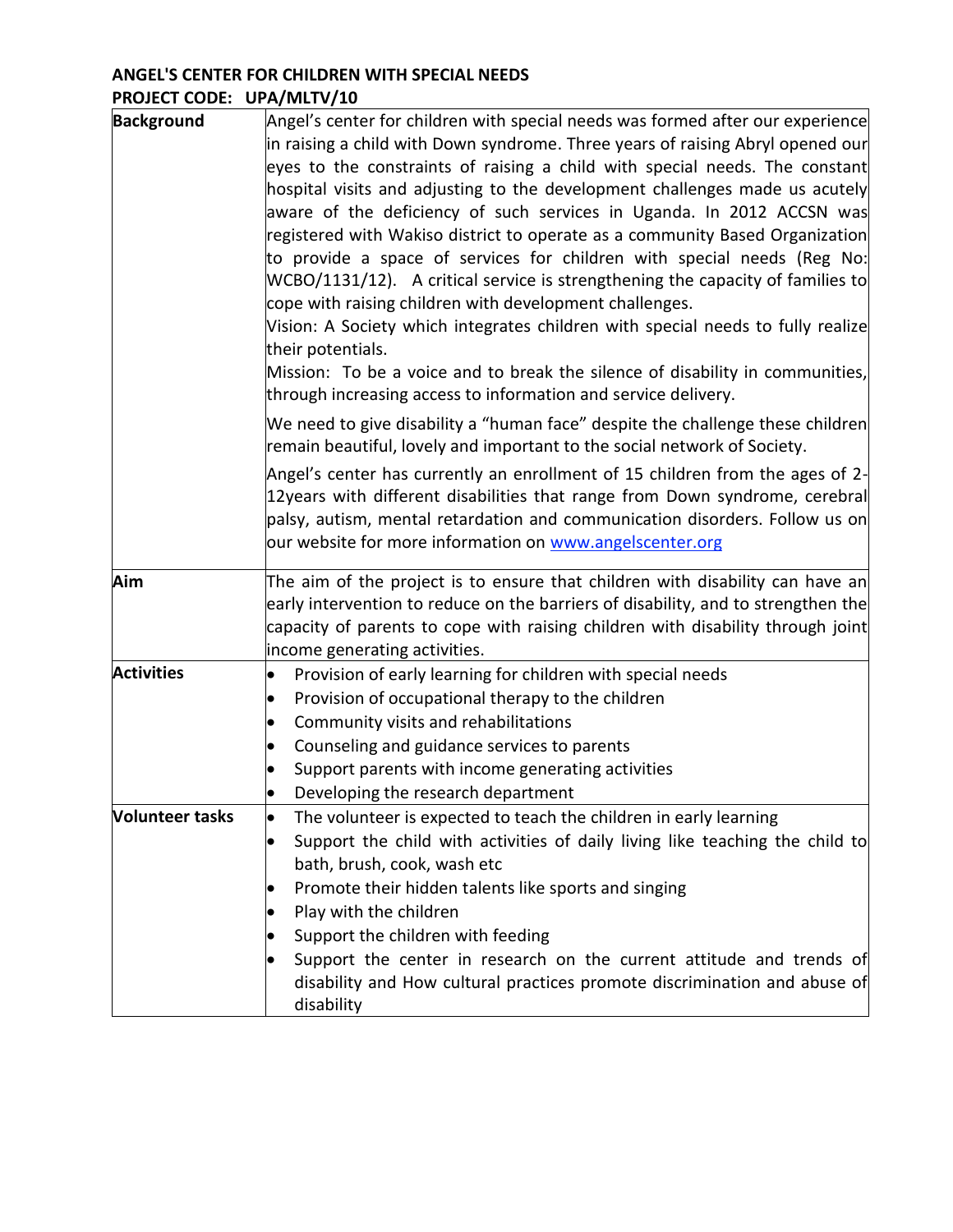| <b>Volunteer</b>       | Love to work with children with development challenges                               |
|------------------------|--------------------------------------------------------------------------------------|
| <b>Qualities</b>       | Patience                                                                             |
|                        | Flexibility                                                                          |
|                        | <b>Emotionally strong</b>                                                            |
|                        | Open minded                                                                          |
|                        | We also welcome skilled volunteers like Physiotherapist, Occupational                |
|                        | therapist, Psychologist, Language therapist or Nurses.                               |
| <b>Working hours</b>   | They work 8 hours a day from 8:30am- 5:00pm (Monday to Friday)                       |
| <b>Transport</b>       | It located at 3kms from UPA guesthouse along Kampala -Hoima Road, It's               |
|                        | easily accessible by public means at 2000/= to and from the project.                 |
| <b>Accommodation</b>   | UPA guesthouse                                                                       |
| <b>Comments</b>        | from of you like to work with children with special needs, this is exactly the right |
| <b>UPA</b>             | project, where you can support and play with the children.                           |
| Communication          | The stuff is able to speak English, communicating with the children can also be      |
|                        | challenging since some of them are also challenged in their ability of talking.      |
| <b>Past Volunteers</b> | Netherlands, Japan, Germany, Finland.                                                |
|                        |                                                                                      |

#### **DORNA CENTRE HOME FOR AUTISM PROJECT CODE: UPA/MLTV/11**

| ייריים כשטיי           | ULA/IVILI V/ 11                                                                |
|------------------------|--------------------------------------------------------------------------------|
| <b>Background</b>      | Dorna Centre was started by Ms Dorothy Nambi after her sister, a mother of     |
|                        | three children with the diagnosis of autism, passed away in a car accident. Ms |
|                        | Dorothy Nambi decided to take these children in and support them and she       |
|                        | begun to provide therapy at her home to families with or without financial     |
|                        | means.                                                                         |
| Aim                    | The Dorna Centre aims at helping children with autism to realize their dreams  |
|                        | and to strengthen the parents in raising their children.                       |
| <b>Activities</b>      | Art therapy<br>$\bullet$                                                       |
|                        | Brain gym<br>٠                                                                 |
|                        | Music therapy<br>$\bullet$                                                     |
|                        | Occupational therapy                                                           |
|                        | Speech therapy                                                                 |
|                        | Daily life therapy                                                             |
|                        | <b>Vocational skills/Education</b>                                             |
| <b>Volunteer tasks</b> | The volunteer is expected to teach the children in early learning              |
|                        | Support the child with activities of daily living like teaching the child to   |
|                        | bath, brush, cook, wash etc                                                    |
|                        | Promote their hidden talents like sports and singing                           |
|                        | Play with the children                                                         |
|                        | Support the children with feeding                                              |
|                        | Support the center in research on the current attitude and trends of           |
|                        | disability and how cultural practices promote discrimination and abuse of      |
|                        | disability                                                                     |
| Volunteer              | Love to work with children with development challenges<br>$\bullet$            |
| <b>Qualities</b>       | Patience                                                                       |
|                        | Flexibility                                                                    |
|                        |                                                                                |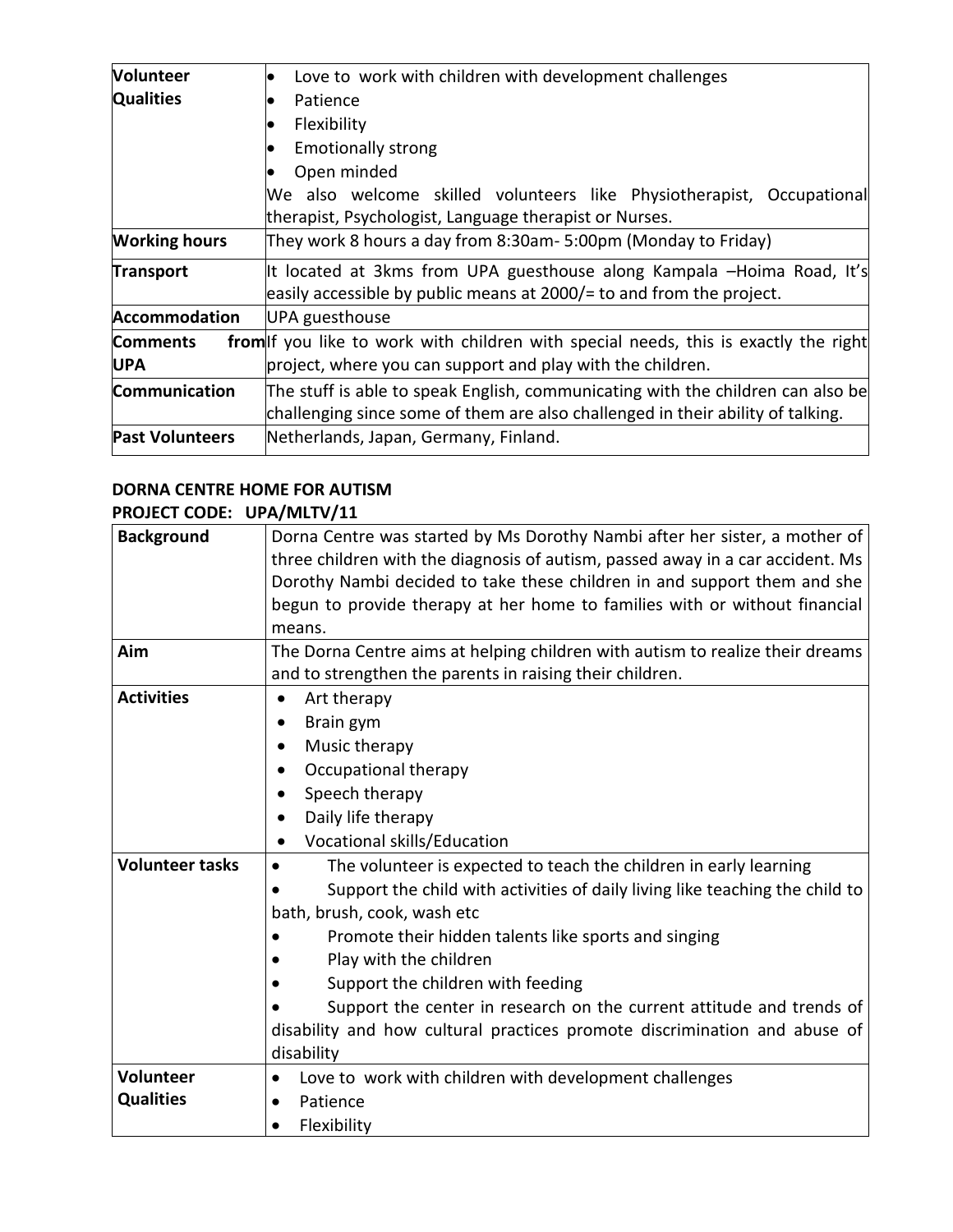|                        | <b>Emotionally strong</b><br>$\bullet$                                             |
|------------------------|------------------------------------------------------------------------------------|
|                        | Open minded                                                                        |
|                        | We also welcome skilled volunteers like Physiotherapist, Occupational              |
|                        | therapist, Psychologist, Language therapist or Nurses.                             |
| <b>Working hours</b>   | They work 8 hours a day from 8:30am- 5:00pm                                        |
| <b>Transport</b>       | The Centre is about 12 km from UPA guest house, travelling by public means         |
|                        | is possible though patience maybe required depending on the traffic                |
|                        | especially during morning and even hours. This might necessitate using a           |
|                        | hired motorcycle (Bodaboda) costing approximately 8000 UGX for one-way.            |
|                        | The volunteer may use around 14000 Uganda shillings to and from with               |
|                        | public means                                                                       |
| <b>Accommodation</b>   | UPA guesthouse but we can also arrange accommodation with the project if           |
|                        | the volunteer is free to stay with the children.                                   |
| <b>Comments</b>        | from This is an interesting project of UPA. If you like to work with children with |
| <b>UPA</b>             | special needs especially autistic children, this is exactly the right project,     |
|                        | where you can support and play with the children.                                  |
| Communication          | The staff is able to speak English, communicating with the children can also       |
|                        | be challenging since some of them are also challenged in their ability to talk.    |
| <b>Past Volunteers</b> | Japan, Finland,                                                                    |

## **3: CHILDREN'S HOMES**

## **MENGO YOUTH DEVELOPMENT LINK (MYDEL) UPA PROJECT CODE: UPA/MLTV/12**

| Background | Mengo Youth Development Link (MYDEL) is a nongovernment organization based         |
|------------|------------------------------------------------------------------------------------|
|            | in Kampala, the capital city of Uganda. It was founded in 2001 as a slum youth     |
|            | initiative under the patronage of Mr. Pascal Lutaya. Starting as a community based |
|            | organization (CBO) during the outbreak of cholera and Ebola in many of the slum    |
|            | areas in Kampala, MYDEL initially focused on hygiene and health sensitization of   |
|            | the affected people, supported by local politicians and the community itself.      |
|            | Working in close collaboration with the local population and local leaders, MYDEL  |
|            | became aware of other community challenges, which included a high rate of          |
|            | HIV/AIDS infections, drug abuse, prostitution, child abuse, domestic violence and  |
|            | the marginalization of people with disabilities. In 2004 MYDEL was officially      |
|            | registered as an NGO and expanded its activities according to the needs            |
|            | assessment carried out in an early state of its operation. Following an early      |
|            | intervention approach, MYDEL decided to focus their programs on the most           |
|            | vulnerable children and youths from the slum community, most of whom being         |
|            | school dropouts and orphans.                                                       |
|            | MYDEL's mission is the empowerment of this target group through education,         |
|            | sensitization and skills development to contribute to a sustainable poverty        |
|            | reduction among these marginalized communities.                                    |
| Aims       | Our major aim is to achieve a sustainable improvement of marginalized              |
|            | communities in Uganda.                                                             |
|            |                                                                                    |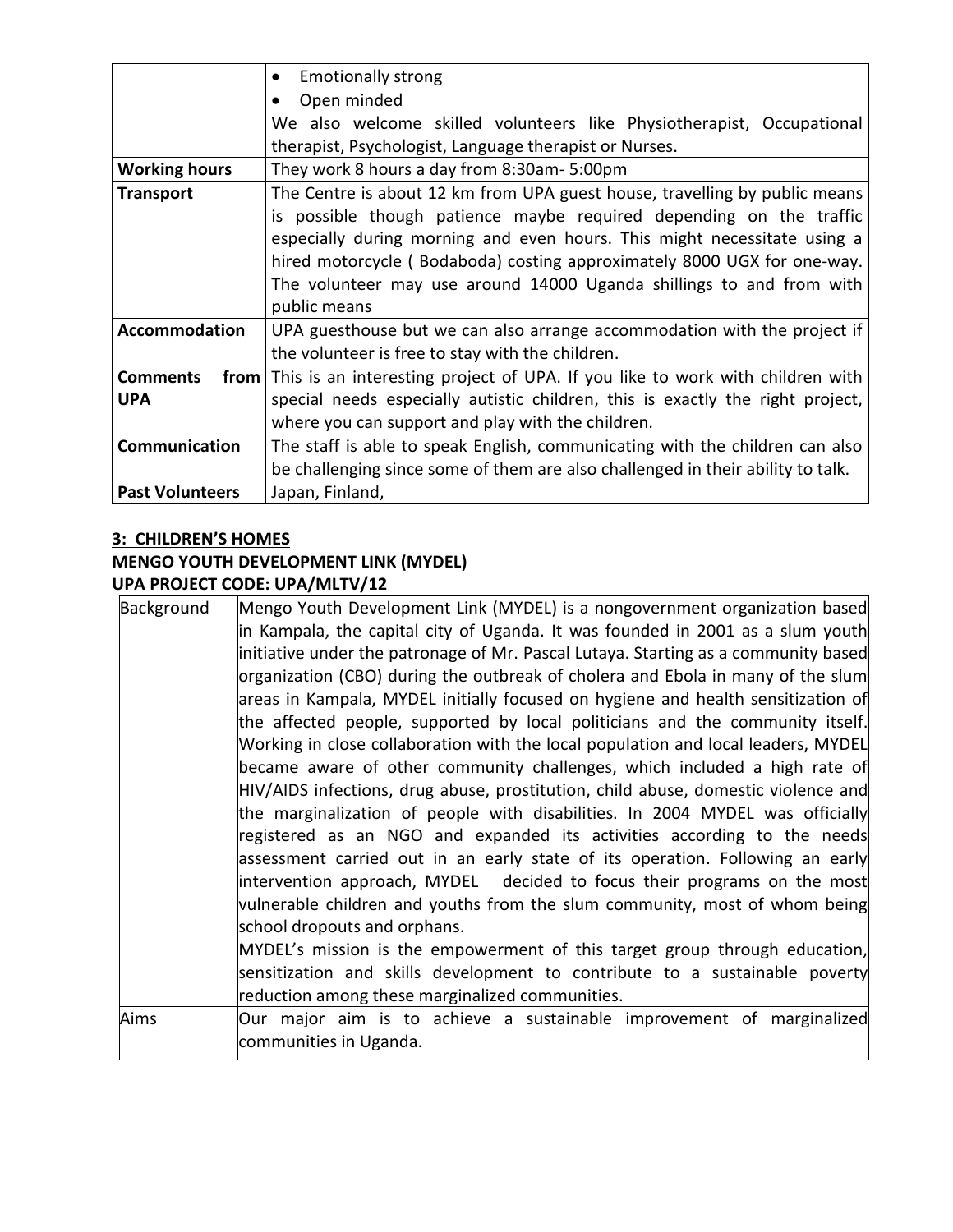| Activities      | <b>Education in Primary School</b>                                                              |
|-----------------|-------------------------------------------------------------------------------------------------|
|                 | Counseling and psychosocial support,<br>$\bullet$                                               |
|                 | Resource mobilization,                                                                          |
|                 | Vocational training,                                                                            |
|                 | Soccer program,                                                                                 |
|                 | Music, dance and (drama, mainly in holidays)                                                    |
|                 | Community and home visits among others at our projects in Kampala and                           |
|                 | Wakiso.                                                                                         |
|                 | New Project in Mengo: "creative learning centre"                                                |
|                 | mainly for girls                                                                                |
|                 | vocational skills for girls (health, entrepreneurship loans)                                    |
| Volunteer tasks | Teaching                                                                                        |
|                 | Organizing, teaching and supervising in the computer class                                      |
|                 | Assisting in Counseling and psychosocial support                                                |
|                 | Vocational training (if the volunteers brings the skills)                                       |
|                 | Soccer program                                                                                  |
|                 | Music, dance and drama                                                                          |
|                 | participating in community and home visits together with other staff, to see                    |
|                 | the life situation of the children living in the slums                                          |
| Volunteer       | MYDEL has different programs, it depends on the volunteers skills and interest                  |
| qualities       | where to engage, there is room for new activities.                                              |
|                 | Volunteers with social work skills but also other professions are very welcomed,                |
|                 | but no profession is needed.                                                                    |
|                 | Working hours Nolunteers are supposed to be the office at around 9:30am and work will finish at |
|                 | around 3:30 pm (except during holidays).                                                        |
|                 | However, in some cases volunteers may work longer hours.                                        |
| Transport       | It takes 2000 ug.shs (to and from) from UPA to MYDEL Children's Centre in                       |
|                 | Nansana and 10,000 Ug.shs to and from our projects in Mengo - Kampala by                        |
|                 | public means or a boda-boda.                                                                    |
|                 | Accommodatio UPA Guesthouse in Nansana or a host family in Nansana                              |
| n               |                                                                                                 |
| Comments        | The placement at MYDEL can be interesting since it offers a volunteer an                        |
| from UPA        | opportunity to be fully engaged in different activities ranging from children to                |
|                 | community projects. It requires a volunteer who loves children and flexible.                    |
|                 | Communicatio Most of the children can communicate in English; otherwise, translation is also    |
| n               | possible at the project.                                                                        |
|                 | Past volunteersFinland, Netherlands, Germany                                                    |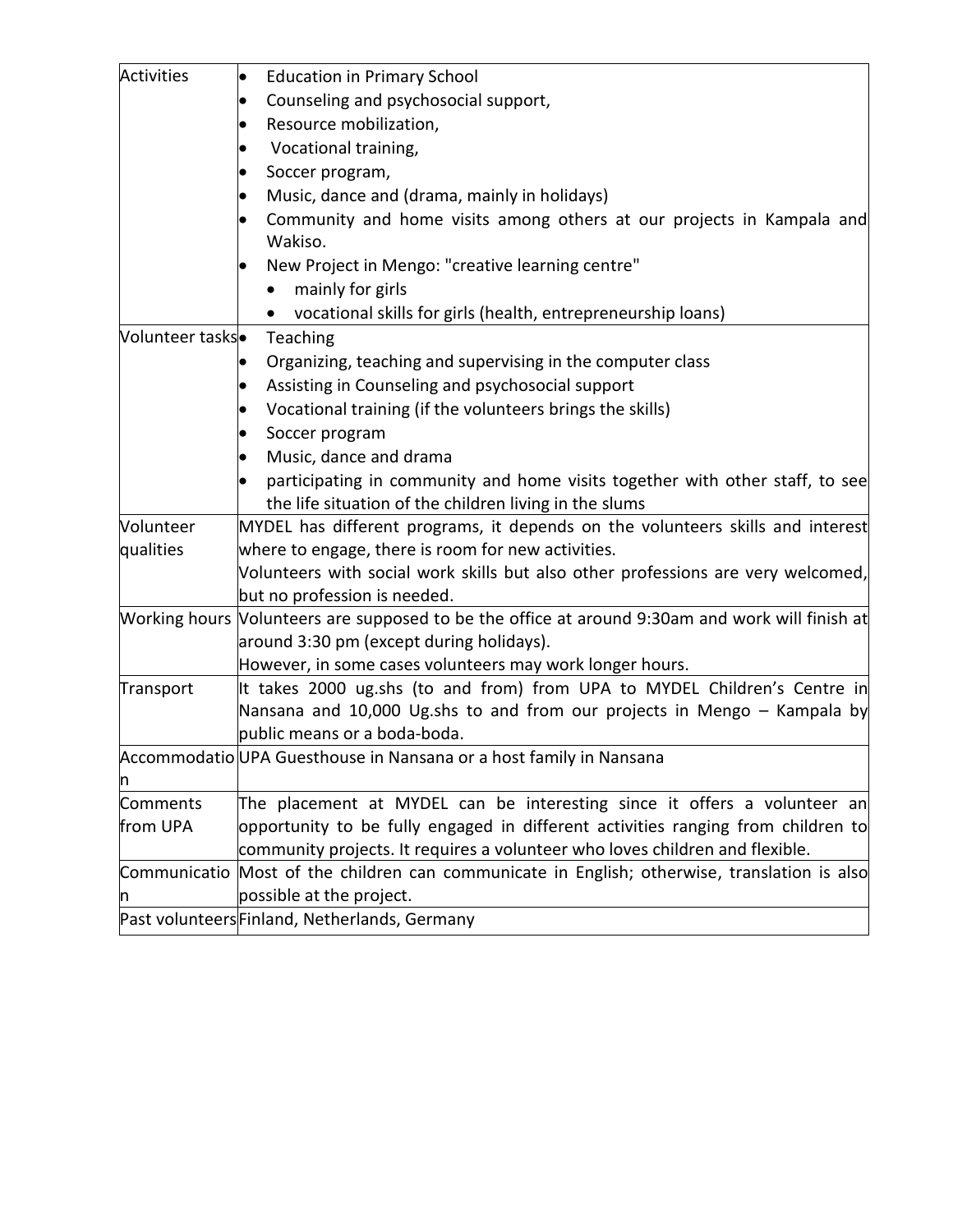## **ANOTHER HOPE CHILDREN'S MINISTRIES PROJECT CODE: UPA/MLTV/13**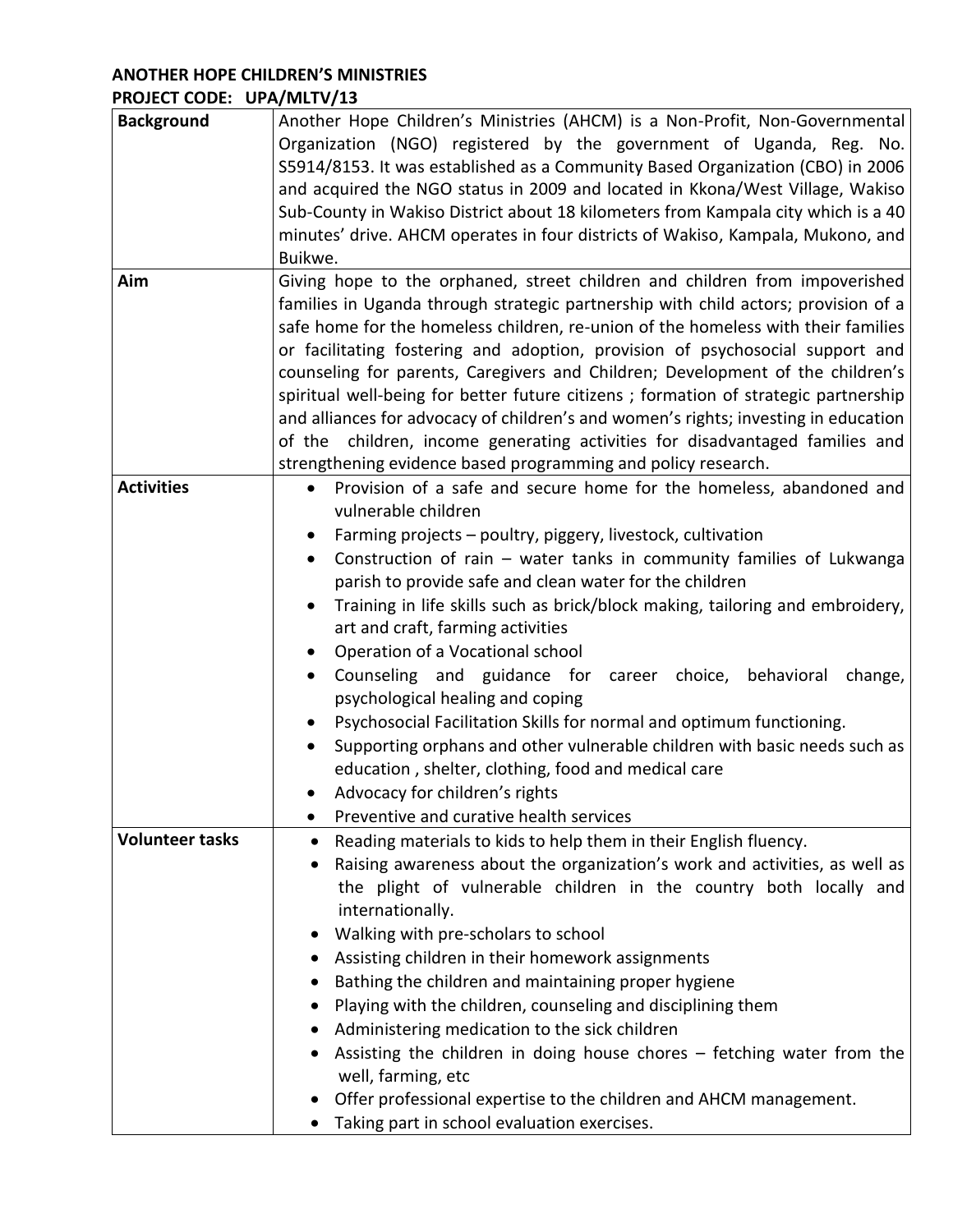|                            | Taking part in field-based visits.<br>$\bullet$                                     |
|----------------------------|-------------------------------------------------------------------------------------|
| <b>Volunteer qualities</b> | Loving heart-ability to offer love and care to the children<br>$\bullet$            |
|                            | Guidance and Counseling Skills - on behavioral change, reproductive<br>$\bullet$    |
|                            | health, sexuality, education and HIV/AIDS related issues.                           |
|                            | Motivational skills - Motivating children and the young adults on best<br>$\bullet$ |
|                            | behavior, success tips, offering Career guidance.                                   |
|                            | Hardworking and ready to take on any task and challenges.                           |
|                            | Flexible<br>$\bullet$                                                               |
|                            | Ability to work in a multi-cultural setting<br>$\bullet$                            |
| <b>Working hours</b>       | 8:00 am to 5:00 pm (Monday to Friday)                                               |
|                            | 8:00 am to 1:00 pm (Saturday)                                                       |
| <b>Transport</b>           | Public transport - Taxi and Motorcycle (locally known as "boda-boda")               |
|                            | It will cost a volunteer between Ugx 8,000 a day (to and from) if the volunteer     |
|                            | lives at UPA Guest House.                                                           |
| <b>Accommodation</b>       | A volunteer may live at the UPA Guest House, a host family depending on his/her     |
|                            | choice however we have a fully equipped guesthouse that they can use at a           |
|                            | negotiable fee.                                                                     |
| <b>Comments</b><br>from    | Working with vulnerable children and young adults may call for a volunteer's        |
| <b>UPA</b>                 | readiness to experience irritating and challenging situations. However, a volunteer |
|                            | shall be required to carry a very open heart that can accommodate these             |
|                            | situations.                                                                         |
|                            | You should be highly motivated to create own tasks / activities at times and for    |
|                            | any queries endeavor to have a discussion with the directors.                       |
| <b>Communication</b>       | Communication with AHCM children and staff is easy, as most have attained a         |
|                            | formal education. However, In case of children who are unable to speak good         |
|                            | English, translation is always available.                                           |
| <b>Past Volunteers</b>     | Japan, Finland, South Korea, United Kingdom, U.S.A., Philippines and Germany.       |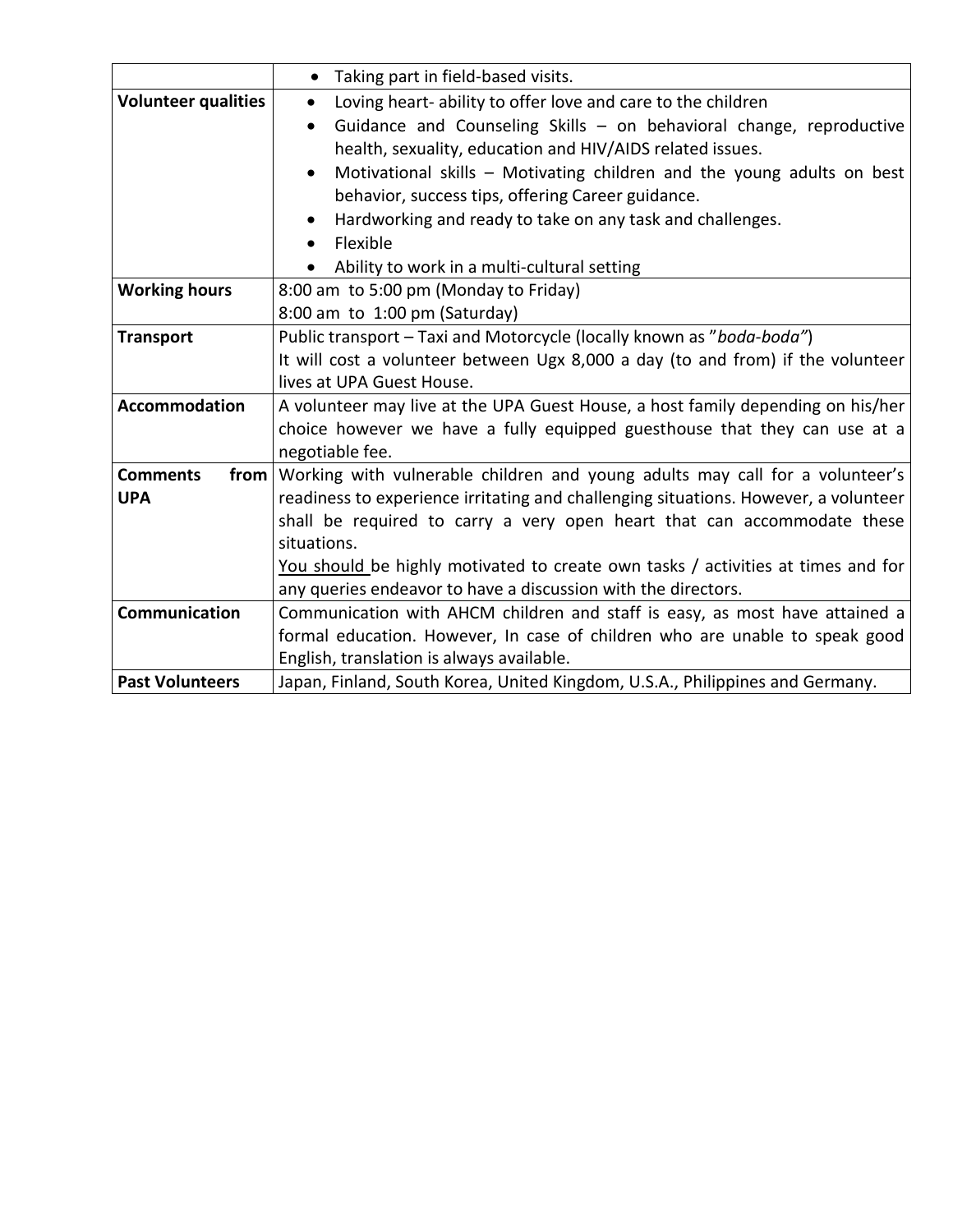# **5. COMMUNITY PROJECTS:**

# **KIYITA FAMILY ALLIANCE FOR DEVELOPMENT (KIFAD)**

**PROJECT CODE: UPA/MLTV/14**

| Background        | Kiyita Family Alliance for Development (KIFAD) is a registered indigenous / local Non-<br>Governmental Organization, established in 2001, registration No: S.5914/5184 which is<br>community based with its Headquarters at Bulabakulu Village, Banda Parish, Mende<br>Sub-county, Wakiso District Uganda.<br>We concentrate mainly on increasing care and support to people infected and affected<br>by HIV/AIDS in order to mitigate the effects of the epidemic. Besides that we aim at<br>strengthening the coping of Orphans Vulnerable Children (OVC) and People living with<br>HIV/AIDS (PLWHA) families to progressively become self-reliant, building the internal<br>capacity of KIFAD for effective and sustainable programme design and implementation           |
|-------------------|------------------------------------------------------------------------------------------------------------------------------------------------------------------------------------------------------------------------------------------------------------------------------------------------------------------------------------------------------------------------------------------------------------------------------------------------------------------------------------------------------------------------------------------------------------------------------------------------------------------------------------------------------------------------------------------------------------------------------------------------------------------------------|
|                   | and finally, improving access to food among families/households, infected and affected                                                                                                                                                                                                                                                                                                                                                                                                                                                                                                                                                                                                                                                                                       |
| Aim               | by HIV/AIDS, as far as our financial means allows us to.<br>Our aim is to enhance and accelerate access to holistic, easily accessible and acceptable<br>life-saving HIV/AIDS prevention, treatment, care and support services, to socio-<br>economically disadvantaged people, Key Population (KP), Most at Risk Populations<br>(MARPs) living in resource-constrained settings in Wakiso District.                                                                                                                                                                                                                                                                                                                                                                         |
|                   | Furthermore, we strive to increase access to HIV Counseling and Testing (HCT) as<br>prevention approach as well as promoting early access to the life-saving Antiretroviral<br>treatment by actively linking identified HIV positive patients into care.                                                                                                                                                                                                                                                                                                                                                                                                                                                                                                                     |
| <b>Activities</b> | <b>Health</b><br>HIV Counseling and Testing (HCT)<br>General Treatment of diseases / infections at a clinic.<br>Family Planning, Immunization, Laboratory Tests, counseling,<br><b>Health Information Management Systems</b><br>Records Management,<br>Referrals into care and support structures<br>Follow up and Home visits<br><b>Capacity Building</b><br><b>Financial Literacy Skills Training</b><br>Promotion of Village Savings and Loans Association (VSLA)<br>Vocational and Apprenticeship Skills Training for youths<br>Life skills and parenting.<br><b>Food Security and Nutrition Trainings</b><br>Business and Income Generating Activities Skills Trainings<br><b>Strategic Partnerships</b><br>Strengthen Linkages<br><b>Networking and Collaborations</b> |
|                   | Lobbying and Advocacy<br>Information and Knowledge Sharing<br>Communication and Knowledge Management                                                                                                                                                                                                                                                                                                                                                                                                                                                                                                                                                                                                                                                                         |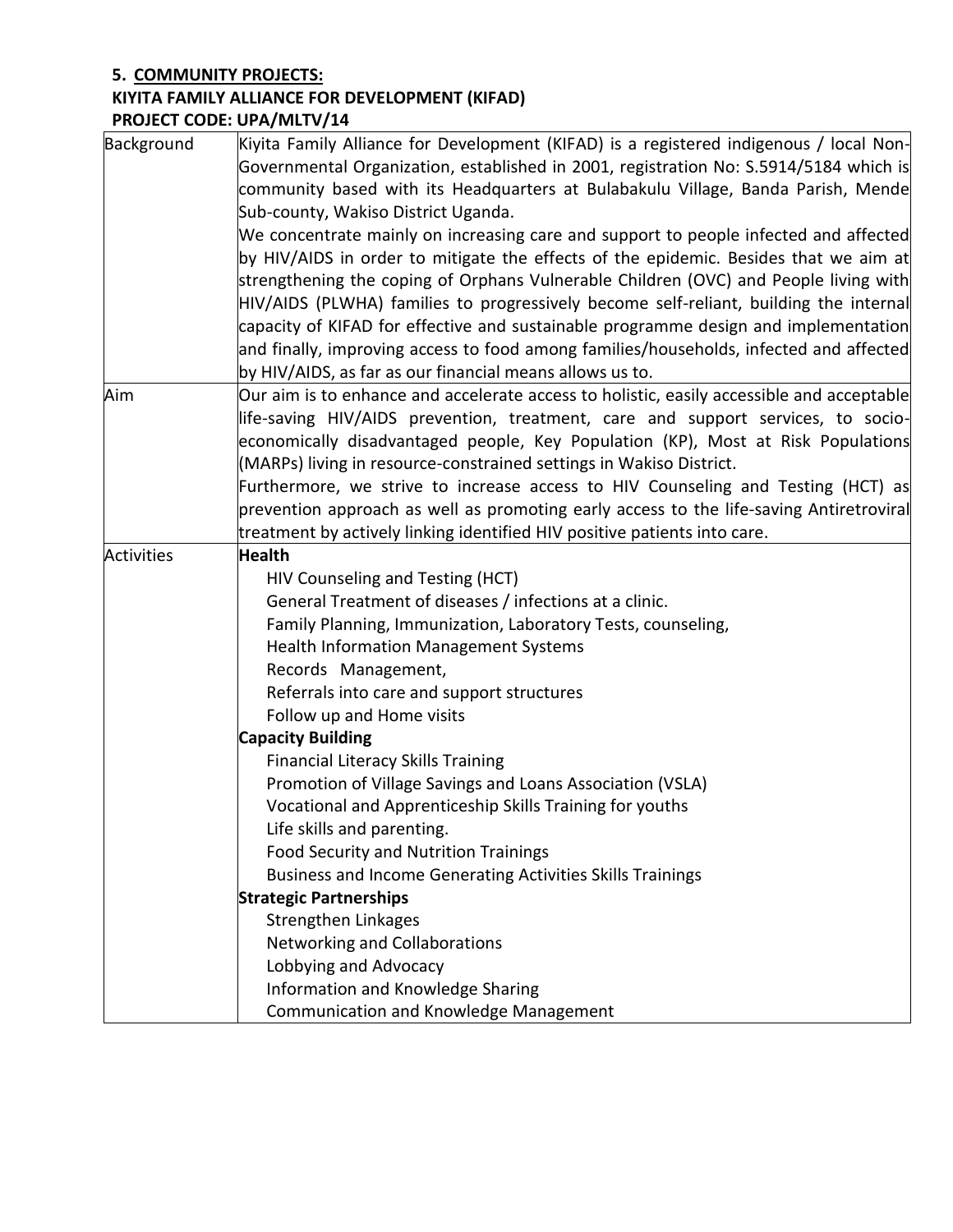| • Administrative work                                                                                   |
|---------------------------------------------------------------------------------------------------------|
| Fundraising activities - To be part in drawing fundraising avenues/plan to raise                        |
| money for community activities                                                                          |
| Organizing events, writing reports, Data entry, computer work,<br>٠                                     |
| Monitoring and evaluation of projects.<br>$\bullet$                                                     |
| Strategy planning (mainly experienced volunteers but also motivated ones), Writing<br>$\bullet$         |
| field success stories, lessons learnt, best practices.                                                  |
| HIV Counseling and Testing (HCT), Field Impact assessments,<br>$\bullet$                                |
| Visiting families and explain the importance of using Family Planning contraceptives.<br>$\bullet$      |
| Engaging in Youth Friendly services,<br>$\bullet$                                                       |
| • To raise awareness about health, education and sanitation                                             |
| Typically Monday-to Friday, 8:00 am-17:00 pm, but may vary depending on the project.                    |
| This may include Saturdays and Sundays (Community HIV Counseling and Testing's are                      |
| mostly done on the weekends)                                                                            |
| KIFAD is located only about 10 km from UPA Guest house. A volunteer will use publid                     |
| means and a boda-boda which will cost 8000/= to and from the project.                                   |
| Accommodation   A Volunteer may opt to stay at UPA Guest house or in a host family.                     |
| Comments from KIFAD has a small organization but may be an interesting organization to work with. It is |
| one organization that can provide a very good learning environment to volunteers                        |
| because of its commitment to networking with several Civil Society organizations.                       |
| Communication   Communication with KIFAD members and staff is easy as most are educated. Not all        |
| orphans and their client families speak good English.                                                   |
| From UK, Netherlands, USA, German, Spain and Belgium                                                    |
|                                                                                                         |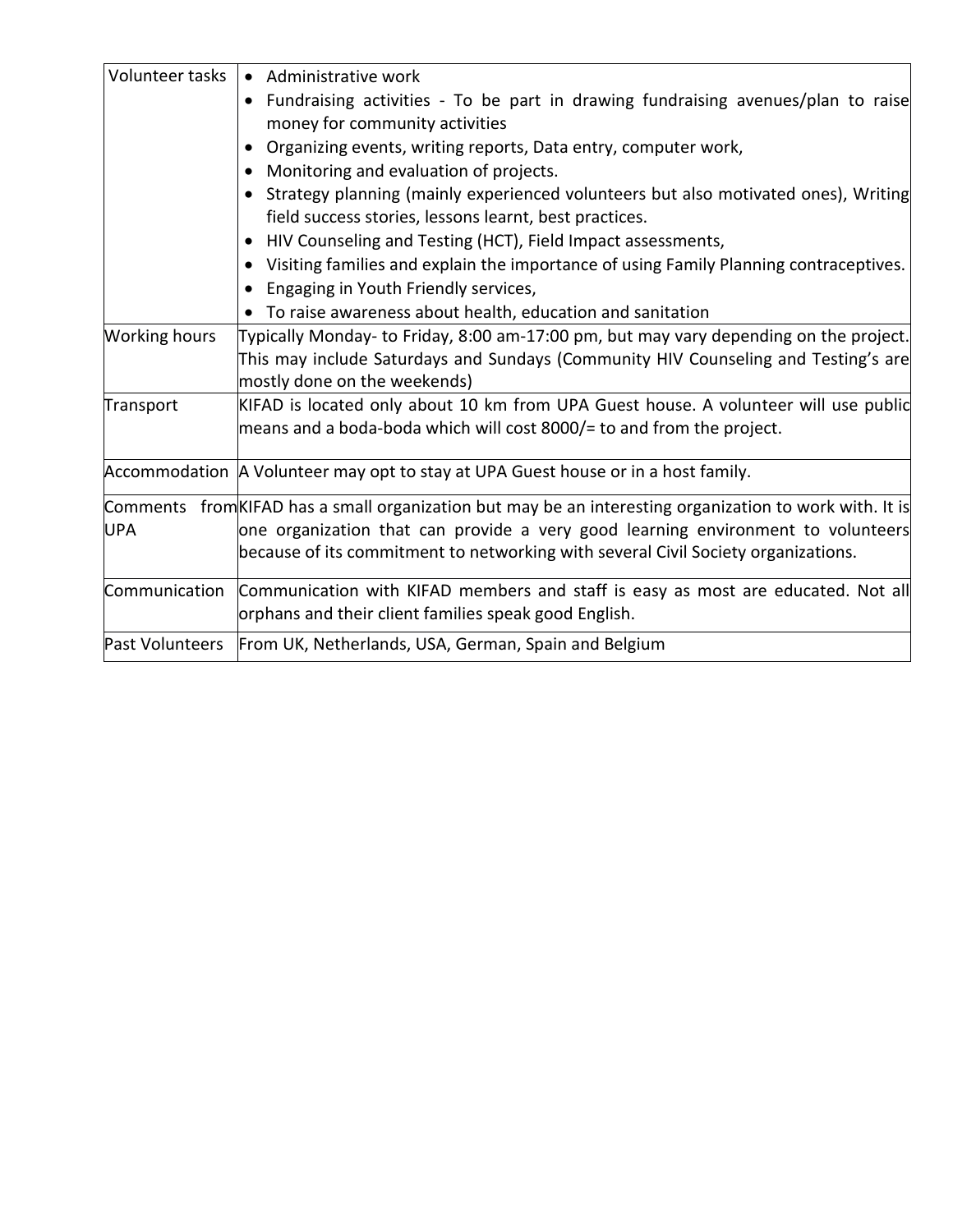## **COMMUNITY EMPOWERNMENT FOR VILLAGE DEVELOPMENT UGANDA (CEFOVID UG) [www.cefovid.org](http://www.cefovid.org/) PROJECT CODE: UPA/MLTV/15**

| <b>Background</b>      | Community Empowerment For Village Development Uganda (CEFOVID-UG) is a<br>registered local Community Based charity, established in 2012, registration No-<br>LUB/12/212.Its located in the urban surbubs of Lubya parish slums ,5km from the<br>capital city of Kampala Uganda. CEFOVID was founded to help support the<br>marginalized slum orphans and vulnerable children due to lack any charity to help<br>them out. We currently support 65 kids at our charity school- GOOD MUMMY<br>SCHOOL KOSOVO and other partner schools directly; well-as 130 kids is the total<br>registered number of beneficiaries for CEFOVID.                                                            |
|------------------------|-------------------------------------------------------------------------------------------------------------------------------------------------------------------------------------------------------------------------------------------------------------------------------------------------------------------------------------------------------------------------------------------------------------------------------------------------------------------------------------------------------------------------------------------------------------------------------------------------------------------------------------------------------------------------------------------|
| Aim                    | Our main aim is to contribute to increased access to comprehensive social and<br>economic services, home based care and support to orphans and vulnerable children<br>in Lubya Parish slums Kosovo.                                                                                                                                                                                                                                                                                                                                                                                                                                                                                       |
| <b>Mission</b>         | Our mission is to challenge and respond to the causes and consequences of<br>vulnerability, poverty, lack of awareness and skills so that they live a self-sustaining<br>life with dignity.                                                                                                                                                                                                                                                                                                                                                                                                                                                                                               |
| <b>Activities</b>      | Support to Orphan and Vulnerable Children with quality education<br>$\bullet$<br>Sexual reproductive health and HIV&AIDS youth counseling<br>$\bullet$<br>Life skills training to vulnerable women and youths:- Crafts, urban farming,<br>liquid soap production and tailoring<br>Early childhood learning at Kosovo slum<br>Providing recreation activities to children and youth such as games and sports,<br>drama etc<br>Food nutritional counseling and sensitization support, Community and home<br>monitoring visits<br>Strategic networking and linkage(referral)<br><b>Organizing Community Health camps</b><br>Organizing Hygiene and sanitation camps<br>Hand washing project. |
| Volunteer              | Passion to work with children and slum communities<br>$\bullet$                                                                                                                                                                                                                                                                                                                                                                                                                                                                                                                                                                                                                           |
| <b>Qualities</b>       | Open minded and emotionally strong with ability to appreciate local setting<br>Volunteer should be interested not necessarily qualified                                                                                                                                                                                                                                                                                                                                                                                                                                                                                                                                                   |
|                        | Innovativeness, knowledge of social work and administration and Computer<br>skills is an added advantage                                                                                                                                                                                                                                                                                                                                                                                                                                                                                                                                                                                  |
| <b>Volunteer tasks</b> | Activities range from community outreach, administrative work to Kindergarten                                                                                                                                                                                                                                                                                                                                                                                                                                                                                                                                                                                                             |
|                        | activities. Volunteers should prepare to assist with one or more of the following:                                                                                                                                                                                                                                                                                                                                                                                                                                                                                                                                                                                                        |
|                        | <b>CEFOVID Uganda</b><br>Preparing quarterly organization newsletters and activity reports<br>To engage in the different innovative avenues of fundraising for social and<br>economic support for the charity school and vulnerable families<br>Follow up and coordination of different project activities / events especially<br>$\bullet$                                                                                                                                                                                                                                                                                                                                               |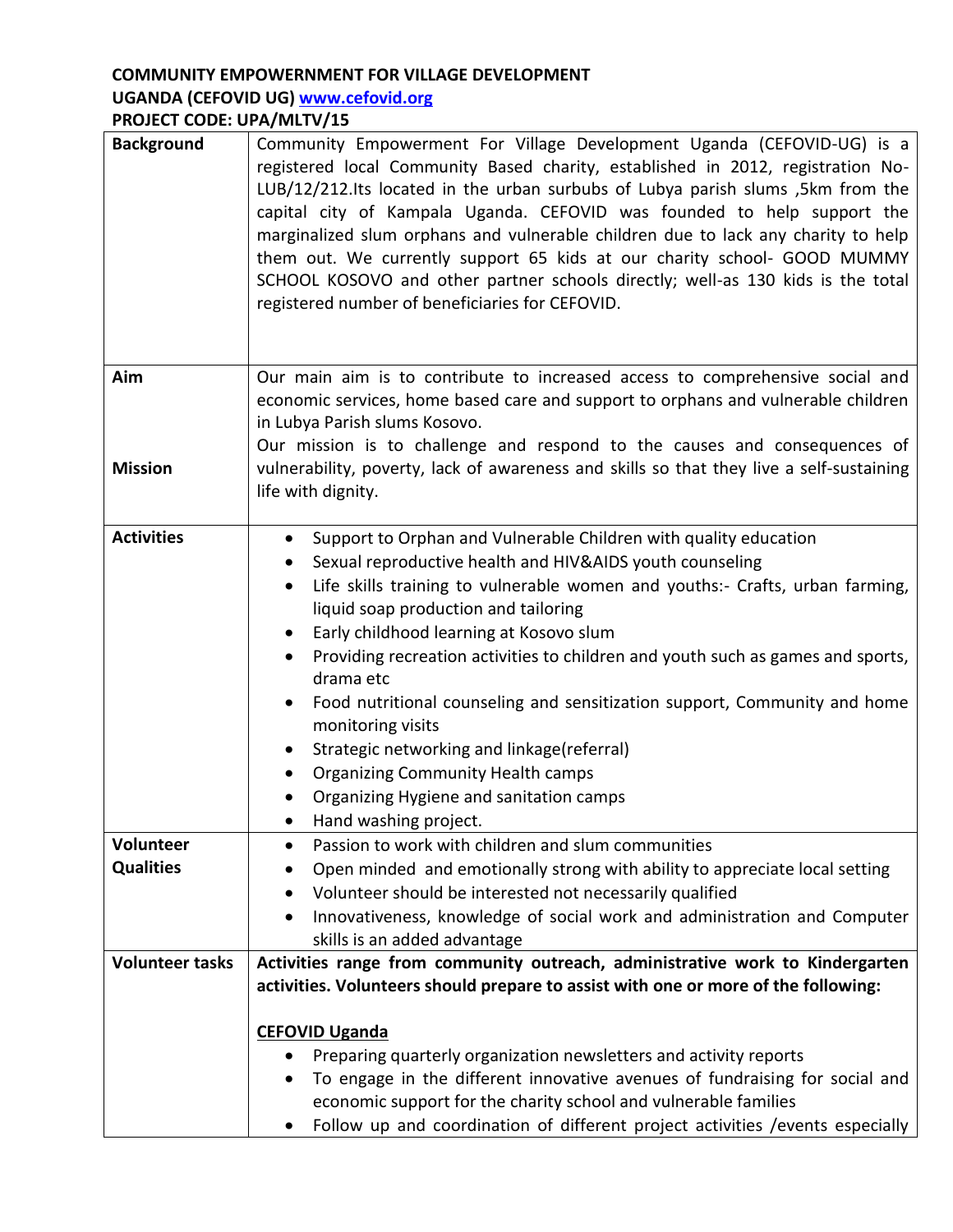|                        | education for life.                                                                   |  |
|------------------------|---------------------------------------------------------------------------------------|--|
|                        | Continuous and timely update of our online medias e.g. website and face               |  |
|                        | book                                                                                  |  |
|                        | Coordinating Community work like sanitation and hygiene in Kosovo slum                |  |
|                        | To support with administrative work at the offices<br>$\bullet$                       |  |
|                        | To support our Kindergarten (age 3-9 years) with teaching, art and                    |  |
|                        | games(Good mummy Kindergarten)                                                        |  |
|                        | Youths counseling in sexual reproductive health                                       |  |
|                        | Computer training                                                                     |  |
|                        | Conducting Hand washing trainings in communities                                      |  |
|                        |                                                                                       |  |
| <b>Working Hours</b>   | 9:00 am to 16:30 pm, Monday to Friday and upon special request on weekends            |  |
| <b>Transport</b>       | It is 6kms from UPA to CEFOVID Uganda offices, costing 10,000 to and from when        |  |
|                        | using public means (matatu-Taxi). It can cost approximately 15,000/= to and from with |  |
|                        | a hired motorcycle.                                                                   |  |
| Accommodation          | Volunteers can stay at UPA Guest house or in a host family in the local community     |  |
| <b>Comments from</b>   | CEFOVID is one of the inspiring projects that work for marginalized slum orphans and  |  |
| <b>UPA</b>             | vulnerable children around the slums of Kampala. The volunteer/s interested in this   |  |
|                        | project should have passion for such disadvantaged children and must be flexible      |  |
|                        | since it is a special group for children with various backgrounds.                    |  |
| Communication          | The basis of communication at CEFOVID Uganda and Charity school is English though     |  |
|                        | majority of the Vulnerable Families and communities we operate in speak little        |  |
|                        | English and more local languages.                                                     |  |
| <b>Past Volunteers</b> | USA, German, England.                                                                 |  |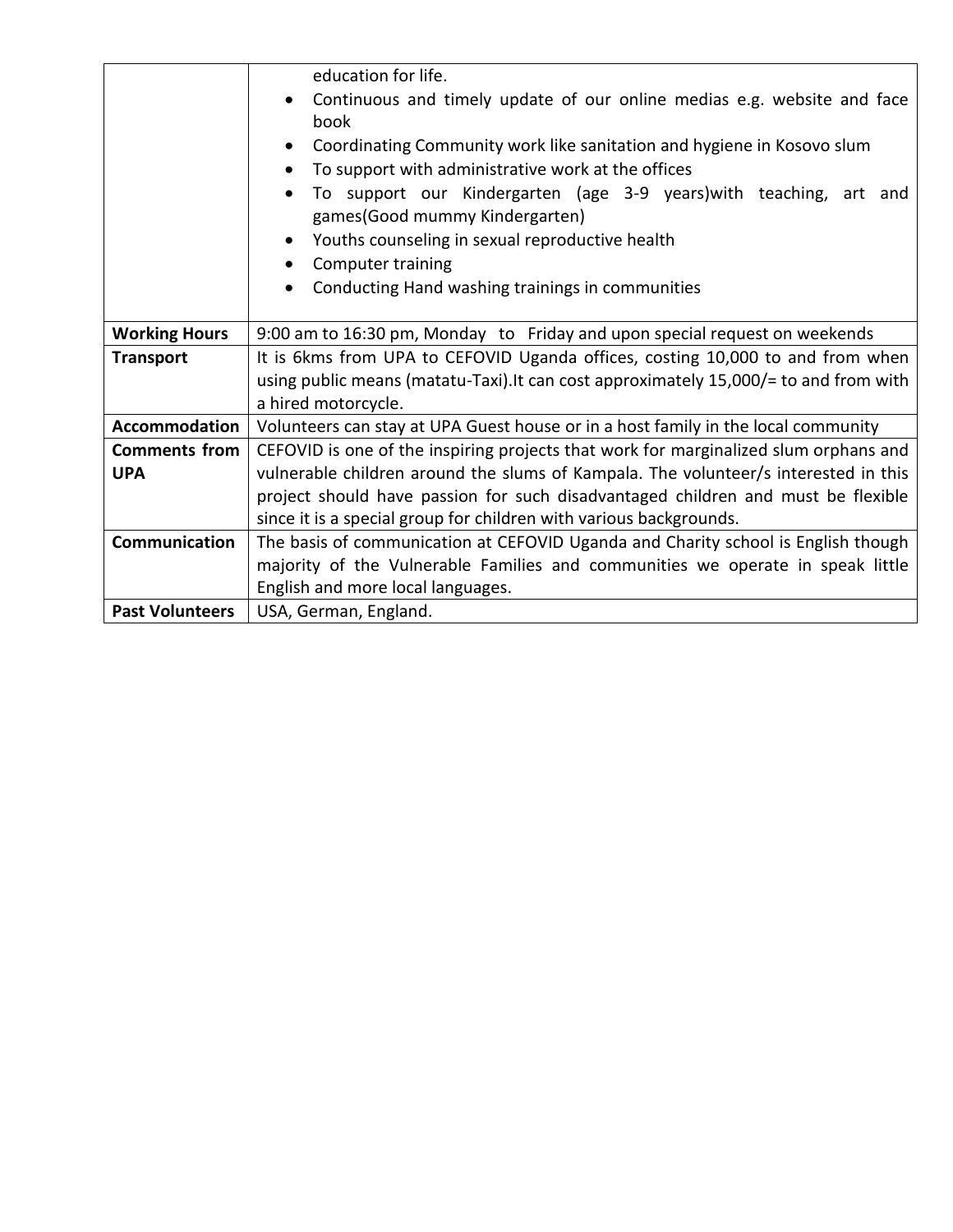# **KAWEMPE YOUTH DEVELOPMENT ASSOCIATION (KYDA) PROJECT CODE: UPA/MLTV/16**

| Background | Kawempe Youth Development Association is a Non- Governmental<br>Organization whose vision is to provide an appropriate framework for enabling<br>the youth to develop social, economic, and cultural skills in order to enhance<br>their participation in the overall development process and improve their<br>quality of life.<br>KYDA mainly targets vulnerable children and youth aged 10 -24 years with<br>particular emphasis on school drop outs, street children, drug abusers,<br>teenage mothers, HIV/AIDS orphans and slum youth in Kawempe division of<br>Kampala District and the surrounding Wakiso District. Therefore, KYDA<br>operates in two Districts of Kampala and Wakiso.<br>KYDA is located on 5 % miles from Kampala City along Kampala-Gulu road<br>highway in the Central region of Uganda. This area is characterized by a huge<br>number of peasants mainly wage earners, who were displaced by the Luwero<br>Triangle war and migrated to Kawempe Division and the surrounding parts of<br>Wakiso to escape war effects. Well as the street children come as a result of<br>the war insurgency in Northern Uganda, high cost of education, peer<br>influence, single motherhood, abject poverty in homes and child neglect hence<br>they find streets more welcoming. |
|------------|---------------------------------------------------------------------------------------------------------------------------------------------------------------------------------------------------------------------------------------------------------------------------------------------------------------------------------------------------------------------------------------------------------------------------------------------------------------------------------------------------------------------------------------------------------------------------------------------------------------------------------------------------------------------------------------------------------------------------------------------------------------------------------------------------------------------------------------------------------------------------------------------------------------------------------------------------------------------------------------------------------------------------------------------------------------------------------------------------------------------------------------------------------------------------------------------------------------------------------------------------------------------------------------------------|
|            | organization is registered under the 1989 Non-Governmental<br>The<br>Organizations statute by the NGO Board and it operates a head office in Jinja $-$<br>Kawempe zone A on Wakiso District without posts in Kazo-Angola, Kawempe 1<br>and 11 parishes of Kawempe Division- Kampala District                                                                                                                                                                                                                                                                                                                                                                                                                                                                                                                                                                                                                                                                                                                                                                                                                                                                                                                                                                                                      |
| Aim        | To empower Children and youth with life and vocational skills, especially those<br>out of school so that they can live better lives able to sustain themselves.                                                                                                                                                                                                                                                                                                                                                                                                                                                                                                                                                                                                                                                                                                                                                                                                                                                                                                                                                                                                                                                                                                                                   |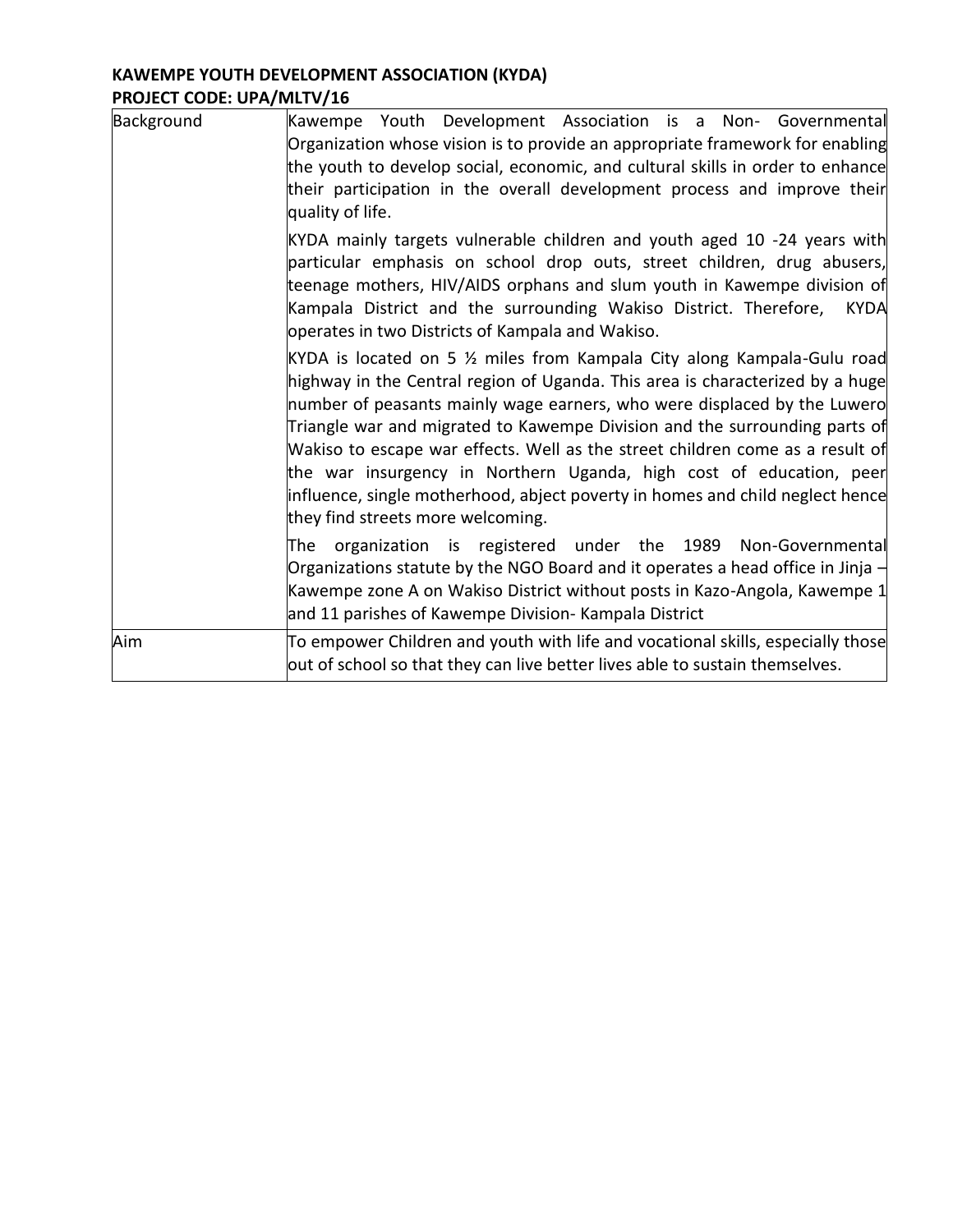| Activities                 | Training vocational skills; tailoring, hair dressing, mechanics and                                                  |
|----------------------------|----------------------------------------------------------------------------------------------------------------------|
|                            | electricians.                                                                                                        |
|                            | Providing recreation activities to children and youth such as games and                                              |
|                            | sports, drama etc. Through which preventive messages about HIV/ AIDS                                                 |
|                            | can be passed on to the youth.                                                                                       |
|                            | Providing rehabilitation services to children who were sexually exploited                                            |
|                            | by offering them behavioral change sessions, legal support, etc.                                                     |
|                            | Train life skills.                                                                                                   |
|                            | Provisional of vocational skills to vulnerable children.                                                             |
|                            | Counseling.<br>$\bullet$                                                                                             |
|                            | Support orphans and other vulnerable children with basic needs such as<br>education, clothes, food and medical care. |
|                            | Advocacy.                                                                                                            |
|                            | Preventive and curative health services.                                                                             |
|                            | Re integration of the children to their families after rehabilitation, that is,                                      |
|                            | family reunion and resettlement.                                                                                     |
|                            | HIV testing.                                                                                                         |
|                            | Kiganda Children for Change Project; KYDA's street children project with                                             |
|                            | the aim to get children back to school.                                                                              |
|                            | Working in the Demo garden.                                                                                          |
|                            | Designing and producing handcrafts.<br>$\bullet$                                                                     |
| <b>Volunteer Tasks</b>     | Social support to HIV/AIDS orphans and other vulnerable children.<br>$\bullet$                                       |
|                            | Join in home visits to positive living children or other vulnerable children to                                      |
|                            | assist in food preparation, cleaning (hygiene) basic medical care and                                                |
|                            | counseling.                                                                                                          |
|                            | Office work related to organization development and programming.                                                     |
|                            | Move within the slum communities of Kawempe division and the rural                                                   |
|                            | areas of Wakiso, to care givers of orphans.                                                                          |
|                            | Volunteers can also spend time working within the studios, ie participating                                          |
|                            | in health talk, talk shows, dialogues, schools where our orphans receive                                             |
|                            | education from and offices of the agencies which support the work of the                                             |
|                            | Project.                                                                                                             |
|                            | Participate in organizing recreational activities, retreats for children.                                            |
|                            | Music dance and drama                                                                                                |
|                            | Participate in the Kiganda Children for Change Project; teaching the                                                 |
|                            | children basic English/Math, life skills teaching, home visits, fundraising,                                         |
|                            | counseling, writing reports, additional programs such as music, dance &                                              |
|                            | drama, gardening and sports.                                                                                         |
| <b>Volunteer Qualities</b> | Emotionally strong.                                                                                                  |
|                            | The volunteer should be ready to interact with marginalized, vulnerable<br>$\bullet$                                 |
|                            | and neglected positive and negative children inside and outside slums and                                            |
|                            | villages.<br>Ability to work with children and youth.                                                                |
|                            | Kiganda Children for Change Project prefers volunteers in the age of 21                                              |
|                            | and above, because of the intensity and uniqueness with the street                                                   |
|                            | children.                                                                                                            |
|                            |                                                                                                                      |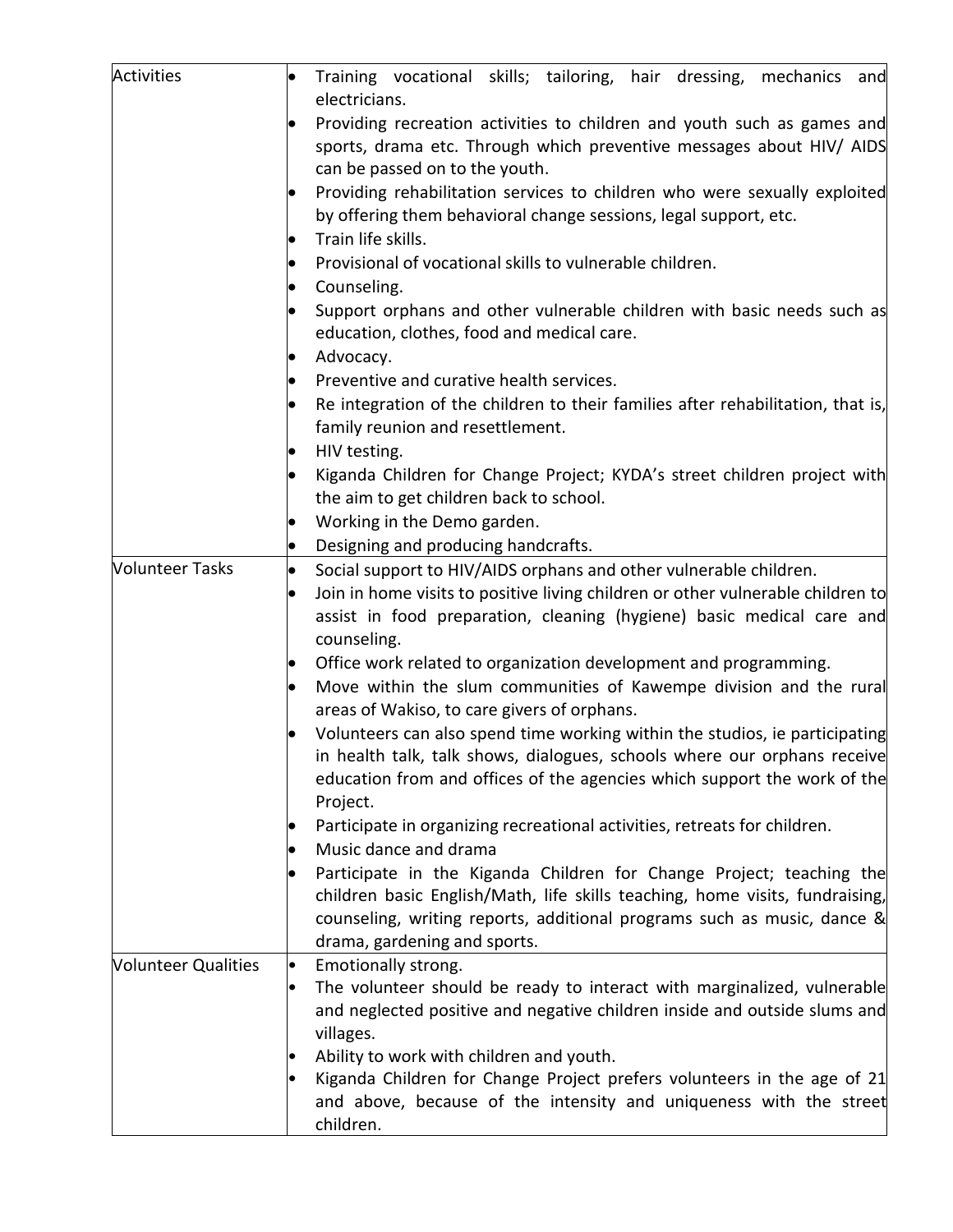| <b>Working Hours</b> | KYDA office hours are from 9.00am to 16.00pm five days a week. However, the<br>possibilities of having optional activities over the weekend may not be ruled<br>out, if so, there is a possibility to change hours during the weekdays.                                                                                                                                                                                                |
|----------------------|----------------------------------------------------------------------------------------------------------------------------------------------------------------------------------------------------------------------------------------------------------------------------------------------------------------------------------------------------------------------------------------------------------------------------------------|
| Transport            | KYDA is located five and a half miles from Kampala-Bombo-Gulu highway,<br>operates in Wakiso Kampala districts both in central Uganda region. Public<br>transport is available all day long using mini busses or Boda Boda's<br>(motorcycles).                                                                                                                                                                                         |
|                      | It will cost a volunteer 15,000 Uganda shillings to and from, if the volunteer<br>lives in UPA guest house, with a 10-15 minutes walking distance off Bombo<br>road in Kawempe trading centre (or when using a Boda Boda transport). One<br>should also have the patience and tolerance to go through the heavy traffid<br>jam in Bwaise town in the rush hours of the morning and evening (in case<br>you're using public transport). |
| Accommodation        | A volunteer may live in UPA Guest house or UPA may provide accommodation<br>for the volunteer in a host family within the local communities to further<br>enable the volunteer integrate more with the typical family life in Uganda.                                                                                                                                                                                                  |
| Comments from UPA    | Working with marginalized, youth and children may call for a volunteer ready<br>to experience irritating and challenging situations. However, a volunteer shall<br>be required to carry a very open heart that can accommodate these situations.                                                                                                                                                                                       |
| Communication        | Communication with KYDA members and staff is easy as most are educated.<br>However, not all orphans and vulnerable children are able to speak good<br>English.                                                                                                                                                                                                                                                                         |
| Past Volunteers      | Germans, Dutch, Finnish, Swedish, Japanese, Italians                                                                                                                                                                                                                                                                                                                                                                                   |

## **MASANAFU CHILD AND FAMILY SUPPORT (MCAFS) PROJECT CODE: UPA/MLTV/17**

| Masanafu Child And Family support (MCAFS) is an Organization established and |
|------------------------------------------------------------------------------|
| registered as a Community Based Organization in 2003. With the urge to find  |
| remedy to ever increasing problem of poverty and human degradation, with a   |
| special focus on Orphans and Vulnerable Children (OVC) infected and affected |
| by the HIV/AIDS scourge. MCAFS is located at Masanafu along Ssentema road,   |
| six Kilometers from Kampala City in Kampala. MCAFS established and supports  |
| OVC through vocational skills training at St. Padre Pio Vocational Training  |
|                                                                              |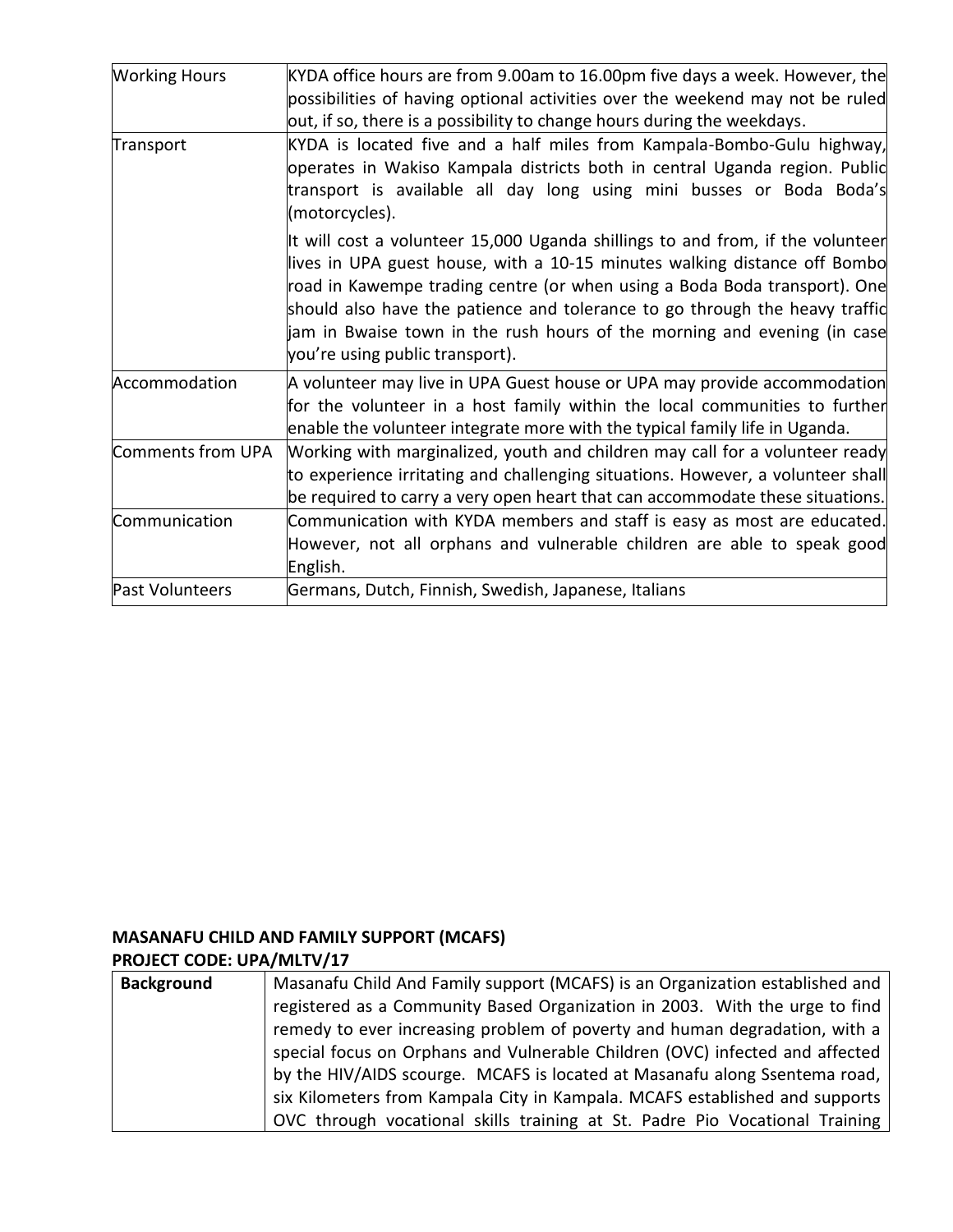|                        | prevention.<br>affected orphans and vulnerable children. | Institute. It supports retention in school of children extremely in need through<br>an educational support program, by paying school fees and providing scholastic<br>materials to these children in various schools both secondary and primary. To<br>the surrounding community MCAFS carries out socioeconomic strengthening of<br>OVC caregivers, sensitization on child protection, health care and psychosocial<br>support to OVC and increasing the rural community's awareness on HIV/AIDS<br>MCAFS has singled out skills training and support as the appropriate strategy in<br>improving the lives of the less advantaged ones, more especially the HIV/AIDS<br>Currently MCAFS supports more than 200 OVC in formal education, 120 OVC<br>households in socioeconomic strengthening and sustainable agriculture, 86<br>formally out of school youth in vocational skills training and post vocational<br>support for over 90 OVC who graduated over the previous years, and<br>entrepreneurship and income generation support to over 120 teenage mothers. |
|------------------------|----------------------------------------------------------|-----------------------------------------------------------------------------------------------------------------------------------------------------------------------------------------------------------------------------------------------------------------------------------------------------------------------------------------------------------------------------------------------------------------------------------------------------------------------------------------------------------------------------------------------------------------------------------------------------------------------------------------------------------------------------------------------------------------------------------------------------------------------------------------------------------------------------------------------------------------------------------------------------------------------------------------------------------------------------------------------------------------------------------------------------------------------|
| Aim                    | support.                                                 | Improving the lives of the most disadvantaged ones through skills training and                                                                                                                                                                                                                                                                                                                                                                                                                                                                                                                                                                                                                                                                                                                                                                                                                                                                                                                                                                                        |
| <b>Activities</b>      | Vocational skills training in:                           | 1. Carpentry and joinery<br>2. Welding and metal fabrication<br>3. Brick laying and concrete practice<br>4. Tailoring and garment cutting<br>5. Motor vehicle mechanics<br>6. Salon and hair dressing<br>7. Electrical Installation<br>8. Agribusiness                                                                                                                                                                                                                                                                                                                                                                                                                                                                                                                                                                                                                                                                                                                                                                                                                |
|                        | Social economic support:<br>and milling)                 | 9. Green house vegetable growing<br>10. Silos (Post harvest proper grain food storage<br>11. Backyard gardening                                                                                                                                                                                                                                                                                                                                                                                                                                                                                                                                                                                                                                                                                                                                                                                                                                                                                                                                                       |
|                        | heads of households                                      | 12. Entrepreneurship training and support to<br>13. Training in and Income generating activity<br>support to teenage mothers<br>14. Formation and support to village saving                                                                                                                                                                                                                                                                                                                                                                                                                                                                                                                                                                                                                                                                                                                                                                                                                                                                                           |
|                        | groups (VCLS)<br>Psychosocial support:<br>treatment      | 15. Support to needy households to access medical<br>16. HIV/AIDS sensitization / Testing and referral<br>and support to treatment.                                                                                                                                                                                                                                                                                                                                                                                                                                                                                                                                                                                                                                                                                                                                                                                                                                                                                                                                   |
| <b>Volunteer tasks</b> | ❖ Assist in record keeping<br>❖ Computer training        | ❖ Working with the social workers in their day today activities.                                                                                                                                                                                                                                                                                                                                                                                                                                                                                                                                                                                                                                                                                                                                                                                                                                                                                                                                                                                                      |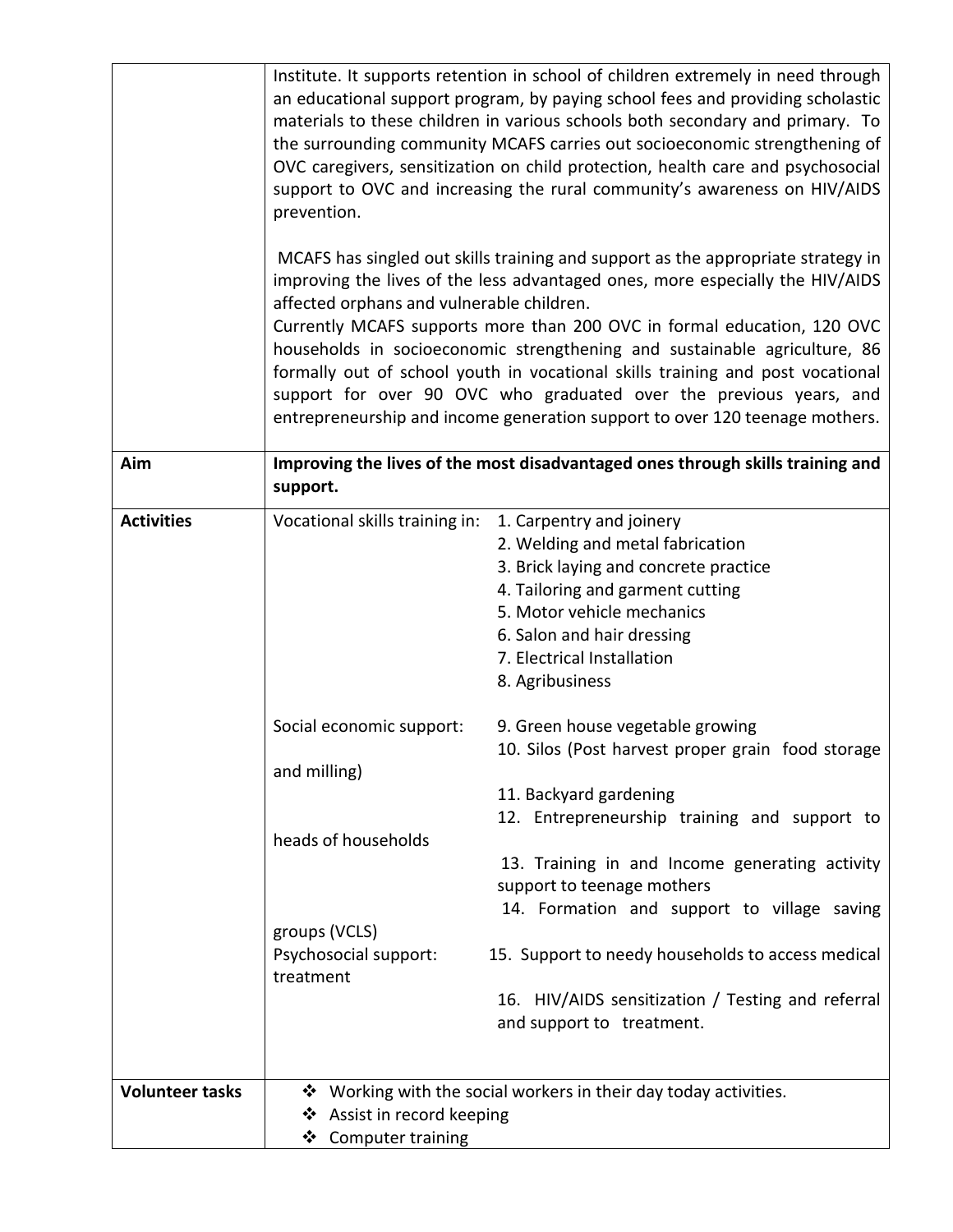|                        | $\div$ Technical support in the specific areas listed above. Eg. Welding<br>mechanics, tailoring. Carpentry. Horticulture Etc. |
|------------------------|--------------------------------------------------------------------------------------------------------------------------------|
| <b>Working Hours</b>   | 8:45 am to 16:45 pm, Monday to Friday!                                                                                         |
| <b>Transport</b>       | From UPA Guesthouse/Nansana to Masanafu, it is 7 kms and it costs 12,000                                                       |
|                        | Ugandan shillings (to and from) by public means or a hired motorcycle (Boda                                                    |
|                        | Boda).                                                                                                                         |
| <b>Accommodation</b>   | Volunteers can stay at UPA Guest house although MCAFS can always arrange                                                       |
|                        | with different families to HOST its volunteers                                                                                 |
| Comments from          | This is a new but very interesting project for volunteers interested in working                                                |
| <b>UPA</b>             | with vulnerable youth and orphans.                                                                                             |
| <b>Communication</b>   | The basis of communication at MCAFS is English though majority of the clients                                                  |
|                        | and communities we operate in speak little English and local languages.                                                        |
| <b>Past Volunteers</b> | From Italy and Holland                                                                                                         |

## **UPRISE FOUNDATION PROJECT CODE: UPA/MLTV/18**

| <b>Background</b> | The Government of Uganda introduced free Universal primary Education in 1997.<br>The programme has realized increase in enrollment but has equally faced<br>challenges with quality of education provided in these schools. Much as the<br>government provides teachers' pay, administration costs and constructs<br>classrooms in some schools, the schools and parents have a burden of providing<br>refresher courses for teachers, renovating dilapidated classrooms, provision of<br>meals and scholastic materials and improving the learning environment in<br>general. |
|-------------------|--------------------------------------------------------------------------------------------------------------------------------------------------------------------------------------------------------------------------------------------------------------------------------------------------------------------------------------------------------------------------------------------------------------------------------------------------------------------------------------------------------------------------------------------------------------------------------|
|                   | According to Uwezo, an education research organization working in East Africa,                                                                                                                                                                                                                                                                                                                                                                                                                                                                                                 |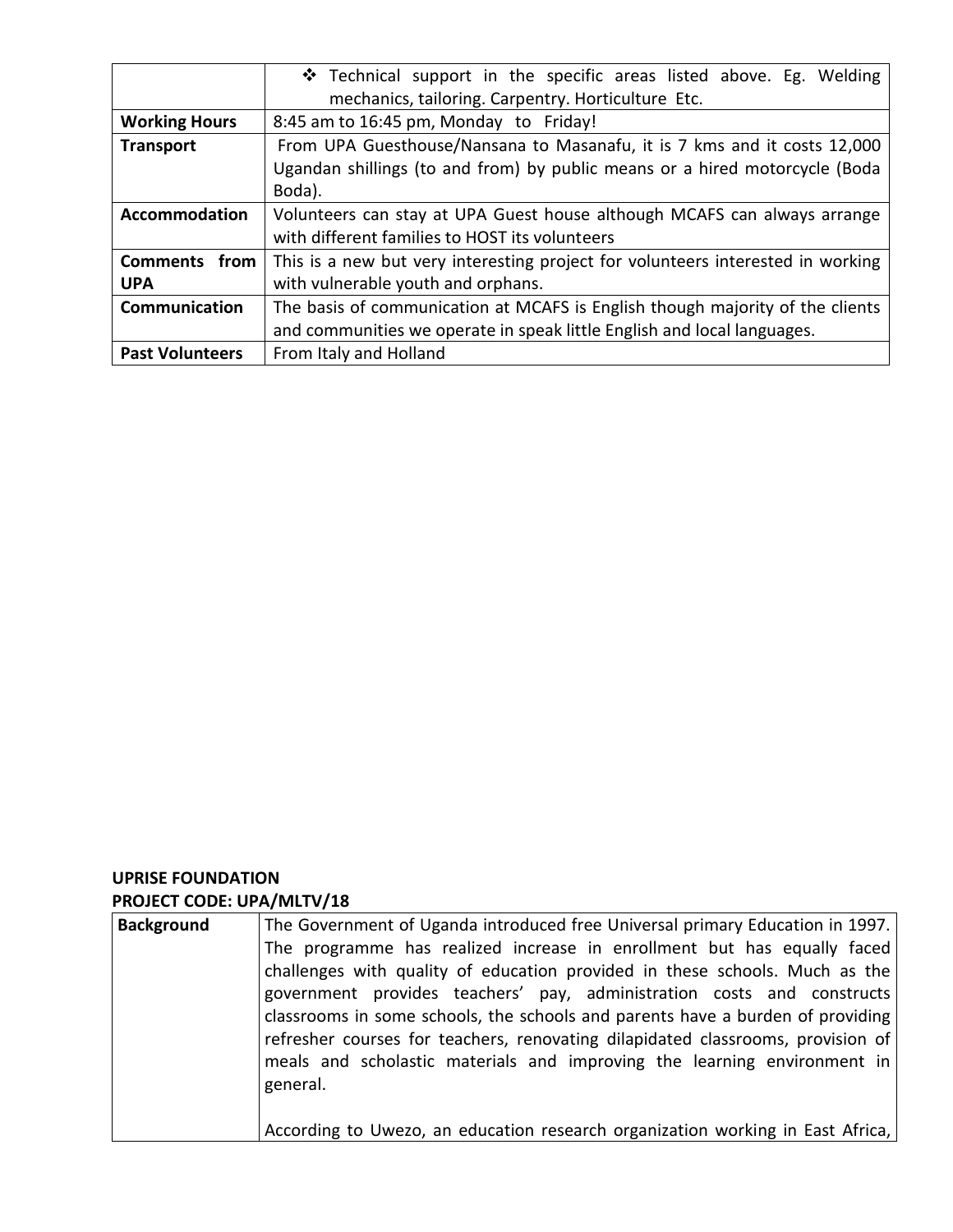|                   | reports in their annual education report 2014 that 2 out of 3 pupils that complete<br>primary level cannot read and write. The project realized this and initiated<br>strategies to improve the learning outcomes in public schools in Wakiso district by<br>training teachers in improving the learning environment and making of learning<br>aids using local inexpensive materials. The project also trains School management<br>Committees of such schools on their roles and responsibilities, planning and<br>budgeting, resource mobilization and effective management of their schools. All<br>this is done to improve the quality of education in these schools.                                                                                                                                                                                                                 |
|-------------------|-------------------------------------------------------------------------------------------------------------------------------------------------------------------------------------------------------------------------------------------------------------------------------------------------------------------------------------------------------------------------------------------------------------------------------------------------------------------------------------------------------------------------------------------------------------------------------------------------------------------------------------------------------------------------------------------------------------------------------------------------------------------------------------------------------------------------------------------------------------------------------------------|
|                   | In addition, the guardians who by law are obliged to provide scholastic<br>requirements like stationary, uniforms and lunch for their children struggle with<br>these provisions as the households benefitting from this programme are<br>extremely vulnerable. The project on that basis started by providing soft loans to<br>the guardians to start or improve small scale businesses to be able to pay for such<br>provisions. Other guardians also benefit from Village Savings and Loans<br>Associations where guardians make small but regular savings and later borrow to<br>make or improve small scale businesses.                                                                                                                                                                                                                                                              |
| Aims/Objectives   | Additionally, given a high dropout rate of students from public schools, the project<br>decided to provide vocational skills for youth above 14 who are at the verge of<br>dropping out or have dropped out of school. These youth are provided with skills<br>to be able to create their own employment and for the others as well. Such skills<br>include<br>welding,<br>carpentry,<br>construction,<br>masonry,<br>plumbing,<br>sewing/tailoring/textiles,<br>catering/food<br>service,<br>cleaning<br>and<br>beautician/hair/nails. The project, where funding allows, provides startup kits for<br>such youth to ensure they create jobs of their own.<br>Volunteering with us will therefore be a memorable experience because it is fun-<br>packed, intriguing, full of learning, and satisfying.<br>To improve the lives of vulnerable children and their households by providing |
|                   | quality education, protection, access to good health and sustainable livelihood<br>programmes.                                                                                                                                                                                                                                                                                                                                                                                                                                                                                                                                                                                                                                                                                                                                                                                            |
| <b>Activities</b> | Uprise Foundation has for the last one year been involved in the following<br>activities<br>Teacher trainings in public primary schools in improving the learning<br>٠<br>environment using local materials<br>Training of key School stakeholders in alternative disciplinary measures<br>$\bullet$<br>Vocational training for vulnerable youths<br>٠<br>Sanitary pads training for vulnerable girls in public primary schools<br>Economic empowerment for vulnerable households<br>٠<br>Training School Management Committees of public schools on their roles<br>٠<br>and responsibilities<br>Carrying out reading tents in the public and private schools                                                                                                                                                                                                                             |
| Volunteer         | The volunteer will be expected to assist the full-time staff by participating in the                                                                                                                                                                                                                                                                                                                                                                                                                                                                                                                                                                                                                                                                                                                                                                                                      |
| tasks/roles       | following:                                                                                                                                                                                                                                                                                                                                                                                                                                                                                                                                                                                                                                                                                                                                                                                                                                                                                |
|                   | Assist in organizing teacher trainings by developing timetables<br>and<br>working on logistics                                                                                                                                                                                                                                                                                                                                                                                                                                                                                                                                                                                                                                                                                                                                                                                            |
|                   | Assist in organizing training of key school stakeholders in alternative<br>٠                                                                                                                                                                                                                                                                                                                                                                                                                                                                                                                                                                                                                                                                                                                                                                                                              |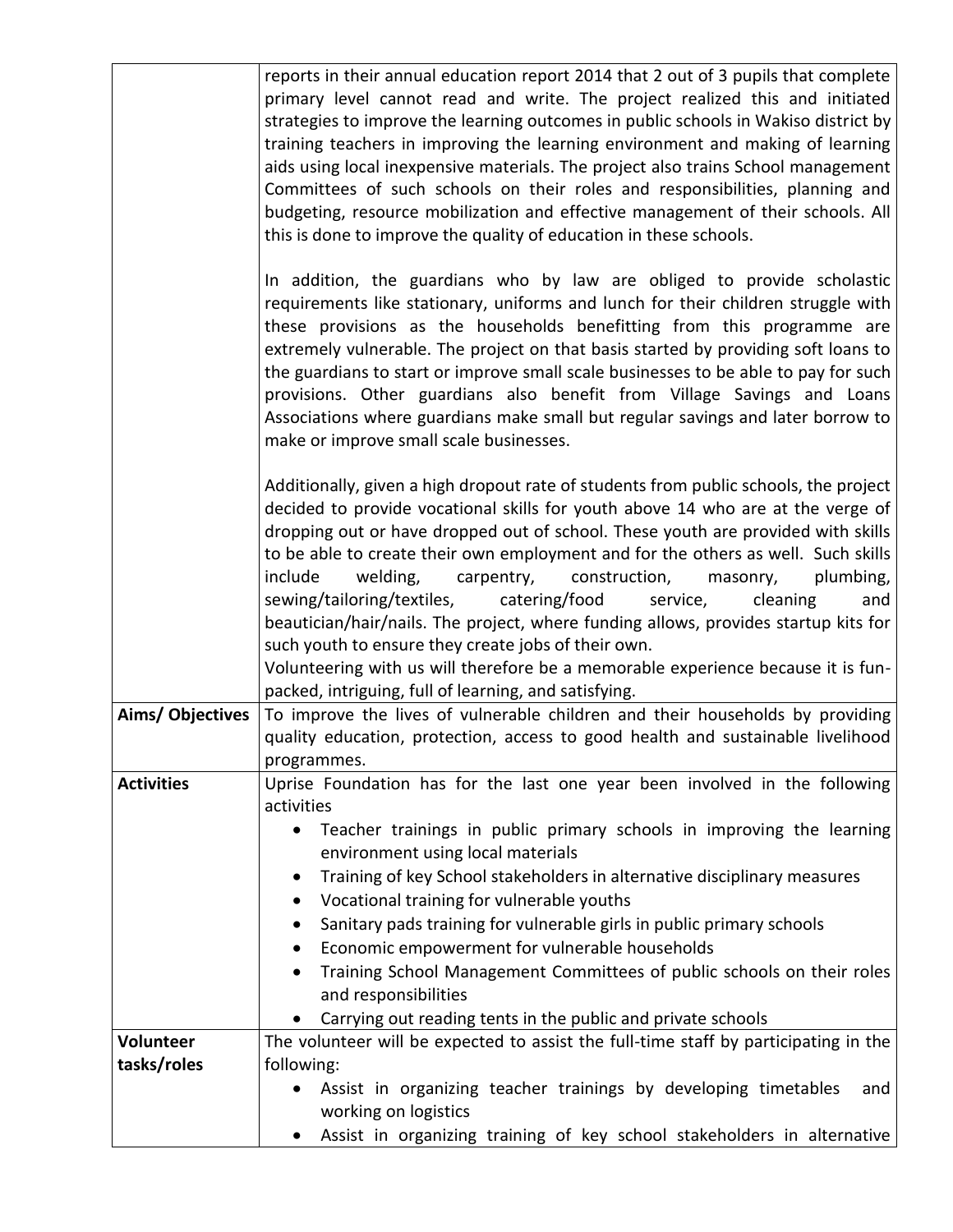|                        | disciplinary measures by developing training aids and preparing logistics.          |  |
|------------------------|-------------------------------------------------------------------------------------|--|
|                        | Assist supported vocational students with basic computer training<br>$\bullet$      |  |
|                        | Assist in organizing sanitary pads training for vulnerable girls in public          |  |
|                        | primary schools                                                                     |  |
|                        | Monitoring Village Savings and Loan Association groups to track<br>$\bullet$        |  |
|                        | performance and provide technical assistance.                                       |  |
|                        | Assist in carrying out reading tents in the public and private schools              |  |
| <b>Volunteer</b>       | The volunteer must:                                                                 |  |
| qualities              | Exhibit passion/enthusiasm for working with vulnerable communities                  |  |
|                        | Be patient and flexible.<br>$\bullet$                                               |  |
|                        | Be friendly and open minded<br>$\bullet$                                            |  |
|                        | Be creative<br>$\bullet$                                                            |  |
|                        | Be honest, caring and reliable<br>$\bullet$                                         |  |
|                        | Exhibit effective communication skills with clients and staff<br>$\bullet$          |  |
|                        | Have respect for differences in personality, cultures etc.<br>$\bullet$             |  |
|                        | Have willingness to learn and share knowledge and experiences                       |  |
| <b>Working hours</b>   | From 8am-5pm, Monday to Friday. But on some occasions, the economic                 |  |
|                        | empowerment activities can be conducted on weekends                                 |  |
| <b>Transport</b>       | The Uprise Foundation offices are located about 1.5kms from the UPA office.         |  |
|                        | Public transport to and from the school is easily accessible and it costs 4.000 UGX |  |
|                        | for a return journey                                                                |  |
| <b>Accommodation</b>   | The Volunteer can stay at UPA Guest House, or in a host family around Nansana       |  |
|                        | community                                                                           |  |
| Comments from          | The project office is located in a Peri-urban area where a big percentage of people |  |
| <b>UPA</b>             | can speak English. Many of its activities are however located in semi-rural areas.  |  |
|                        | All school based activities are carried out in or around schools where the main     |  |
|                        | mode of communication is English. However, economic empowerment trainings           |  |
|                        | and meetings are held with caretakers in the local language.                        |  |
| <b>Communication</b>   | The staff and project Managers do speak in English and it is the medium of          |  |
|                        | communication to learners. In some instances where local languages are used,        |  |
|                        | translation is done by the team members.                                            |  |
| <b>Past Volunteers</b> | <b>Finland and South Korea</b>                                                      |  |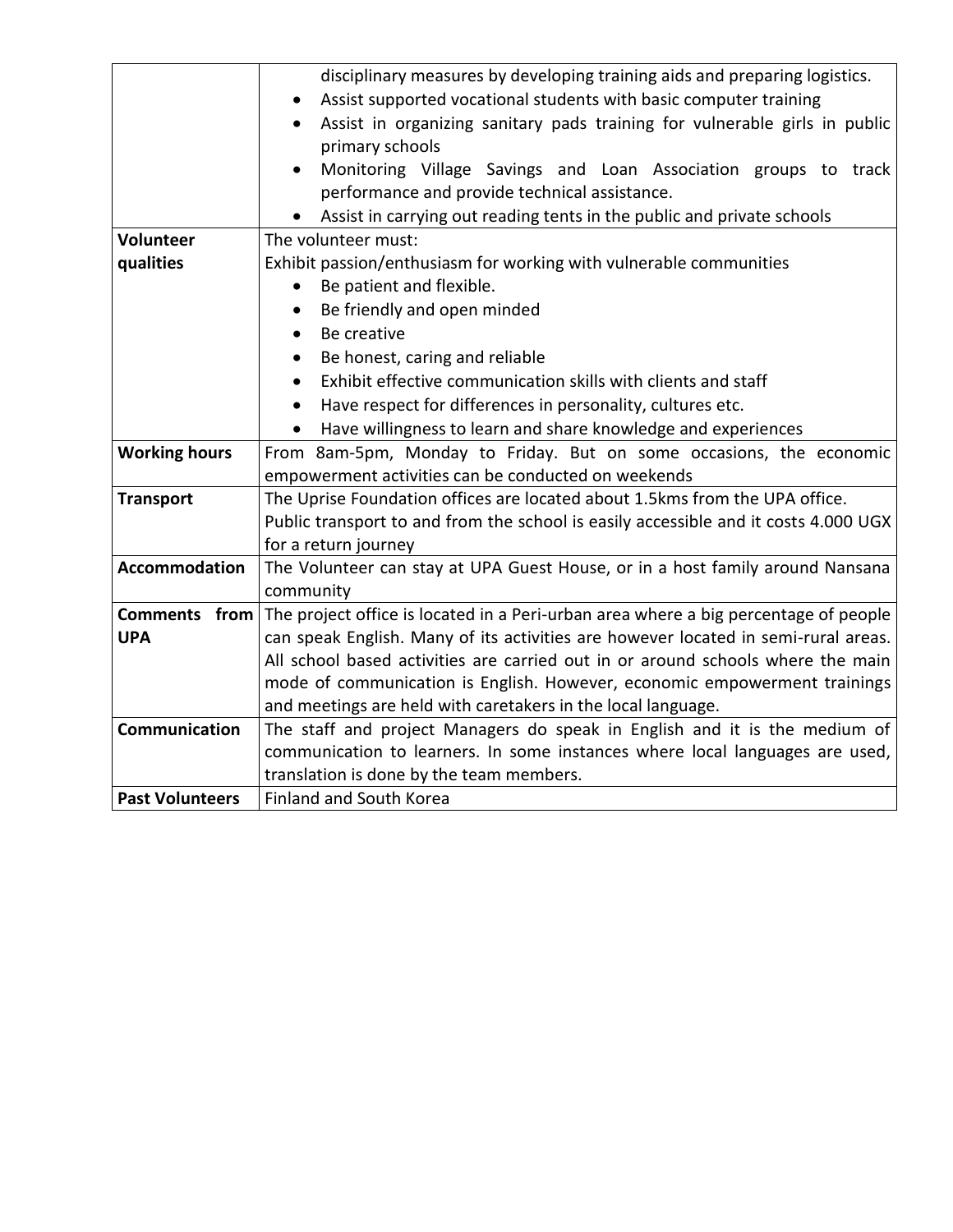# **ASSEND YOUTH DEVELOPMENT FOUNDATION Project code: UPA/MLTV/19**

| Background         | Assend Youth Development Foundation was founded in 2011 as a street children<br>initiative by a former street youth Mr. Kibande Moses Daniel who learnt about the<br>real life of a street child and all the consequences a head, he then started sharing<br>them with his peers, and in 2013 AYDF, was officially registered as a community<br>based organization with registration NO, $CEN/13/156$ mainly to a power valuable<br>communities/street children with valuable and marketable skills that enhances<br>their potential to effectively participate in the development process of the country<br>and at household levels by initiating practical skills development among<br>themselves and hence improve on to their social wellbeing. |
|--------------------|-----------------------------------------------------------------------------------------------------------------------------------------------------------------------------------------------------------------------------------------------------------------------------------------------------------------------------------------------------------------------------------------------------------------------------------------------------------------------------------------------------------------------------------------------------------------------------------------------------------------------------------------------------------------------------------------------------------------------------------------------------|
|                    | Realizing from the past research work carried out by AYDF on the causes and<br>impact of street life on both personal and national development, and recognizing<br>the escalating number of street children in Kampala suburb areas, AYDF realized<br>the need to expand its areas of operation so as to bring about comprehensive and<br>effective social service delivery to the target group, therefore in 2015, AYDF was<br>registered as a non-government organization with registered<br>number<br>S.5914/11964.                                                                                                                                                                                                                              |
| Vision             | To develop hope and self-reliance among vulnerable communities/ youth and<br>street children to enable re-integration with their communities.                                                                                                                                                                                                                                                                                                                                                                                                                                                                                                                                                                                                       |
| <b>Mission</b>     | Empowering the local communities/street children to identify their potential by<br>identifying and utilizing the available resource so as to cause national<br>development and thereby promoting a positive social welfare.                                                                                                                                                                                                                                                                                                                                                                                                                                                                                                                         |
| General Objective: | Reduction of poverty among the poor/marginalized groups through initiating self-<br>help projects                                                                                                                                                                                                                                                                                                                                                                                                                                                                                                                                                                                                                                                   |
| <b>Activities</b>  | Girls reproductive health awareness skills for girls (health, entrepreneurship<br>loans)<br>Community and home visits among others at our projects in Kampala New<br>Project in Busega Kibumbilo Zone of Lubaga North "creative learning centre".<br>Human rights Advocacy:<br><b>Economic Empowerment</b><br>Documentation/proposal Developing and design<br>Street Children/Community outreach<br>Vocational skills training,<br>Soccer program,<br><b>Education support</b><br>Resource mobilization,<br>Counseling and psychosocial support                                                                                                                                                                                                     |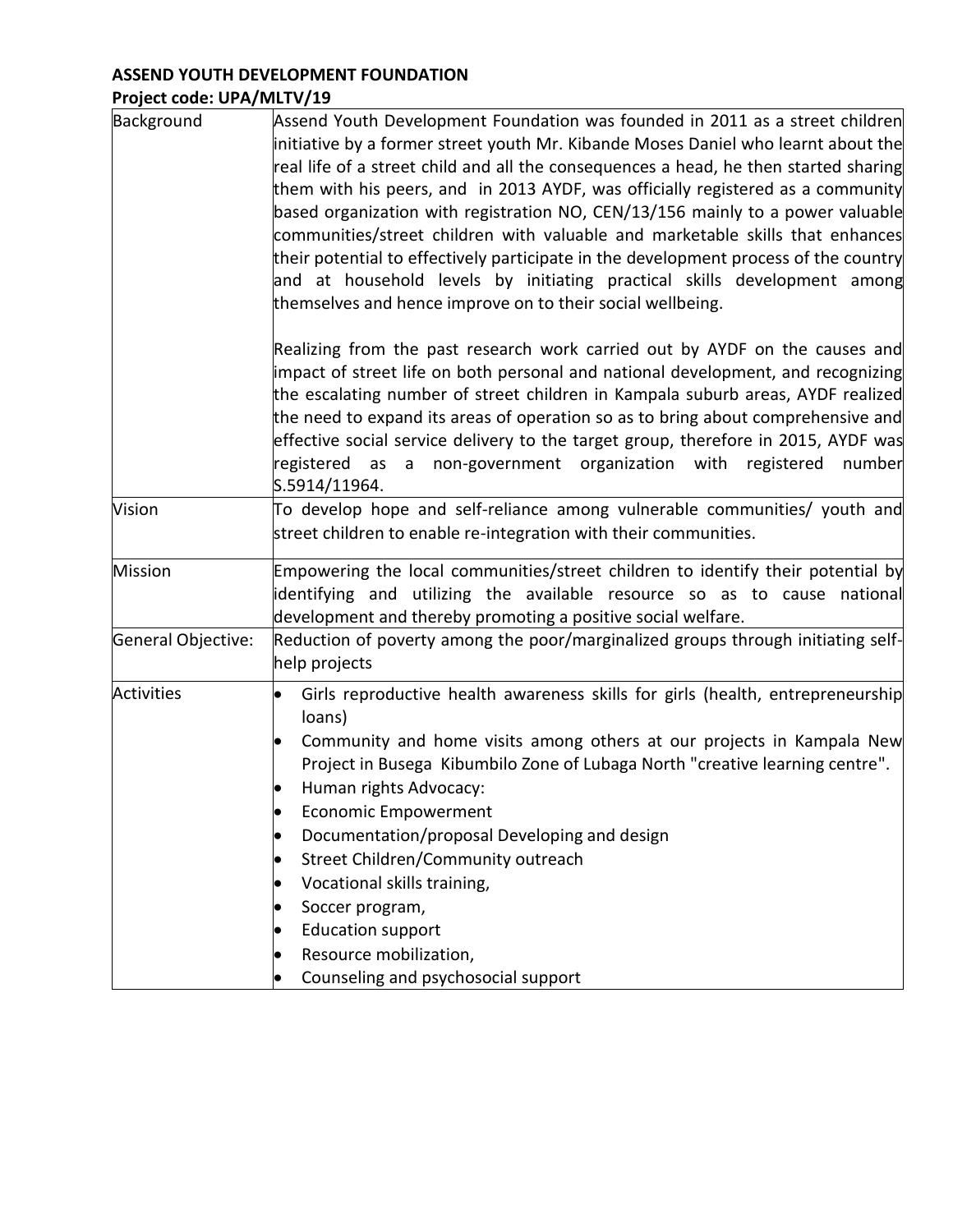| Volunteer tasks      | Engage street children, orphan and other vulnerable children in Counseling<br>and psychosocial support                                                                                                                                                                              |
|----------------------|-------------------------------------------------------------------------------------------------------------------------------------------------------------------------------------------------------------------------------------------------------------------------------------|
|                      | Vocational training skills (if the volunteers brings the skills)                                                                                                                                                                                                                    |
|                      | Engage the street children/ vulnerable children in sports/ Soccer program so                                                                                                                                                                                                        |
|                      | as to promote talent and skills development                                                                                                                                                                                                                                         |
|                      | Curry out/participating in community and home visits together with other<br>staff, to see the life situation of the children living in the slums                                                                                                                                    |
|                      | Participate in promoting functional literacy and numeracy among the street<br>children that can prepare them for formal education                                                                                                                                                   |
|                      | Organizing, teaching and supervising the computer class                                                                                                                                                                                                                             |
|                      |                                                                                                                                                                                                                                                                                     |
|                      | Documentation/proposal Developing and design                                                                                                                                                                                                                                        |
|                      | Street Children/Community outreach: this involves community HIV/AIDS<br>awareness and testing. Street children counseling. AYDF is working on 4R<br>module which involves Rescue, Rehabilitate, Reconcile and Resettle.                                                             |
|                      | Economic Empowerment: AYDF is working closely with vulnerable community<br>households by providing small loans to set up small scale businesses that will<br>enable them improve on their social welfare.                                                                           |
|                      | Human rights Advocacy: AYDF works closely with the community leaders,<br>religious leaders, police, local government, and central government to<br>promote child rights and create awareness among the vulnerable community<br>members and ensure safer place for child development |
| Volunteer qualities  | AYDF has different programs, it depends on the volunteers skills and interest                                                                                                                                                                                                       |
|                      | where to engage, there is room for new activities.                                                                                                                                                                                                                                  |
|                      | Volunteers with social work skills but also other professions are very welcomed.                                                                                                                                                                                                    |
|                      | AYDF also welcomes volunteers with no profession but can use practical skills and                                                                                                                                                                                                   |
|                      | experiences to perfect social service delivery to the needy people. However we                                                                                                                                                                                                      |
|                      | expect volunteers adhering to our objectives to be active, take and participate in                                                                                                                                                                                                  |
|                      | the organization's activities that fit his/ her interest in working with AYDF and<br>share the knowledge with other staff members for perfect social service delivery.                                                                                                              |
| <b>Working hours</b> | Volunteers are supposed to be at the office by 9:00am until 4:00pm. However, in                                                                                                                                                                                                     |
|                      | some cases volunteers may work longer hours but after discussing with the project<br>managers                                                                                                                                                                                       |
| Transport            | It takes 8,000/= UGX (to and from) from UPA to AYDF Centre along Northern by-                                                                                                                                                                                                       |
|                      | pass Busega Kibumbiro (Kampala) by public means.                                                                                                                                                                                                                                    |
| Accommodation        | At UPA volunteer Guesthouse in Nansana                                                                                                                                                                                                                                              |
|                      | Comments from UPA t is one of the inspiring projects that work for street children around the suburbs                                                                                                                                                                               |
|                      | of Kampala. The volunteer/s interested in this project should have passion for such                                                                                                                                                                                                 |
|                      | disadvantaged children and must be flexible since it is a special group for children                                                                                                                                                                                                |
|                      | with various backgrounds.                                                                                                                                                                                                                                                           |
| Communication        | Most of the children can communicate in English; otherwise, translation is also                                                                                                                                                                                                     |
|                      | possible at the project from staff and other local volunteers                                                                                                                                                                                                                       |
| Past volunteers      | Germany, Japan,                                                                                                                                                                                                                                                                     |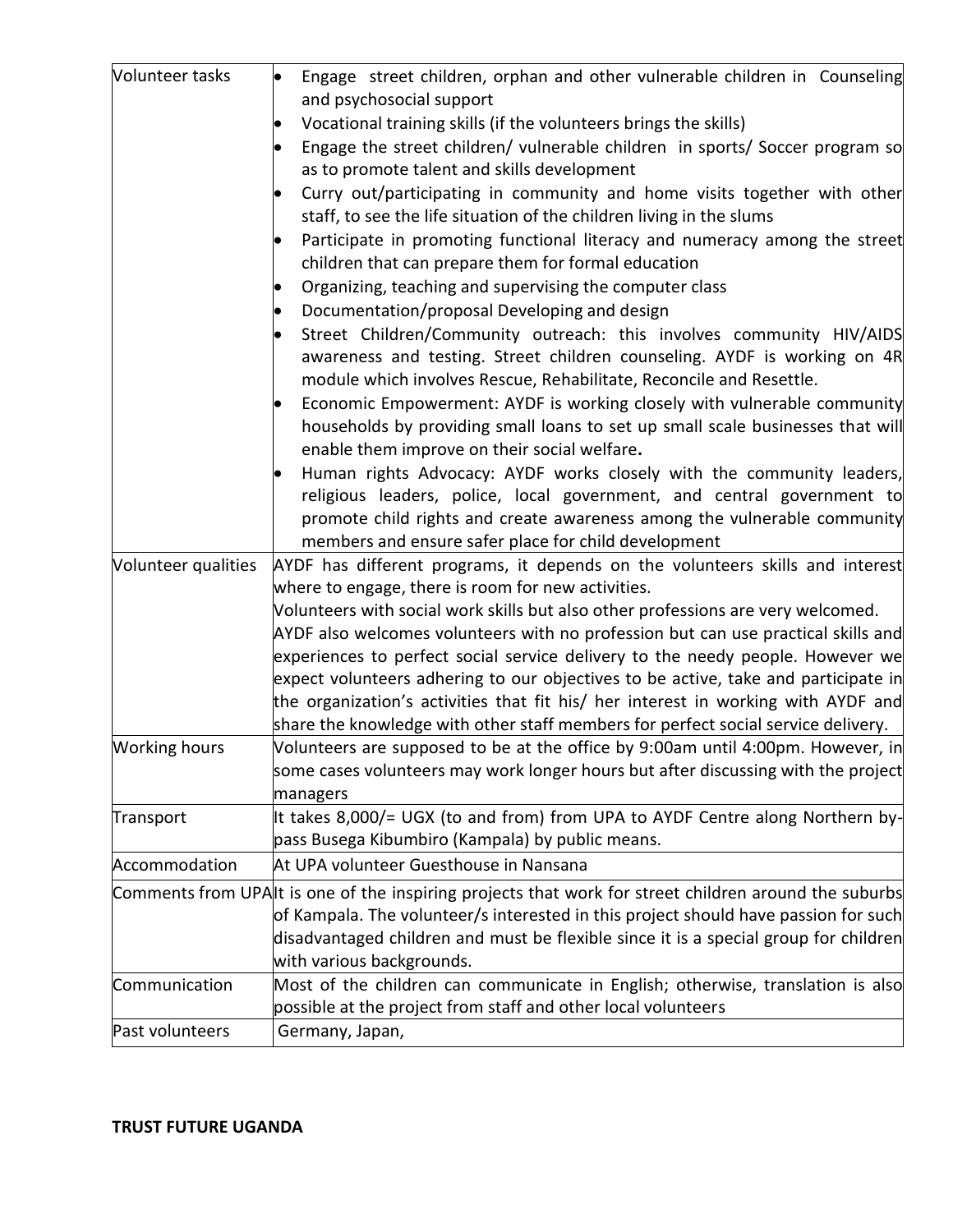# **PROJECT CODE: UPA/MLTV/20**

| <b>Background</b> | Trust Future Uganda (TFU) is an NGO which aims at offering a <b>brighter future</b><br>to youth, orphans or vulnerable children and disadvantaged women living in<br>Uganda.<br>Trust Future Uganda is located in Kazo Central Zone Nabweru Katooke Road,<br>Nansana Town Council, Wakiso District and 5km from Kampala City Centre.                                                                                                                                                                                                                                                                                                                                                                                                                                                                                                                                                                                                                                                                                                                                      |
|-------------------|---------------------------------------------------------------------------------------------------------------------------------------------------------------------------------------------------------------------------------------------------------------------------------------------------------------------------------------------------------------------------------------------------------------------------------------------------------------------------------------------------------------------------------------------------------------------------------------------------------------------------------------------------------------------------------------------------------------------------------------------------------------------------------------------------------------------------------------------------------------------------------------------------------------------------------------------------------------------------------------------------------------------------------------------------------------------------|
| Aims              | To provide orphans and vulnerable children with educational support<br>$\bullet$<br>To empower disadvantaged women through economic activities<br>To create awareness on health issues<br>To offer functional education to adults                                                                                                                                                                                                                                                                                                                                                                                                                                                                                                                                                                                                                                                                                                                                                                                                                                         |
| <b>Activities</b> | Trust Future works in three sectors: education, health and economic<br>empowerment.<br>1. Education for:<br>Children. Our primary school counts 183 students, including 53 most<br>vulnerable children or orphans. We educate children from 4 to 14<br>years.<br>Adults who did not receive or complete their primary education. We<br>offer them language courses and business mathematics three times per<br>week.<br>2. Health<br>In partnership with local organizations we offer free HIV test,<br>$\bullet$<br>counseling and psychological support to the local community.<br>In partnership with a local dispensary, we provide our vulnerable pupils<br>with a free access to health care and medicine.<br>3. Empowerment of:<br>Disadvantaged women through economic activities like craft products<br>$\bullet$<br>(mats, lady's hand bags, beads, craft shoes, envelopes and paper bags).<br>Youths: we provide youths $-$ who drop out of school or got early<br>marriage - with professional skills (i.e. bricks and shoes making or<br>sewing activities). |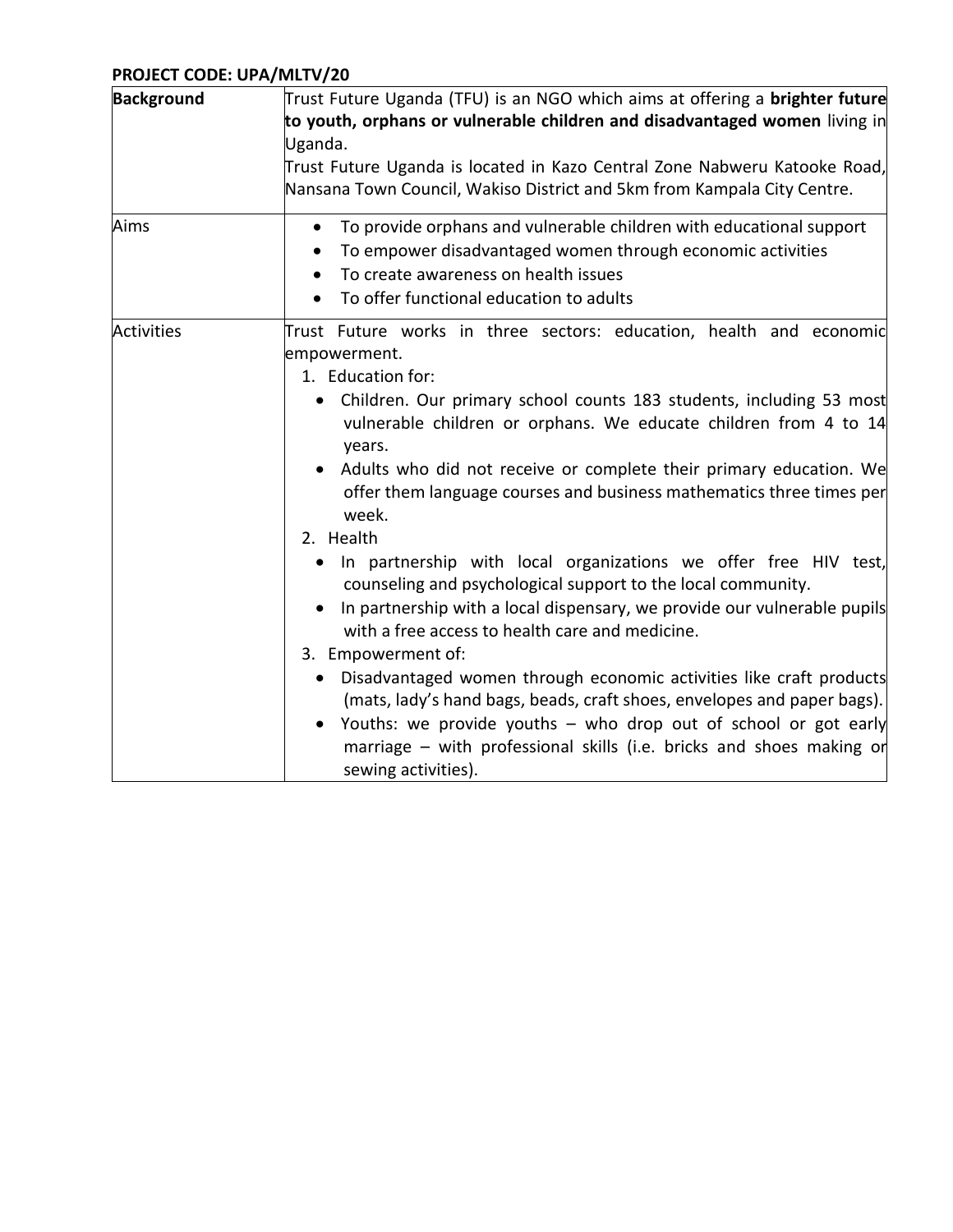| Volunteer tasks      | Management: accountancy and finance of the projects prioritize NGO's<br>$\bullet$<br>needs - Project management: planning, implementation, monitoring,<br>defining budget and evaluation, finding new sources of sustainability.<br>Research work: qualitative and quantitative research about our<br>beneficiaries (disadvantaged women, youth and children) regarding to<br>living conditions, health, income, nutrition, accommodation, etc.<br>Field work: social work in the communities, meetings and interactions<br>with our beneficiaries (advices and prevention), guidance and<br>psychological support.<br>Journalism: in order to create awareness among the social network,<br>you will collect and write short interviews and positive stories of Trust<br>Future's members - either staff, or beneficiaries (Humans of Trust<br>Future).<br>Marketing / communication: strategic marketing and operational,<br>promotion of the projects, creation of promotional supports (video,<br>brochure, flyers, business card, ), promotion of volunteering (through<br>also voluntarism) and internship, writing job description of volunteering<br>finding<br>international<br>market<br>for<br>Women<br>opportunities,<br>empowerment's craft products, etc.<br>E Marketing: interactions with the web users on social networks (i.e.<br>Facebook) and the website (update and writing)<br><b>Public Relations:</b> - partnership-building : with the objective of recruiting<br>new volunteers/internships and collecting supports, you will be looking<br>for international partnerships with High School (social workers,<br>teachers), Secondary School, foundations, companies (Corporate Social<br>Responsibility (CSR), etc., - search of local partners (building a strong<br>network), - fundraising programme (writing fundraising proposals and<br>implementation)<br>Teaching: in collaboration with the teaching staff, you will teach<br>subjects such as English, Mathematics, Sciences, Geography, Physical<br>Education, Art (drawing and painting) or any other relevant subject (i.e.<br>foreign languages, computer skills). To provide recreational activities to<br>children and youth such as games and Sports.<br>Photography / Video: in order to create awareness about Ugandan<br>living conditions and culture, you can capture pictures or videos of<br>Trust Future's environment (community) or<br>members<br>(staff,<br>beneficiaries). |
|----------------------|------------------------------------------------------------------------------------------------------------------------------------------------------------------------------------------------------------------------------------------------------------------------------------------------------------------------------------------------------------------------------------------------------------------------------------------------------------------------------------------------------------------------------------------------------------------------------------------------------------------------------------------------------------------------------------------------------------------------------------------------------------------------------------------------------------------------------------------------------------------------------------------------------------------------------------------------------------------------------------------------------------------------------------------------------------------------------------------------------------------------------------------------------------------------------------------------------------------------------------------------------------------------------------------------------------------------------------------------------------------------------------------------------------------------------------------------------------------------------------------------------------------------------------------------------------------------------------------------------------------------------------------------------------------------------------------------------------------------------------------------------------------------------------------------------------------------------------------------------------------------------------------------------------------------------------------------------------------------------------------------------------------------------------------------------------------------------------------------------------------------------------------------------------------------------------------------------------------------------------------------------------------------------------------------------------------------------------------------------------------------------------------------------------------------------------------------------------------------------------|
|                      | IT: updating of the website.                                                                                                                                                                                                                                                                                                                                                                                                                                                                                                                                                                                                                                                                                                                                                                                                                                                                                                                                                                                                                                                                                                                                                                                                                                                                                                                                                                                                                                                                                                                                                                                                                                                                                                                                                                                                                                                                                                                                                                                                                                                                                                                                                                                                                                                                                                                                                                                                                                                       |
| Volunteer qualities  | Anyone with an open mind and a caring soul can volunteer with TFU. No                                                                                                                                                                                                                                                                                                                                                                                                                                                                                                                                                                                                                                                                                                                                                                                                                                                                                                                                                                                                                                                                                                                                                                                                                                                                                                                                                                                                                                                                                                                                                                                                                                                                                                                                                                                                                                                                                                                                                                                                                                                                                                                                                                                                                                                                                                                                                                                                              |
|                      | specific skills or training is required. However, being proactive and flexible are<br>essential. What you will achieve depends on your commitment and motivation.<br>Please note that teaching function may not be available during school holidays:<br>January, April, August and December.                                                                                                                                                                                                                                                                                                                                                                                                                                                                                                                                                                                                                                                                                                                                                                                                                                                                                                                                                                                                                                                                                                                                                                                                                                                                                                                                                                                                                                                                                                                                                                                                                                                                                                                                                                                                                                                                                                                                                                                                                                                                                                                                                                                       |
| <b>Working hours</b> | Office hours are from 9:00am - 4:00pm.                                                                                                                                                                                                                                                                                                                                                                                                                                                                                                                                                                                                                                                                                                                                                                                                                                                                                                                                                                                                                                                                                                                                                                                                                                                                                                                                                                                                                                                                                                                                                                                                                                                                                                                                                                                                                                                                                                                                                                                                                                                                                                                                                                                                                                                                                                                                                                                                                                             |
| Transport            | From the UPA Guest House it is 20 mins with a Boda Boda. It costs<br>approximately 10,000 Ug Sh to and from.                                                                                                                                                                                                                                                                                                                                                                                                                                                                                                                                                                                                                                                                                                                                                                                                                                                                                                                                                                                                                                                                                                                                                                                                                                                                                                                                                                                                                                                                                                                                                                                                                                                                                                                                                                                                                                                                                                                                                                                                                                                                                                                                                                                                                                                                                                                                                                       |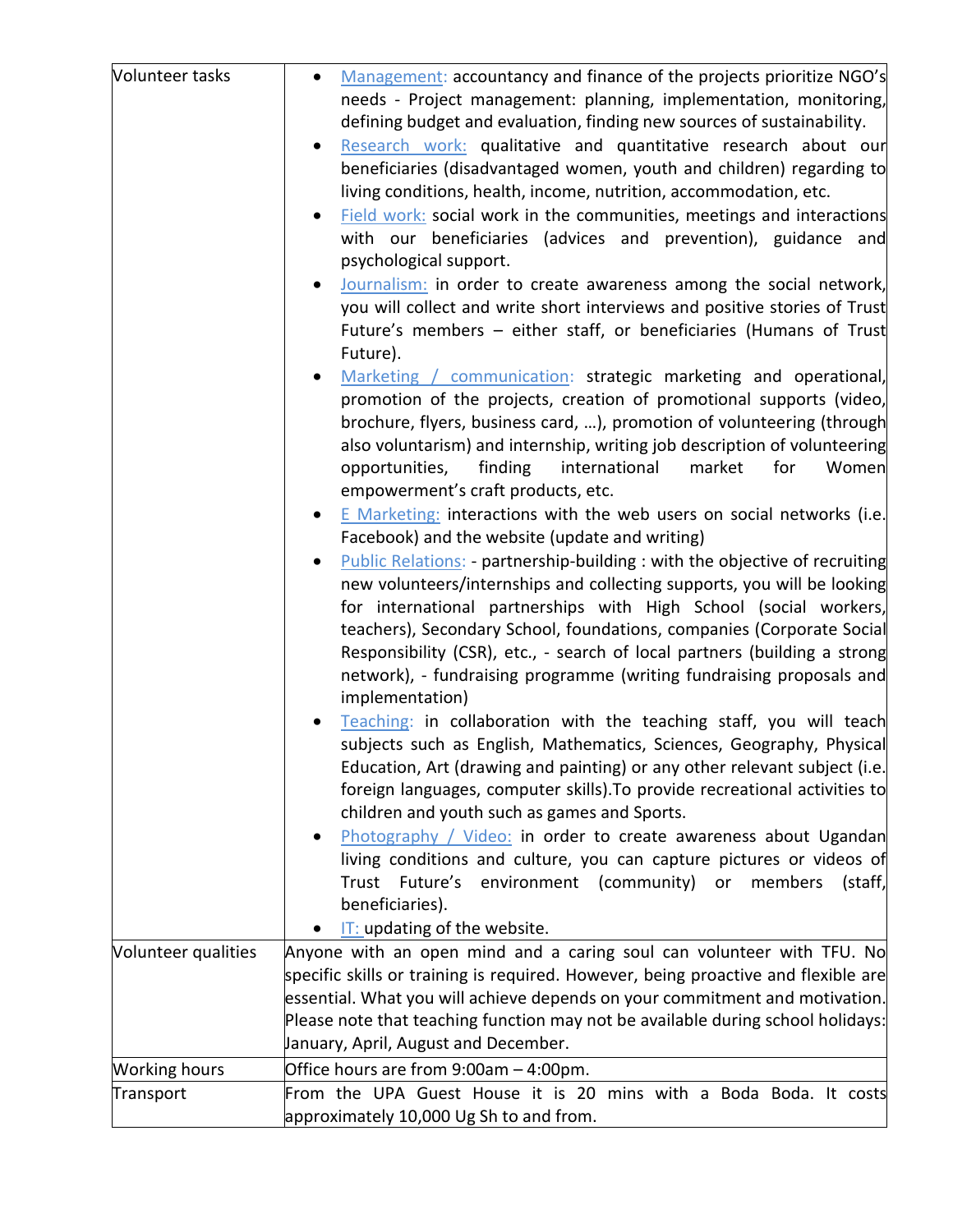| Accommodation     | A Volunteer may live in UPA Guesthouse or TFU may provide accommodation                                                                                                                                                |
|-------------------|------------------------------------------------------------------------------------------------------------------------------------------------------------------------------------------------------------------------|
|                   | for the volunteer in a host family with one of our community households who                                                                                                                                            |
|                   | are carefully selected.                                                                                                                                                                                                |
| Communication     | Communication at the organization will be in English.                                                                                                                                                                  |
| Comment from UPA. | Working with children as well as communities makes TFU a good placement<br>which will introduce the volunteer to Uganda's education and healthy system.<br>The volunteer should be highly motivated with an open mind. |
|                   | Note:                                                                                                                                                                                                                  |
|                   | All volunteers choosing school project should always remember to consider<br>the school holidays. Schools are closed in April - May, August to September                                                               |
|                   | and December to early February.                                                                                                                                                                                        |
| Past volunteers   | From Belgium, France, Finland, Germany, Ireland and Spain                                                                                                                                                              |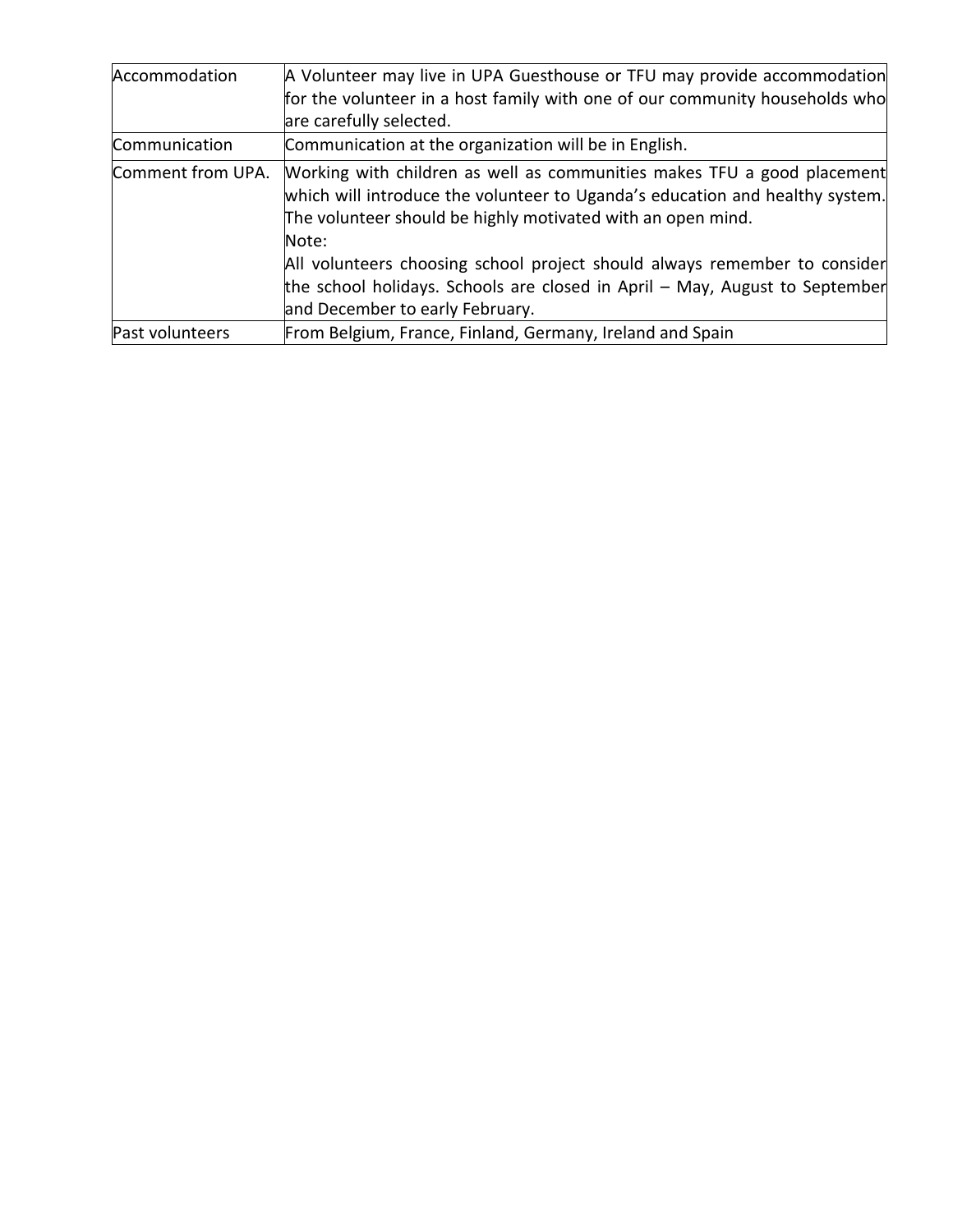## **SUSTAINABLE YOUTH DEVELOPMENT FOUNDATION PROJECT CODE: UPA/MLTV/21**

| <b>Background</b> | Sustainable Youth Development Foundation – (SYDF) is a youth led, non-political and<br>not for profit Community Based Organization. It was established on 12 <sup>th</sup> November,<br>2015 by the General Meeting in Kifumbira, attended by many village members and<br>elite persons from different villages in Mulago III parish but legally registered on 9 <sup>th</sup><br>August, 2016 under Reg. No. KAW/16.038. SYDF was formed basing on the willingness<br>of the community people with the target of dealing with the present socio-economic<br>problems faced by the youths in different villages of Mulago III Parish by means of<br>good understanding and sharing the problems to find the best solutions through open<br>discussions and inclusive decision making. From March 2015 to November 2015, SYDF<br>implemented and was involved in a number of community activities like mobilizing<br>the youth in community cleanings and HIV/AIDS awareness sensitization. "SYDF"<br>refers to a methodology or community-based process that evolved from 10 years of<br>experience from Save Street Children, working with street and community vulnerable<br>children.<br>Vision:<br>SYDF visualized a youths' generation that is poverty free, socially,<br>economically self-reliant and conscious about basic rights and human dignity.<br>Mission Statement: SYDF works to assist the youths and young people at grass root<br>level to find access to sustainable development in society with due dignity to solve<br>their own social-economic problems.<br>Core values of the organization are: |
|-------------------|--------------------------------------------------------------------------------------------------------------------------------------------------------------------------------------------------------------------------------------------------------------------------------------------------------------------------------------------------------------------------------------------------------------------------------------------------------------------------------------------------------------------------------------------------------------------------------------------------------------------------------------------------------------------------------------------------------------------------------------------------------------------------------------------------------------------------------------------------------------------------------------------------------------------------------------------------------------------------------------------------------------------------------------------------------------------------------------------------------------------------------------------------------------------------------------------------------------------------------------------------------------------------------------------------------------------------------------------------------------------------------------------------------------------------------------------------------------------------------------------------------------------------------------------------------------------------------------------------------------------------|
|                   | 1. Respect for human rights<br>2. Collective participation                                                                                                                                                                                                                                                                                                                                                                                                                                                                                                                                                                                                                                                                                                                                                                                                                                                                                                                                                                                                                                                                                                                                                                                                                                                                                                                                                                                                                                                                                                                                                               |
|                   | 3. Transparency<br>4. Accountability<br>5.<br>Integrity<br>Volunteerism<br>6.<br>7. Respect for the rule of law                                                                                                                                                                                                                                                                                                                                                                                                                                                                                                                                                                                                                                                                                                                                                                                                                                                                                                                                                                                                                                                                                                                                                                                                                                                                                                                                                                                                                                                                                                          |
| <b>Aims</b>       | The Objectives/Aims of SYDF include:                                                                                                                                                                                                                                                                                                                                                                                                                                                                                                                                                                                                                                                                                                                                                                                                                                                                                                                                                                                                                                                                                                                                                                                                                                                                                                                                                                                                                                                                                                                                                                                     |
|                   | I. To facilitate the youths' engagement in community, national and international<br>processes in promoting positive, sustainable and progressive development.                                                                                                                                                                                                                                                                                                                                                                                                                                                                                                                                                                                                                                                                                                                                                                                                                                                                                                                                                                                                                                                                                                                                                                                                                                                                                                                                                                                                                                                            |
|                   | To promote youth awareness and responsiveness to development issues and<br>Ш.<br>improve access to information on youth and policy issues at community levels.                                                                                                                                                                                                                                                                                                                                                                                                                                                                                                                                                                                                                                                                                                                                                                                                                                                                                                                                                                                                                                                                                                                                                                                                                                                                                                                                                                                                                                                           |
|                   | III. To facilitate and promote the capacity building of community stakeholders<br>that are working with vulnerable youths and the youths taking part in positive,<br>sustainable and progressive development.                                                                                                                                                                                                                                                                                                                                                                                                                                                                                                                                                                                                                                                                                                                                                                                                                                                                                                                                                                                                                                                                                                                                                                                                                                                                                                                                                                                                            |
|                   | IV. To equip the youths with skill in public social responsibility, accountability,<br>leadership and offer spiritual mentorship.                                                                                                                                                                                                                                                                                                                                                                                                                                                                                                                                                                                                                                                                                                                                                                                                                                                                                                                                                                                                                                                                                                                                                                                                                                                                                                                                                                                                                                                                                        |
|                   | V. To empower the youth fight against HIV/AIDs and drug abuse                                                                                                                                                                                                                                                                                                                                                                                                                                                                                                                                                                                                                                                                                                                                                                                                                                                                                                                                                                                                                                                                                                                                                                                                                                                                                                                                                                                                                                                                                                                                                            |